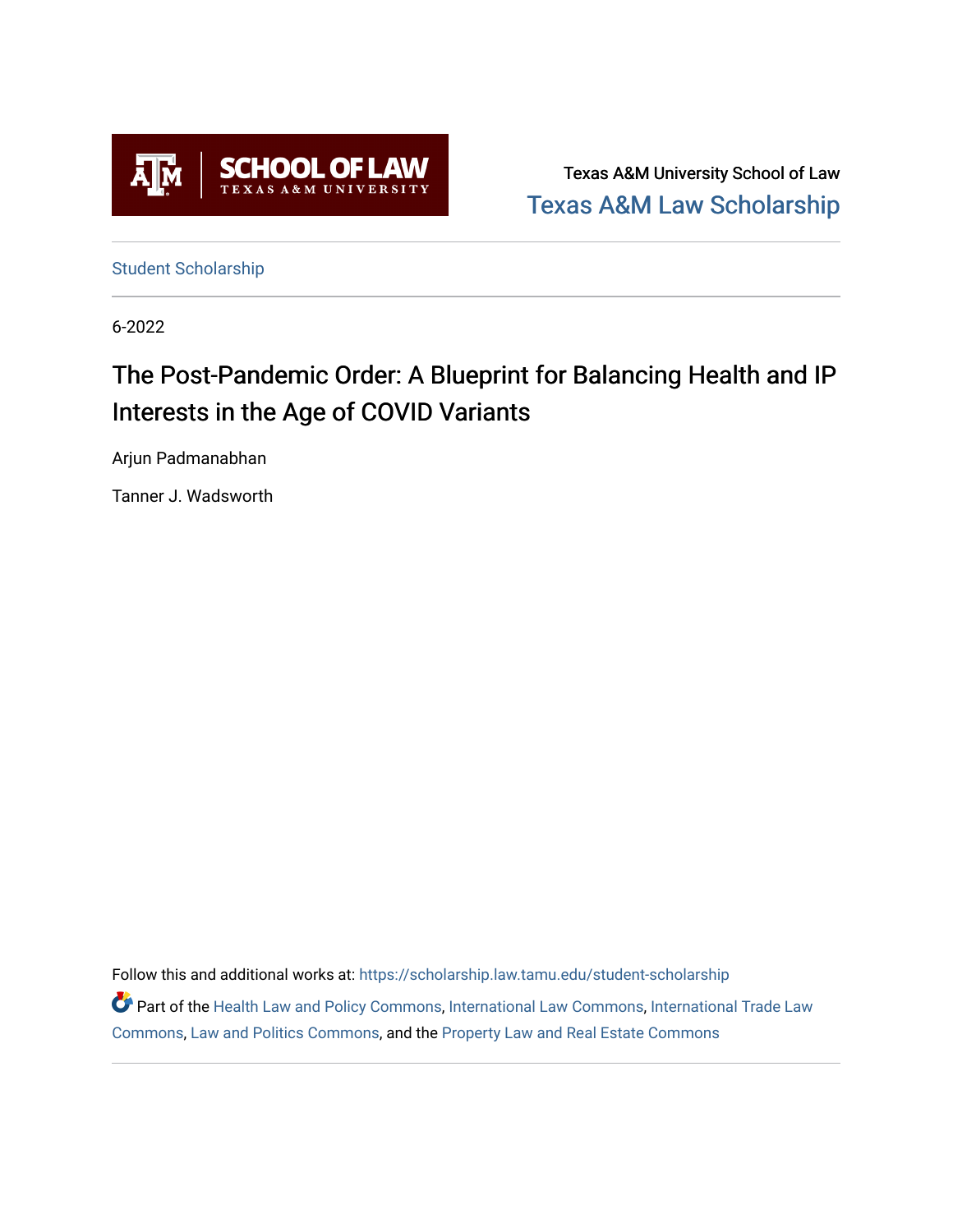# **Penn State Journal of Law & International Affairs**

2022 VOLUME 10 NO. 2

# **THE POST-PANDEMIC ORDER: A BLUEPRINT FOR BALANCING HEALTH AND IP INTERESTS IN THE AGE OF COVID VARIANTS**

*by: Arjun Padmanabhan\* & Tanner J. Wadsworth*<sup>+</sup>

*In December 2021, the World Health Assembly ("WHA") convened to develop a pandemic*  response treaty for future pandemics. Unfortunately, as presently envisioned, the resulting *pandemic response framework will suffer from many of the same inadequacies that prevented existing frameworks from responding effectively to COVID-19. The threat of new pandemics emerging in the future—and new variants developing in the present—call for a more integrated, robust, comprehensive solution.*

*This Article lays a blueprint for that solution: a global multilateral Council empowered to (1) investigate developing pandemics; (2) incentivize pharmaceutical companies to rapidly produce vaccines and share them through voluntary licenses or TRIPS compulsory licensing provisions; (3) facilitate the rapid creation of raw material pipelines to vaccine and treatment developers; and (4) resolve related legal disputes to ensure a rapid and coordinated response to emerging diseases and variants.*

| 1. Public Health Organizations vs. Pharmaceutical |  |
|---------------------------------------------------|--|
|                                                   |  |
|                                                   |  |

<sup>\*</sup> J.D. Candidate, Texas A&M University School of Law, May 2022. The author has a bachelor's degree in Industrial Engineering from the University of Miami. He wishes to thank Professors Peter Yu, Saurabh Vishnubhakat and Srividhya Ragavan for their support and guidance on this paper. He also wishes to thank Dean Ahdieh and the faculty of the Texas A&M University School of Law. Finally, he would like to thank his family for their support.

<sup>+</sup> J.D. Candidate, Columbia Law School, May 2022. He would like to thank Professor George Bermann, B. Joseph Wadsworth, and Brooke Damico for their encouragement and support.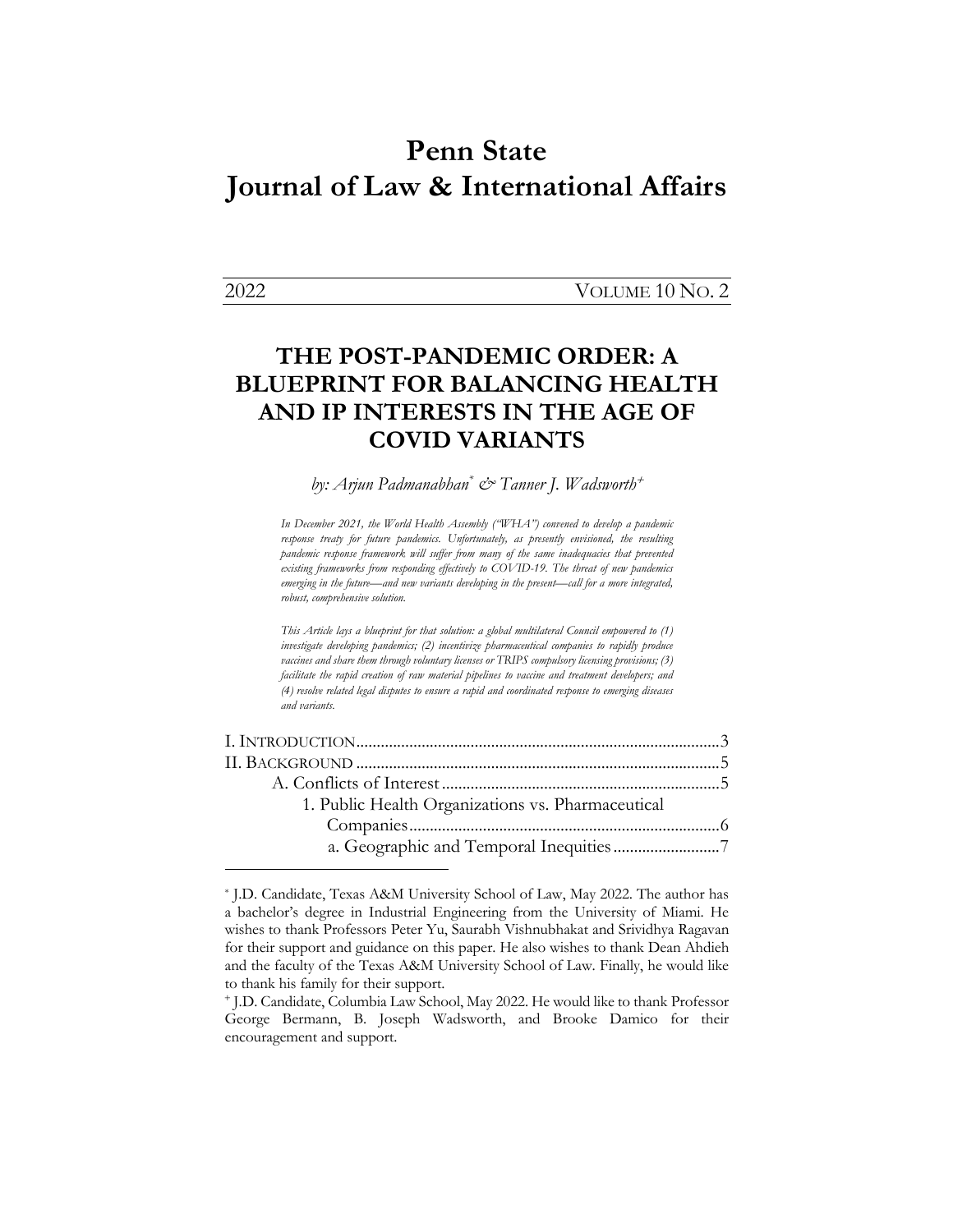| 2022 | Penn State Journal of Law & International Affairs          | 10:2 |
|------|------------------------------------------------------------|------|
|      |                                                            |      |
|      |                                                            |      |
|      |                                                            |      |
|      |                                                            |      |
|      | III. THE CURRENT LANDSCAPE: EXISTING FRAMEWORKS  14        |      |
|      | A. Existing Vaccine Sharing Frameworks  16                 |      |
|      |                                                            |      |
|      |                                                            |      |
|      | 3. International Drug Purchase Facility 19                 |      |
|      |                                                            |      |
|      | 1. Trilateral Cooperation Agreement for the COVID-         |      |
|      |                                                            |      |
|      | 2. Pandemic Flu Preparedness Framework 23                  |      |
|      | 3. Multilateral COVID-19 Task Force 25                     |      |
|      | C. Drawbacks of the Current Frameworks and Projects  26    |      |
|      |                                                            |      |
|      | 2. Lack of Incentive for Rights-Holders to License IP 29   |      |
|      | IV. PROPOSED BLUEPRINT FOR A MULTILATERAL PANDEMIC         |      |
|      |                                                            |      |
|      |                                                            |      |
|      |                                                            |      |
|      |                                                            |      |
|      |                                                            |      |
|      | 2. Voluntary and Non-Voluntary Licensing                   |      |
|      |                                                            |      |
|      |                                                            |      |
|      |                                                            |      |
|      |                                                            |      |
|      | 3. Ability to Establish Rapid-Response Raw Material        |      |
|      |                                                            |      |
|      |                                                            |      |
|      | C. Proposed Funding Model for Initiatives through Taxes 52 |      |
|      |                                                            |      |
|      |                                                            |      |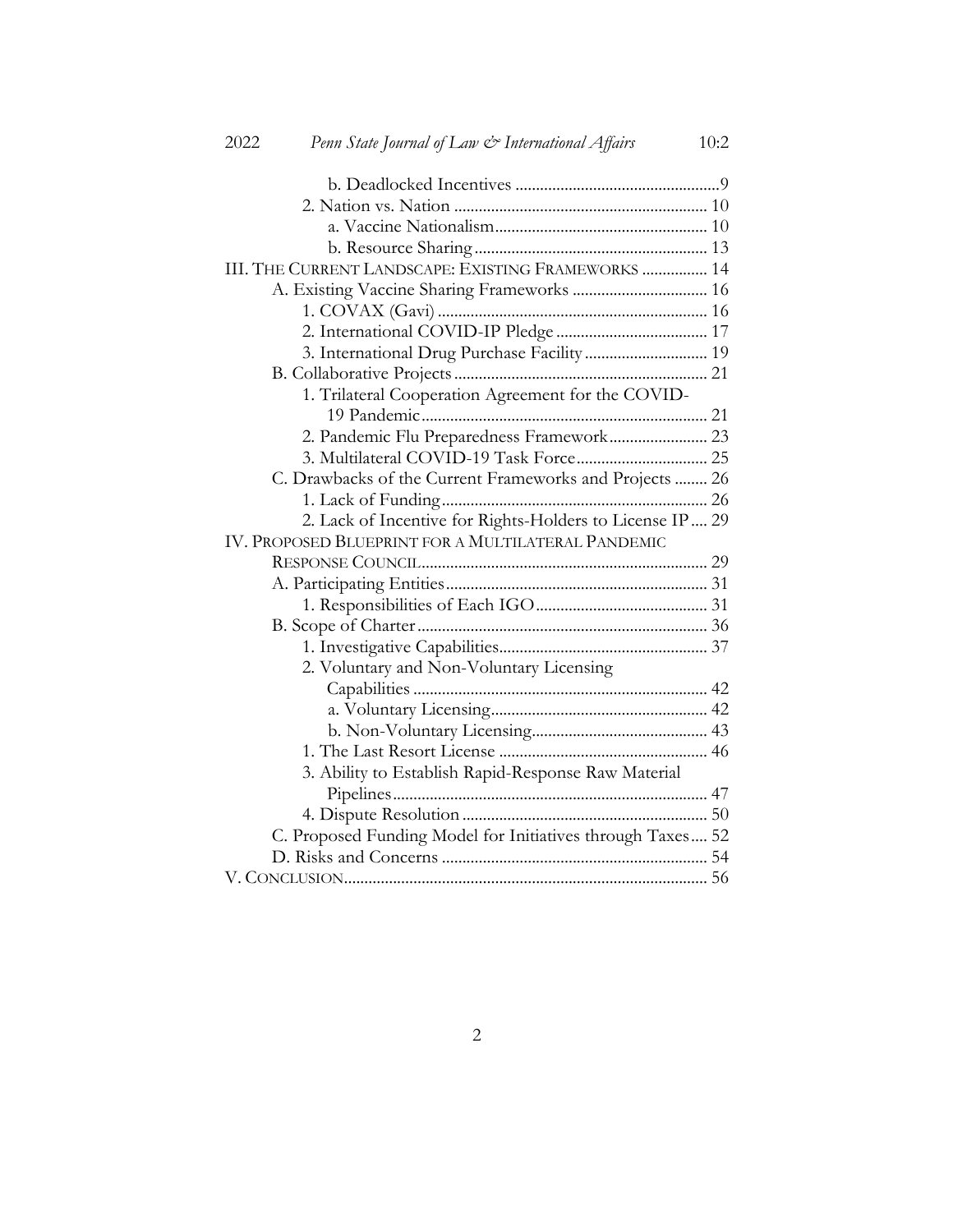## I. INTRODUCTION

"[Y]ou can't go home again," wrote American novelist Thomas Wolfe. "You can't go . . . home to the old forms and systems of things which once seemed everlasting, but which are changing all the time back home to the escapes of Time and Memory."1 Wolfe was writing in the 1930s, but his thesis is applicable today. Some events are so significant that, once they have passed, there is no going back to the way things were.

In the first months of the coronavirus ("COVID-19") pandemic, the chief motivation for following public health advice was to promote an end to lockdown and a swift return to "normal."2 Later, as the pandemic dragged on, pundits began cautiously discussing a "new normal": the world was never going to go quite back to the way it was before.<sup>3</sup> Subsequent events have shown these pundits to be prophetic. Despite the remarkable speed and success of the vaccine,<sup>4</sup> COVID-19 and its consequences remain a fact of everyday life. The pandemic is an ongoing watershed that will leave no industry or community unchanged. Rather than trying to claw back the way things were, business leaders, lawmakers, and academics must turn their attention to what the future should be. The next great human project will be constructing the new normal.

Like so many others in the pandemic's early days, health organizations and pharmaceutical companies have been guilty of overreliance on pre-pandemic frameworks. These frameworks were imperfect under ideal scenarios and totally inadequate to the pressures and demands of the present hour. After decades of zero-sum thinking

<sup>1</sup> THOMAS WOLFE, YOU CAN'T GO HOME AGAIN 602 (1941).

<sup>&</sup>lt;sup>2</sup> Early pandemic measured were explained in terms of weathering an initial wave of infection, with the promise of more relaxed measures and lower risks on the other side. *See* Siobhan Roberts, *Flattening the Coronavirus Curve*, N.Y. TIMES (Mar. 27, 2020), https://www.nytimes.com/article/flatten-curve-coronavirus.html.

<sup>3</sup> Lisa Maragakis, *The New Normal and Coronavirus*, JOHNS HOPKINS MED., 2 (Jun. 14, 2020), https://www.johnshopkinssolutions.com/wpcontent/uploads/2020/06/Johns-Hopkins\_COVID\_NewNormal\_V061620.pdf.

<sup>4</sup> Smriti Mallapaty, Ewen Callaway, et al., *How COVID Vaccines Shaped 2021—in Eight Powerful Charts*, 600 NATURE 580–81 (2021).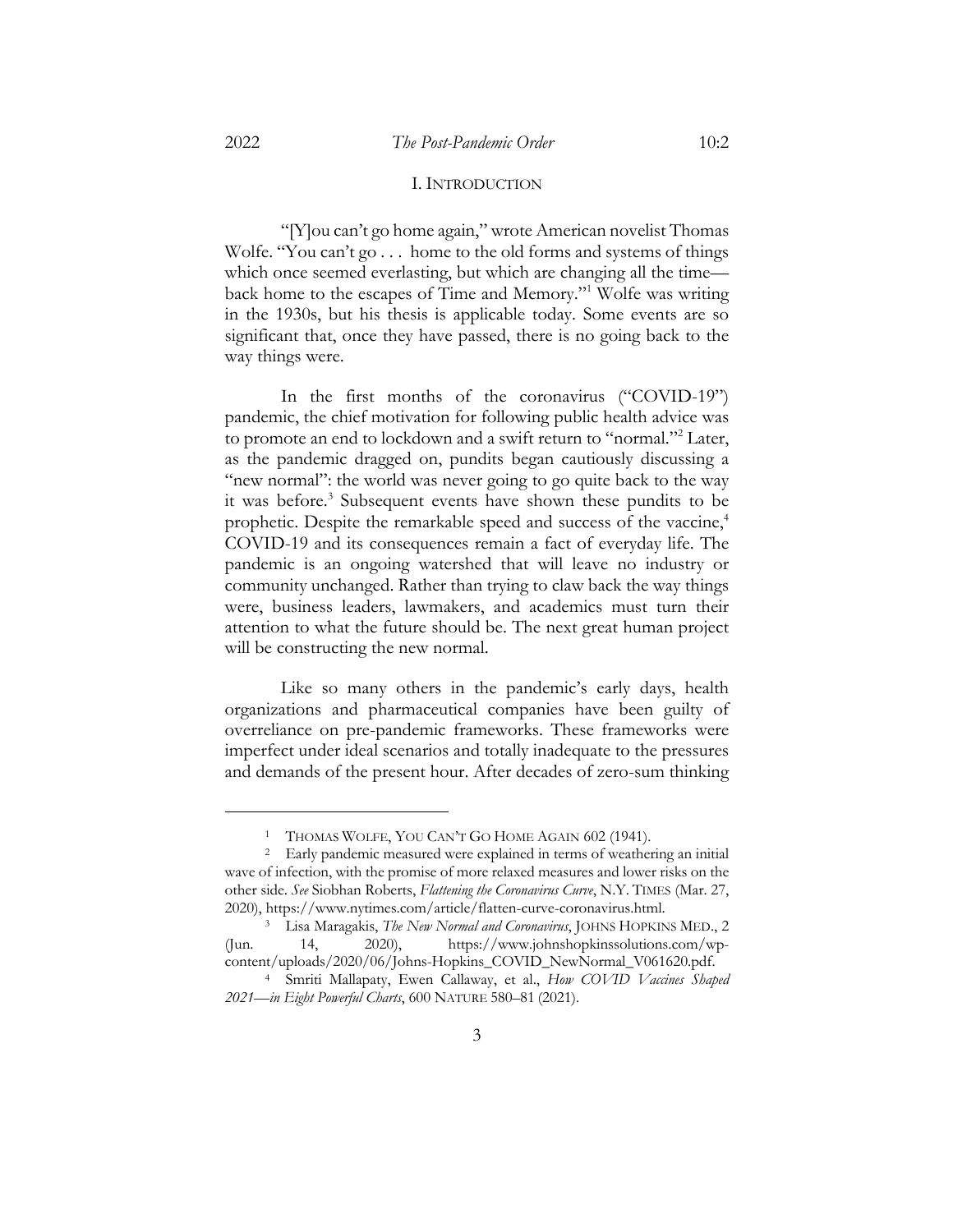and unhappy compromises, the present watershed is a rare opportunity for intellectual property ("IP") holders and public health organizations to come to the table and broker a more equitable, sustainable mediation of rights.<sup>5</sup>

This Article briefly surveys the history of conflict between pharmaceutical patent holders and public health organizations before evaluating previous efforts to balance their competing interests. Existing vaccine sharing frameworks like the COVID-19 Vaccines Access ("COVAX"), the International Drug Purchase Facility, and the various COVID IP pledges that have been announced all suffer from the same problems: they are expensive, underfunded, and inflexible. When they do not compel rights-holders to license their IP, they fail to provide adequate incentives to coax voluntary licensing. Furtherreaching collaborative projects are presently underway with greater potential to provide lasting solutions. These projects include the Trilateral Cooperation Agreement for the Current Pandemic, the Trilateral Flu Preparedness Framework, and the Multilateral Leader's Task Force on COVID-19. While promising, these collaborative projects suffer from many of the same problems as the existing frameworks. They are not ambitious enough to provide meaningful change.

Building on the successes and failures of these previous efforts, this Article proposes a more durable solution: a blueprint for a Multilateral Council on Pandemic Response jointly chaired by the World Health Organization ("WHO"), World Intellectual Property Organization ("WIPO"), World Trade Organization ("WTO"), International Monetary Fund ("IMF"), and World Bank. This Council would be empowered to investigate the origins and movements of dangerous diseases, equitably broker both voluntary and compulsory IP licenses, rapidly distribute raw materials around the globe to facilitate vaccine production, and resolve disputes that might hinder a unified response. By tapping five respected international organizations, empowering them to respond meaningfully to health crises, and ensuring representation for the interests of each key stakeholder, this

<sup>5</sup> For a general discussion of rights mediation, *see* JAMAL GREENE, HOW RIGHTS WENT WRONG xvii–xxi, (Houghton Mifflin Harcourt 2021).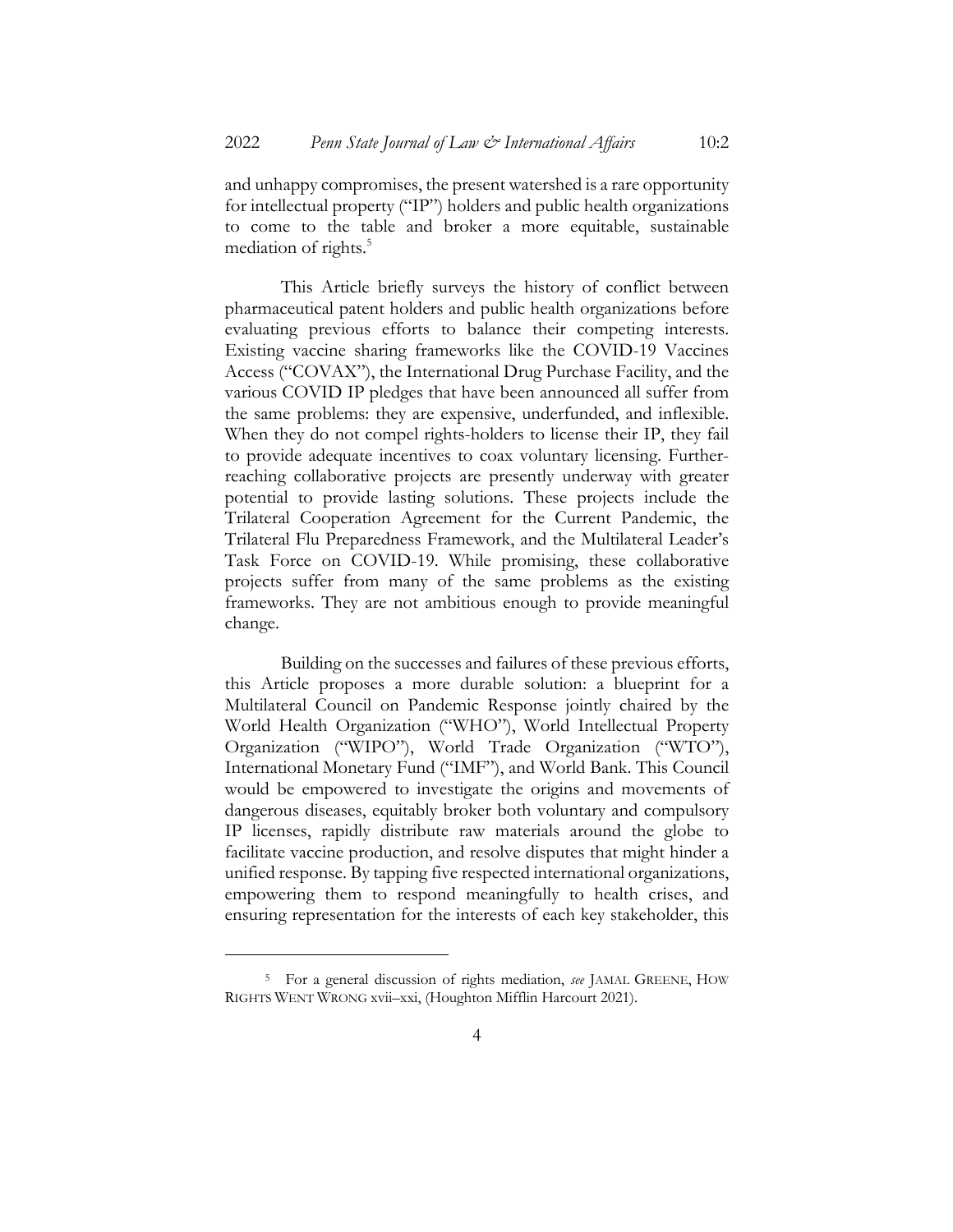blueprint offers what previous attempts have failed to achieve: an ambitious, equitable, sustainable international framework for responding to disease outbreaks. If adopted, the blueprint could ensure that vaccines and raw materials are as readily available in the global south as they are in the north. It could provide a useful check against vaccine nationalism. It could find synergies between public health needs and corporate economic necessities, allowing nations to protect their citizens without stifling pharmaceutical companies' profit incentives. Most importantly, it could provide a comprehensive solution that solves more than just the narrow IP licensing dilemma. It would address future viruses and variants at every stage, preventing and tracking outbreaks while also facilitating vaccine development, licensing, manufacturing, and distribution.

In the wake of COVID-19, bobbing with the flotsam and jetsam of the old order, governments and patent holders cannot go home again. The rapid development and spread of new viral variants mean that stop-gap measures or narrow efforts that try to preserve the spirit of the old status quo will likewise be inadequate. Fortunately, the construction of a new order is already underway. The post-pandemic order promises to be more equitable, more effective, and more sustainable than what came before.

#### II. BACKGROUND

# A. Conflicts of Interest

The old order is the product of decades of negotiated solutions between parties with conflicting interests. These conflicts exist at multiple levels and run in different directions. They pit pharmaceutical companies against public health organizations, northern nations against southern ones, wealthy nations against poor ones, and even wealthy nations against each other. To understand the foundation upon which the new order must be built, one must appreciate the complex conflicts of interest around which previous solutions have been negotiated.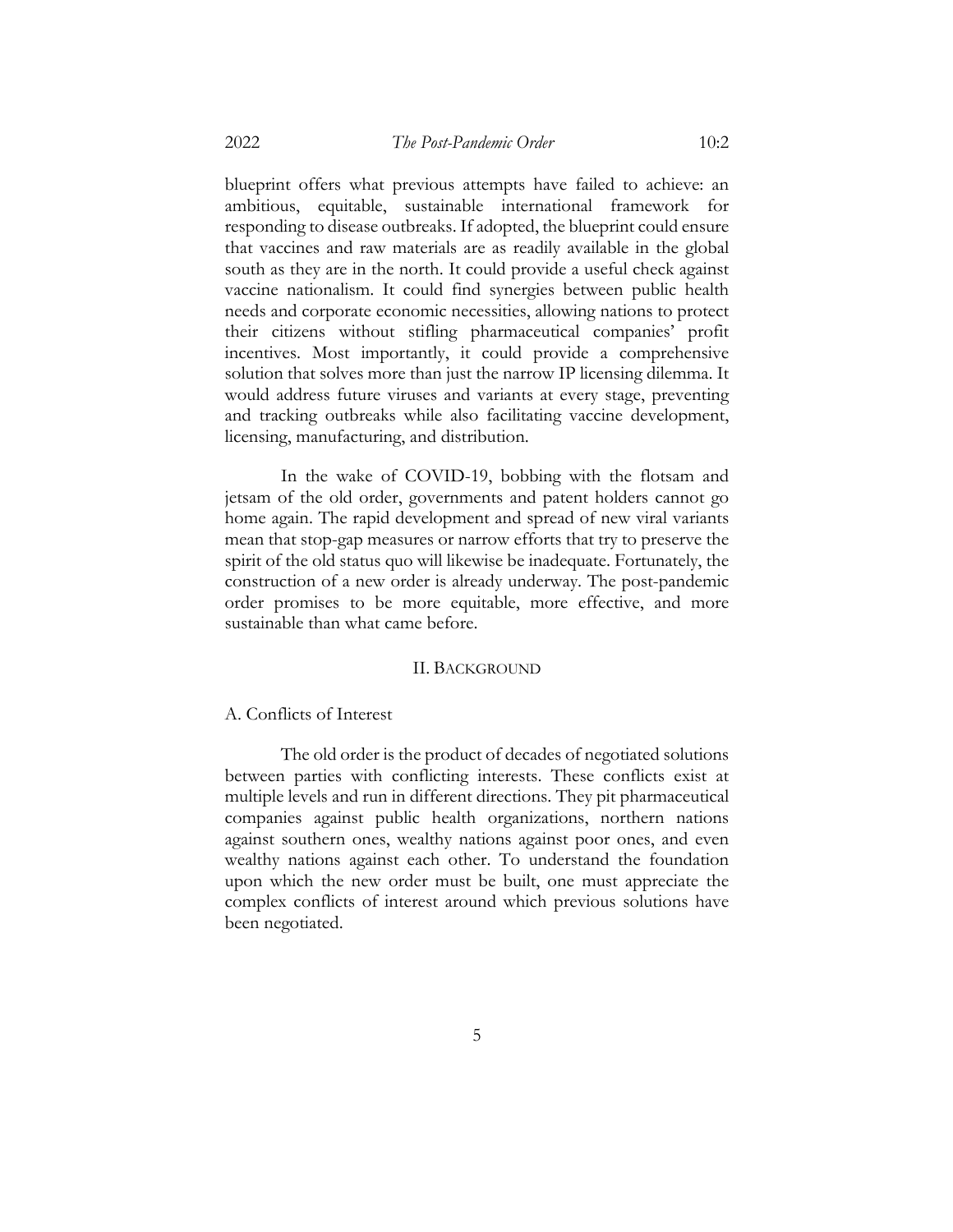#### 1. Public Health Organizations vs. Pharmaceutical Companies

Public health agencies and pharmaceutical companies have been at odds over IP licensing for decades. Drugs are risky and expensive to develop.<sup>6</sup> Virtually all require a large initial outlay, but relatively few succeed in securing the necessary approvals to reach the market.<sup>7</sup> Of those that secure approval, only some become commercial successes.<sup>8</sup> Because research and development ("R&D") expenses are so high, pharmaceutical companies operate on a "race to patent" model.<sup>9</sup> When the market calls for a pharmaceutical solution, drug companies start gambling, investing vast amounts of time and money into R&D in hopes of solving the problem first, patenting their solution, and then resting secure in the knowledge that their patent will be a source of income for years, restoring their R&D investment and eventually returning a hefty profit.<sup>10</sup> The steep cost of R&D is how

<sup>6</sup> *See* Olivier J. Woulters et al., *Estimated Research and Development Investment Needed to Bring a New Medicine to Market, 2009-2018*, 323 JAMA 844 (2020); *but see* Ezekiel J. Emanuel, *Big Pharma's Go-To Defense of Soaring Drug Prices Doesn't Add Up*, THE ATL. (Mar. 23, 2019), https://www.theatlantic.com/health/archive/2019/03/drug-prices-high-costresearch-and-development/585253/ [hereinafter *Emanuel*].

<sup>7</sup> Conor Hale, *New MIT Study Puts Clinical Research Success Rate at 14 Percent*, CENTERWATCH (Feb. 5, 2018), https://www.centerwatch.com/articles/12702-newmit-study-puts-clinical-research-success-rate-at-14-

percent#:~:text=Nearly%2014%20percent%20of%20all,MIT%20Sloan%20School %20of%20Management.

<sup>8</sup> *See* Derek Lowe, *Only Two Out of Ten Drugs? Really?*, SCIENCE.ORG (Mar. 30, 2016), https://www.science.org/content/blog-post/only-two-out-ten-drugs-really (evaluating the common claim that "only two of every ten drugs on the market ever earn back enough money to match the costs of R&D and the FDA approval process before the patent expires." BIOTECH. INNOVATION ORG., UNLEASHING THE NEXT GENERATION OF BIOTECHNOLOGY INNOVATION 3 (2015), https://www.bio.org/sites/default/files/legacy/bioorg/docs/Whitepaper-Final.pdf).

<sup>9</sup> Ana Santos Rutschman, *The COVID-19 Vaccine Race: Intellectual Property, Collaboration(s), Nationalism and Misinformation*, 64 WASH. UNIV. J. L POLICY 167, 173 (2021),

https://openscholarship.wustl.edu/cgi/viewcontent.cgi?article=2187&context=law \_journal\_law\_policy.

<sup>10</sup> *See generally* Kiu Tay-Teo et al., *Comparison of Sales Income and Research and Development Costs for FDA-Approved Cancer Drugs Sold by Originator Companies*, JAMA (2019), https://jamanetwork.com/journals/jamanetworkopen/fullarticle/2720075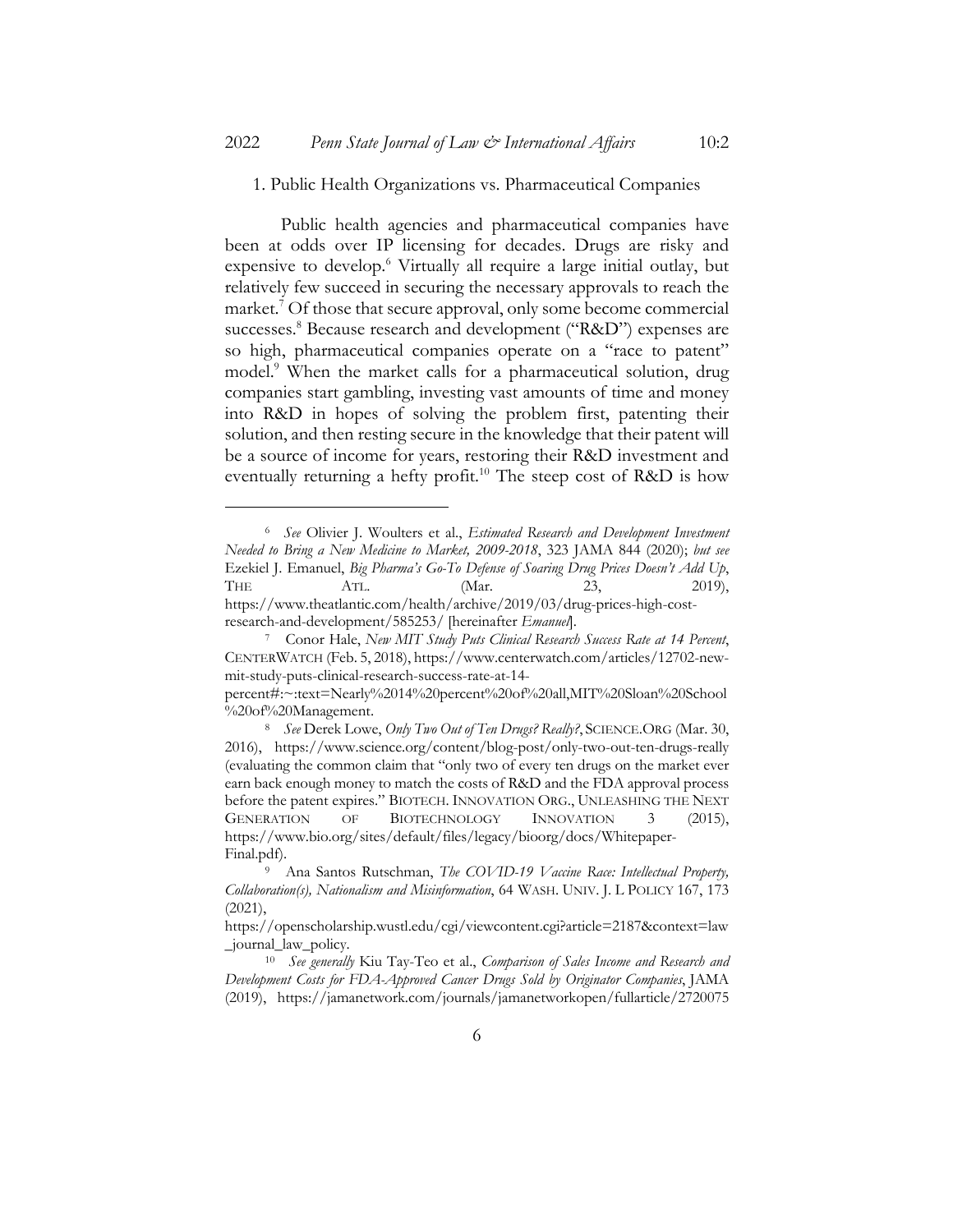drug companies justify the high prices of their products and the vigor with which they protect their intellectual property.<sup>11</sup> According to drug manufacturers, patents—and the steep prices their monopolies command—are required to fund the research and development of new vaccines and remedies.12 No patents, the reasoning goes, no lifesaving drugs.13

This focus on profits may be an economic necessity, but it creates problems for public health. Pharmaceutical companies' incentive to research a disease is proportional to the amount people can pay for a vaccine or cure. This profit incentive creates a disconnect between the diseases that affect the most people globally and the diseases that enjoy the greatest R&D investment.<sup>14</sup> The effects of this disconnect are felt both geographically and temporally.

# *a. Geographic and Temporal Inequities*

Geographically, the afflictions of wealthy nations receive the bulk of R&D spending, while diseases common in poorer countries receive little investment.15 This is true both of therapeutic drugs for treating diseases and vaccines for preventing them.16 Temporally, research often lags far behind the spread of emerging diseases, particularly when those diseases emerge in the global south.<sup>17</sup> Ebola, Zika, and previous coronaviruses like MERS and SARS were not the subjects of sustained research attention until they had already reached a boiling point in their countries of origin and spilled over into Europe

7

<sup>(</sup>finding that most cancer drugs that secure FDA approval generate significant profits over time).

<sup>11</sup> Emanuel, *supra* note 6.

<sup>12</sup> *Id.*

<sup>13</sup> *See* Rutschman, *supra* note 9 ("[T]he possibility of obtaining a patent serves, at least nominally, as an incentive to investment in R&D projects deemed especially risky, costly and time-consuming. According to this often-cited strand of intellectual property discourse, one of the primary roles of the patent system is thus to provide incentives to overall risky R&D, of which pharmaceutical and biopharmaceutical are often listed as classical examples." *Id*.)*.*

<sup>14</sup> *See* Rutschman, *supra* note 9, at 170–71.

<sup>15</sup> *Id.*

<sup>16</sup> *Id*.

<sup>17</sup> *Id.* at 169.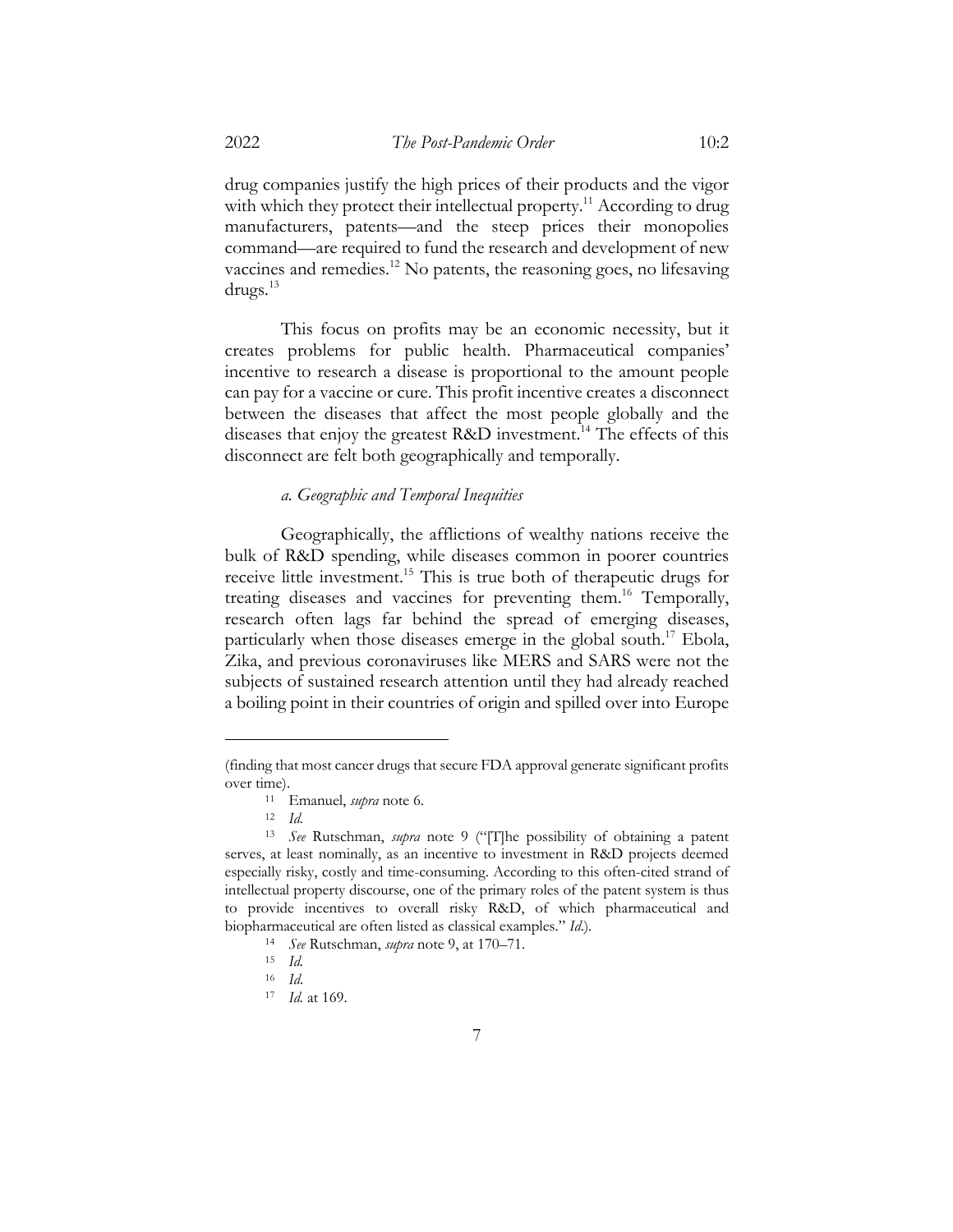or the United States.18 Because pharmaceutical companies are loath to invest their resources into developing diseases that may or may not become serious enough to generate a lucrative market, they tend to wait until a definite market exists before committing to R&D.<sup>19</sup> As a consequence, a disease may have run halfway around the world before pharmaceutical R&D ever crosses the starting line. By the time a disease has affected enough people to create a promising market for a pharmaceutical solution, it has often already spread extensively and affected many thousands of people.20 The profit-driven race-to-patent model is fundamentally reactive. Rather than patrolling the neighborhood and looking for suspicious activity, it responds only once the alarm has been pulled—and then only when enough damage has already occurred to make it worth an expensive trip.

The real race begins once a clear market has developed and multiple pharmaceutical companies begin R&D at once.<sup>21</sup> It may take months or even years, but eventually a "winner" will emerge with a viable pharmaceutical solution—either a drug to treat the disease or a vaccine to prevent its spread—and immediately patent it. The patent will ensure that nobody else is able to profit from the solution or use it without permission. It also means that the patent-holder can charge a premium for the medicine or vaccine, in many cases placing it beyond the reach of the poorer countries where the disease emerged in the first place. This has the unhappy effect of leaving poorer countries unprotected both before and after emerging diseases receive R&D attention: no preventative solution exists to slow the disease in its early stages, and by the time a solution has arrived it costs too much to be readily available to its first victims. In some cases, the governments of

<sup>18</sup> *Id.*

<sup>19</sup> *See* Helen Branswell, *Big Pharmaceutical Companies Reluctant to Produce Zika Vaccine*, PBS (Aug. 9, 2016, 12:33 PM), https://www.pbs.org/newshour/health/bigpharmaceutical-companies-reluctant-produce-zika-vaccine ("For now, vaccine development seems like a risky venture for manufacturers that have recently taken part in a string of emerging diseases rodeos, from SARS and Ebola to the West Nile virus and the 2009 H1N1 pandemic. Those efforts have required significant investments on the part of major pharmaceutical companies, and have yielded either modest or no financial return.").

<sup>20</sup> *See* Rutschman, *supra* note 9, at 170–71 (describing the problem in terms of the Ebola outbreak).

<sup>21</sup> *Id.* at 173 (discussing the features of the "race to patent" business model).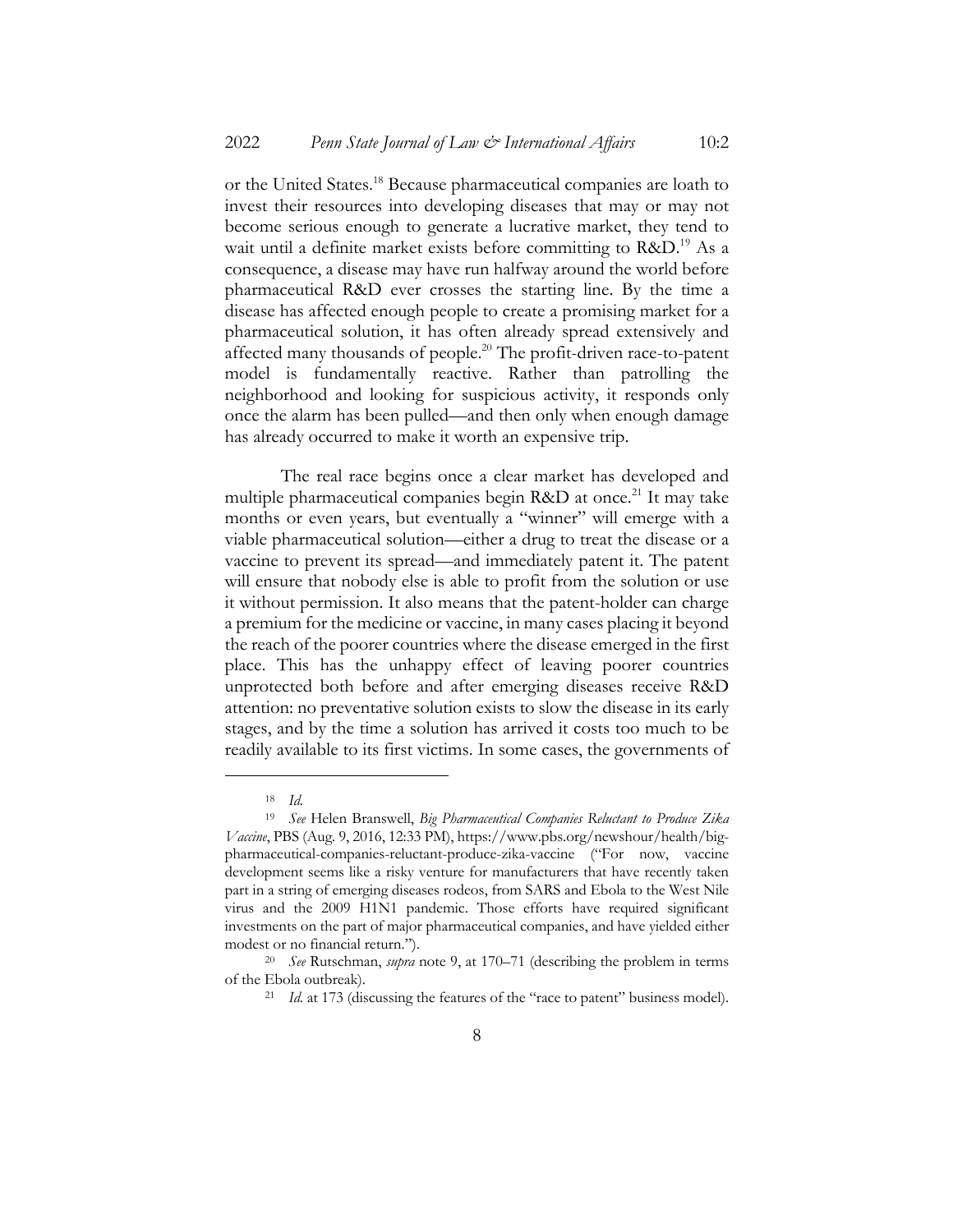wealthy countries partner with pharmaceutical companies to fund research and development, but once a product emerges, the subsequent patent keeps it in the hands of the funding state, inaccessible to other countries who need it. $22$  The system effectively leapfrogs the countries where emerging diseases are most common.

# *b. Deadlocked Incentives*

It is no wonder that pharmaceutical companies struggle to find common ground with public health organizations. One is driven by profit, even if it means falling out of alignment with public health needs. The other is driven by the public interest, even if it comes at the expense of private-sector profits. Yet both groups need each other. Public health organizations, despite usually being branches of state governments, often lack the resources to perform major R&D work on their own.23 They rely on the research and products of pharmaceutical companies, but that research does not necessarily track public health needs, and those products are locked away behind patents. On the other hand, pharmaceutical companies cannot protect their IP on their own. They rely on governments to grant and maintain the patents that allow them to profit on their research.

Patents, while powerful, are not absolute. Virtually all national governments have legal provisions that force IP holders to license their work to others if certain conditions are met.<sup>24</sup> These non-voluntary, or compulsory, licenses are a powerful tool in the arsenal of health organizations, constituting a trump card that allows governments to distribute patented pharmaceuticals however they choose, regardless of the IP rights-holder's wishes, if the situation becomes sufficiently dire.<sup>25</sup> On the one hand, if pharmaceutical companies price lifesaving

<sup>22</sup> Harris Meyer, *After a COVID-19 Vaccine: Collaboration or Competition?*, 39 HEALTH AFF. 1856, 1857 (2020) ("The COVAX initiative grew out of the world's experience in dealing with the H1N1 influenza pandemic in 2009, when the US delayed for months in sharing with less wealthy nations the vaccine it had developed to combat that virus.").

<sup>23</sup> *See* Branswell, *supra* note 19.

<sup>24</sup> For an overview of voluntary and compulsory licensing schemes, *see* Arjun Padmanabhan, *Coronavirus, Compulsory Licensing, and Collaboration: Analyzing the 2020 Global Vaccine Response with 20/20 Hindsight*, 30 TEX. INTELL. PROP. L. J. 75, 87–88.

<sup>25</sup> *Id.*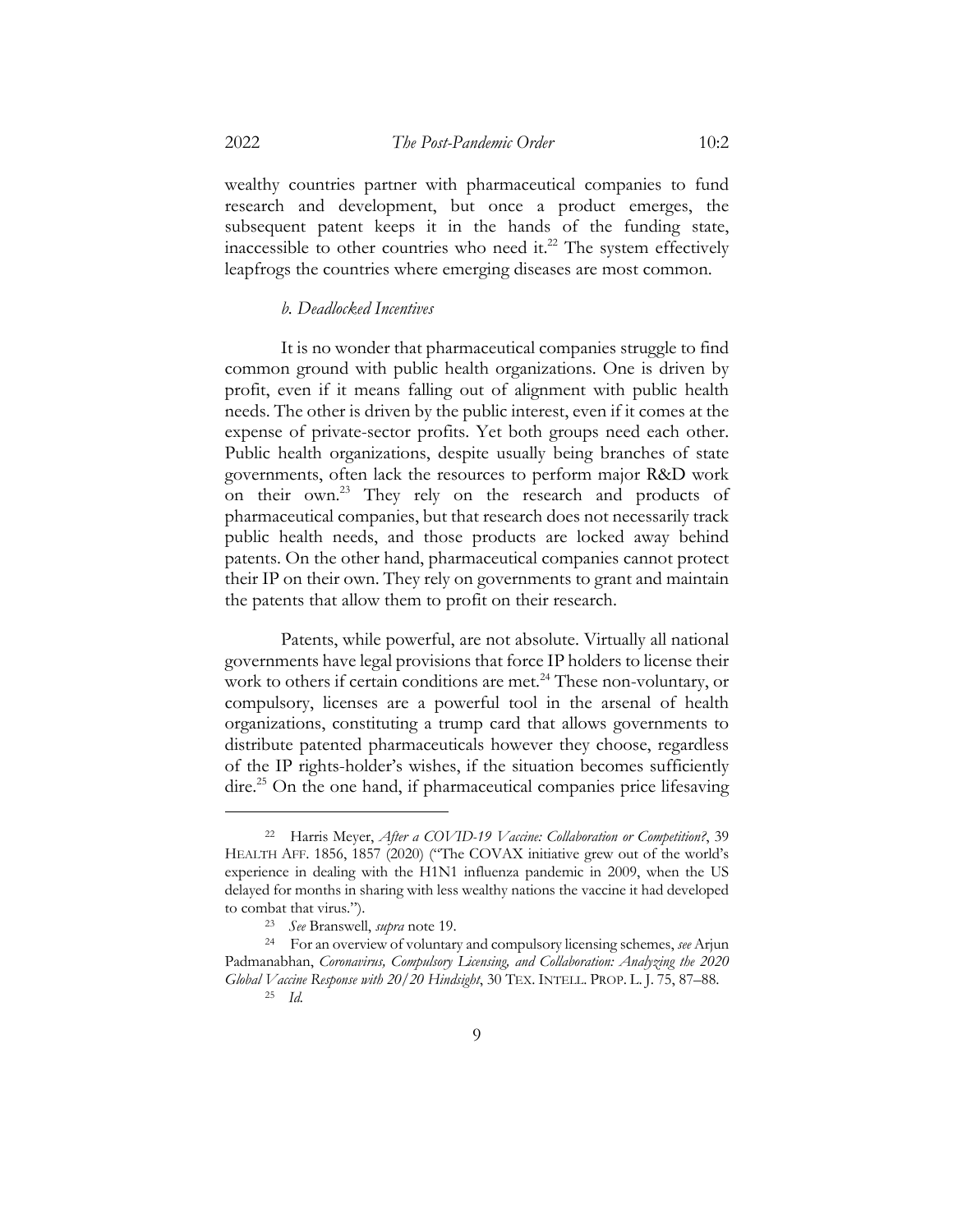products unreasonably and reap profits too gratuitously during a health crisis, the national government may intervene and force them to issue licenses. If, on the other hand, government health agencies rely on compulsory licenses too often, they risk killing the golden goose: with profit incentives impaired, pharmaceutical companies might stop producing the drugs and research that fuel public health efforts. Accordingly, governments rarely exercise their compulsory licensing schemes, choosing to try to coax pharmaceutical companies into issuing voluntary licenses instead.<sup>26</sup>

Unlike compulsory licenses, which are a product of legislation, voluntary licenses are essentially a contract between the pharmaceutical company and the licensee. $27$  Because pharmaceutical companies are free to determine the terms of voluntary licenses, these licenses are often limited in scope and require the payment of hefty royalties.<sup>28</sup> With the leverage balanced so evenly between them, pharmaceutical companies and health organizations have spent decades walking a razor's edge, locked in a tense codependent relationship despite their apparently irreconcilable interests.29

2. Nation vs. Nation

# *a. Vaccine Nationalism*

While COVID-19 is a pandemic in the truest sense—its effects are felt worldwide—national governments have struggled to address it as a global issue or shed state-centric attitudes. In the same way that pharmaceutical companies think first about the interests of their shareholders, national governments tend to think first about the interests of their citizens. History has shown them to be hesitant to invest national funds into international enterprises, even when they might yield significant benefits for citizens. Accordingly, when a nation

<sup>26</sup> *Id.* at 91–93 (discussing U.S. attempts to use march-in rights against pharmaceutical patent holders during pandemics).

<sup>27</sup> *Id.*

<sup>28</sup> *See id.* at 87.

<sup>29</sup> *Id.* at 91–93 (discussing U.S. attempts to use march-in rights against pharmaceutical patent holders during pandemics).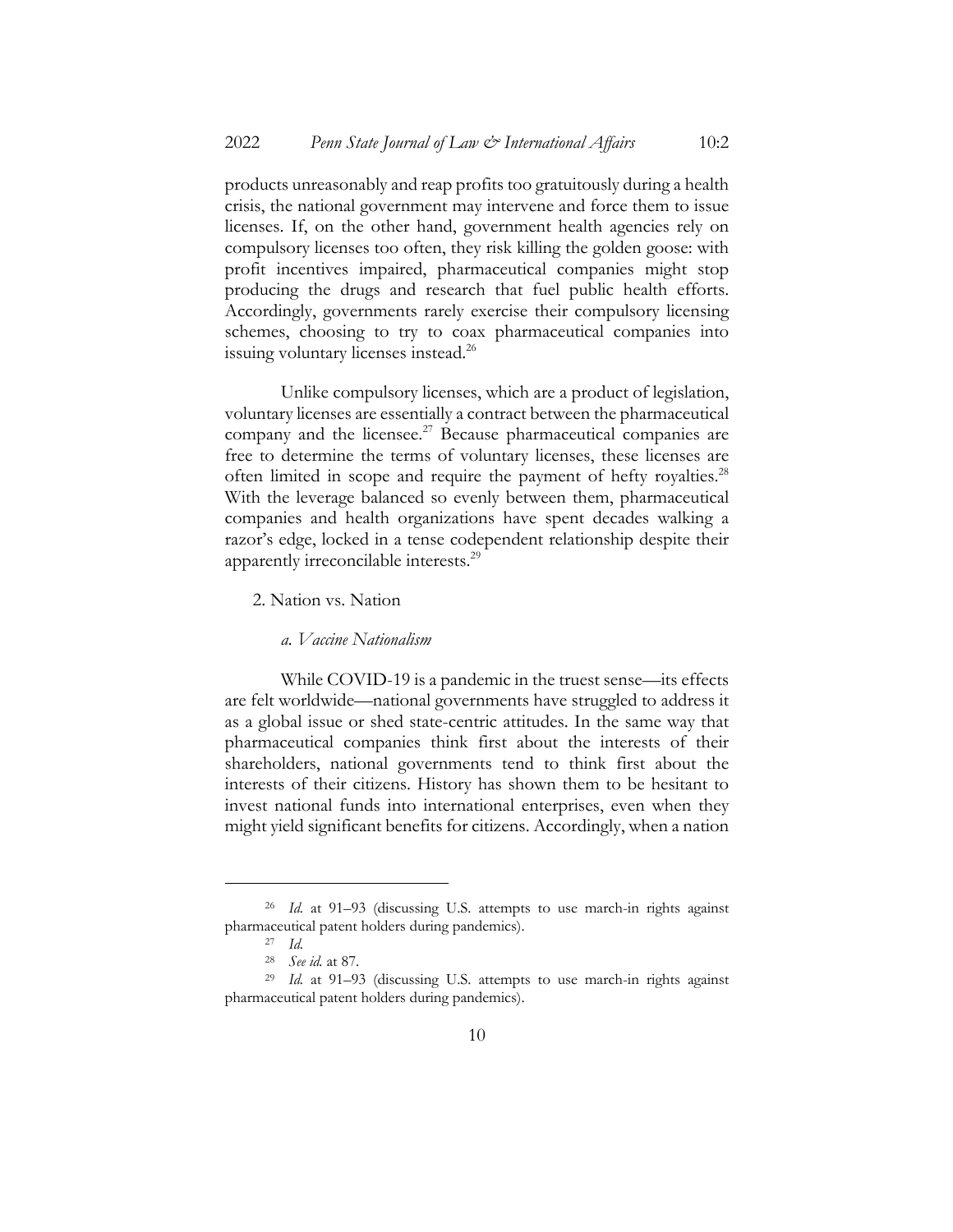invests in a vaccine, it tends not to share it across borders.<sup>30</sup> Despite initial good intentions—the presidents of both France and China made speeches arguing that COVID-19 vaccines should be treated as "global public goods" and made universally available regardless of their origin<sup>31</sup>—the COVID-19 vaccines have been no exception to this rule.32

At the outset of the pandemic, wary of the aforementioned temporal problem, wealthy governments created a lucrative market for COVID-19 R&D by setting aside billions of dollars to fund and buy vaccines.<sup>33</sup> Spurred into action by the promise of tremendous profits, pharmaceutical companies raced potential vaccines through clinical trials while simultaneously engaging would-be buyers in bidding wars over potential doses. In these bidding wars, the same wealthy countries that put up the initial R&D money unsurprisingly came away victorious, locking up most doses before they were even on the market.34 The U.S. COVID-19 initiative, ambitiously called "Operation Warp Speed," involved brokering deals with dozens of pharmaceutical companies, offering to contribute money toward research on the condition that the resulting vaccines be made available first to U.S. citizens.<sup>35</sup> Other countries followed suit. By November 2020, as the race for a vaccine built toward a climax, the United States, UK, EU, and Japan had agreed to buy more than 300 billion doses between them, and there was little hope that China and India would share the results of their research programs with other nations.<sup>36</sup> For

<sup>30</sup> Thomas J. Bollyky & Chad P. Bown, *The Tragedy of Vaccine Nationalism: Only Cooperation Can End the Pandemic*, 99 FOREIGN AFFS. 96, 96–97 (2020).

<sup>31</sup> Anna Marie Merlo, *Macron to WHO: 'The Vaccine is a Global Public Good'*, IL MANIFESTO (May 20, 2020), https://global.ilmanifesto.it/macron-to-who-thevaccine-is-a-global-public-good/; Corinne Gretler, *Xi Vows China Will Share Vaccine and Gives WHO Full Backing*, BLOOMBERG (May 18, 2020), https://www.bloomberg.com/news/articles/2020-05-18/china-s-virus-vaccinewill-be-global-public-good-xi-says.

<sup>32</sup> *See generally* Meyer, *supra* note 22.

<sup>33</sup> *Id.* at 1857.

<sup>34</sup> *Id.*

<sup>35</sup> *Id.*

<sup>36</sup> *Id.*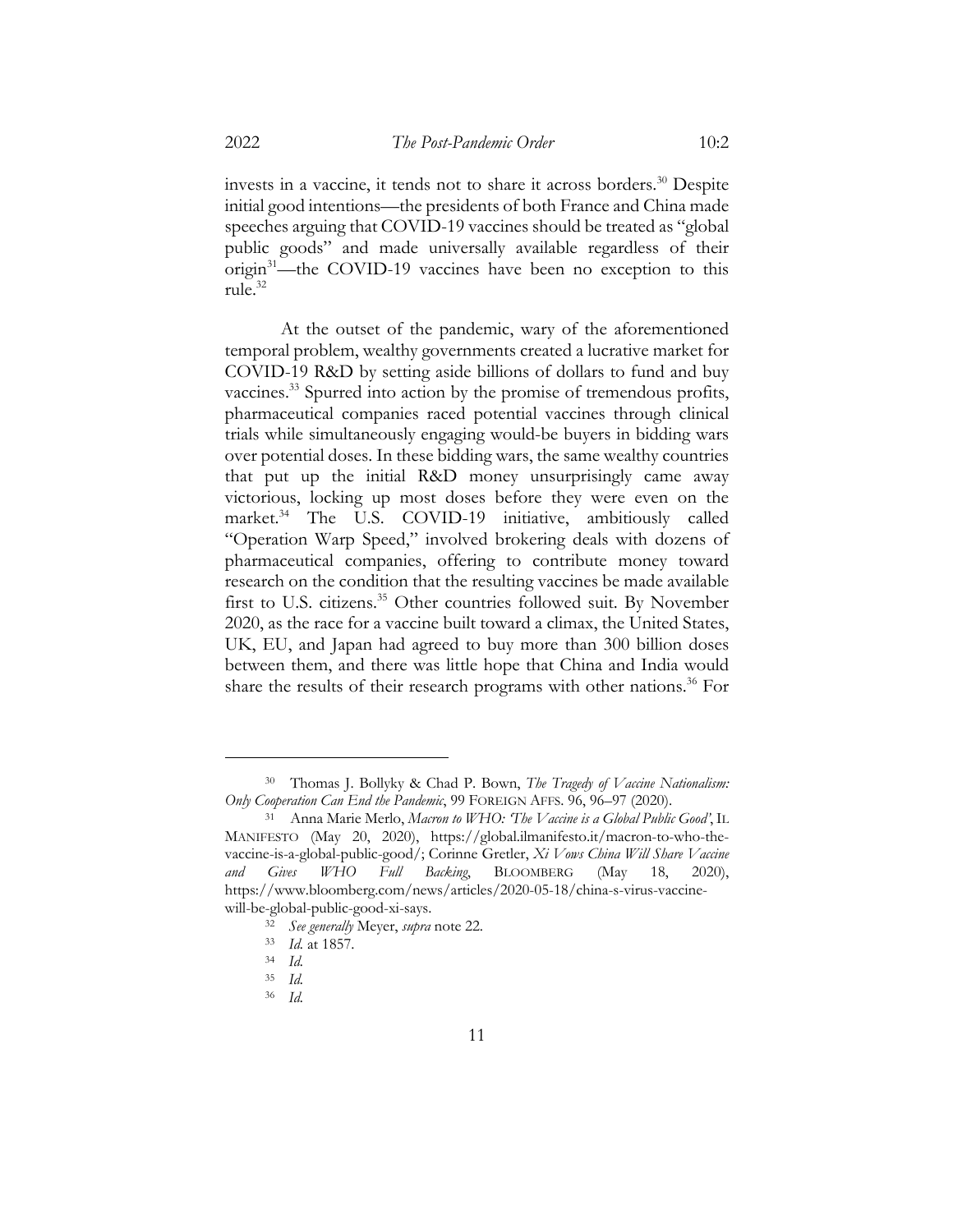poorer countries, vaccines were effectively sold out before they ever even hit the shelves.<sup>37</sup>

As the vaccines neared completion, inter-state competition became even more apparent. In May 2020, Sanofi, a major French pharmaceutical company, announced that it was going to give most of its initial doses to the United States.<sup>38</sup> The United States, it reasoned, had contributed the largest amount of funding and so it deserved the lion's share of the early doses.<sup>39</sup> France, outraged that a domestic company would send vital products overseas in a time of crisis, condemned the decision in the strongest terms.<sup>40</sup> President Macron, mindful of the tax exemptions his government granted Sanofi, summoned its leadership to a meeting at the Élysée Palace to remind them of the fact.<sup>41</sup> Sanofi reversed course shortly thereafter and promised to share its vaccines more generously with its domestic benefactor.<sup>42</sup> France had been previously criticized by its European neighbors for not sharing its supply of protective medical equipment when they needed it.<sup>43</sup>

It makes sense that nations would look after their own in a time of crisis. Government leaders' duty to their own people is clear and stark; their duty to the world, or to the citizens of foreign nations, is

<sup>37</sup> *Id.*

<sup>38</sup> James Patton et al., *U.S. Likely to Get Sanofi Vaccine First if It Succeeds*, BLOOMBERG (May 13, 2020), https://www.bloomberg.com/news/articles/2020- 05-13/u-s-to-get-sanofi-covid-vaccine-first-if-it-succeeds-ceo-says.

<sup>39</sup> *See id.*

<sup>40</sup> James McAuley, *France Angered by Suggestion U.S. Would Get First Access to Coronavirus Vaccine by French Pharma Company Sanofi,* WASH. POST (May 14, 2020), https://www.washingtonpost.com/world/europe/coronavirus-vaccine-

sanofi/2020/05/14/821c7c12-95e2-11ea-87a3-22d324235636\_story.html.

<sup>41</sup> *See* Eleanor Beardsley, *French Drug Giant Sanofi Takes Heat After Suggesting U.S. May Get 1st Vaccine Access*, NPR (May 15, 2020), https://www.npr.org/2020/05/15/856293764/french-drug-giant-sanofi-takesheat-after-suggesting-u-s-may-get-1st-vaccine-acc.

<sup>42</sup> Noemie Bisserbe, *Sanofi Bows to France's Demand for Coronavirus Vaccine Supplies*, WALL STREET J. (Jun. 16, 2020), https://www.wsj.com/articles/sanofibows-to-frances-demand-for-coronavirus-vaccine-supplies-11592322940.

<sup>43</sup> *See* Beardsley, *supra* note 41.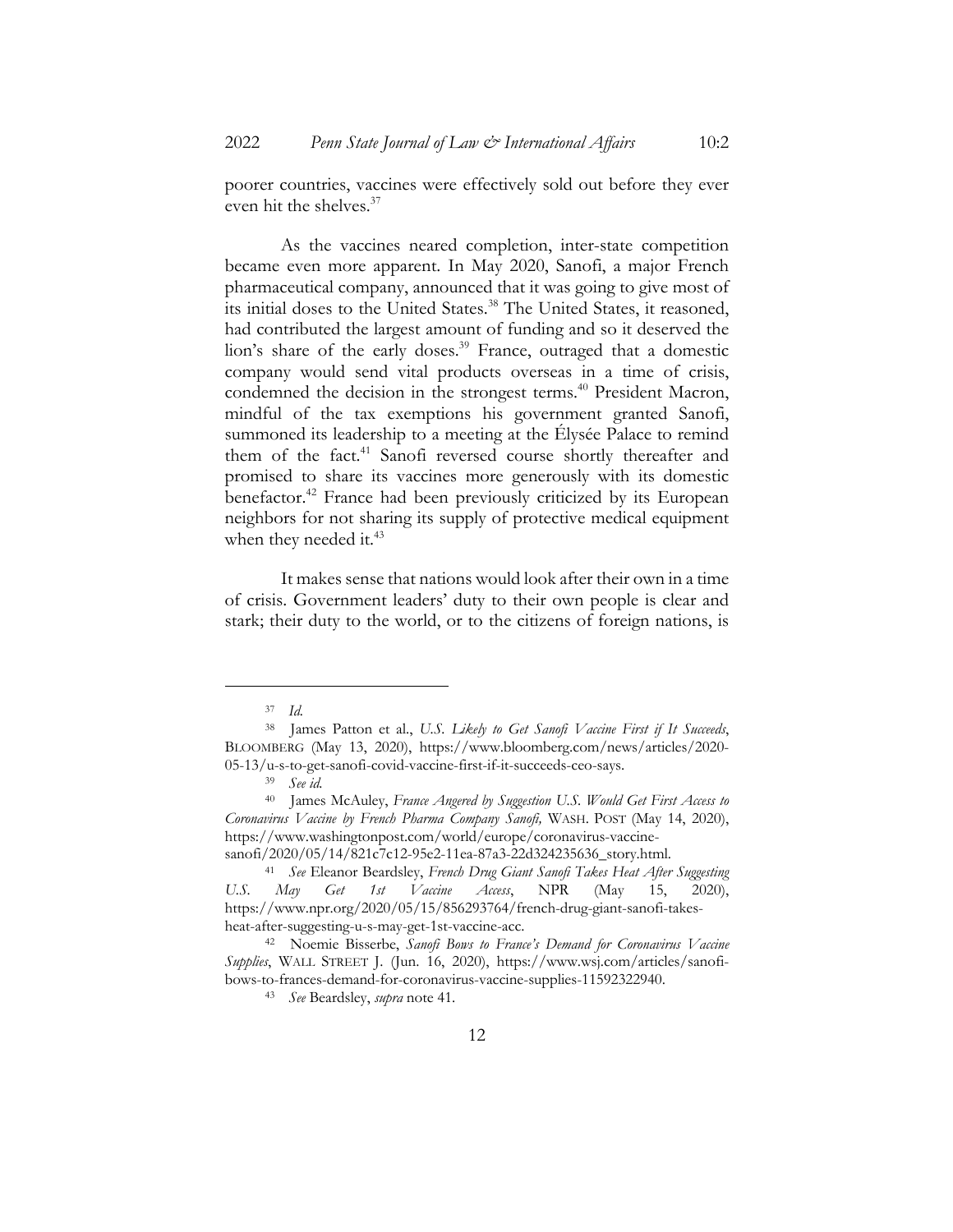much murkier.44 Self-preservation is an inward-facing instinct, leading people to put their own interests ahead of others when the stakes are high. However, a pandemic is a perfect example of a situation where nations' instinct for self-preservation works against them. In a closelyconnected world where national economies rely on foreign markets, there can be no isolated escape from the consequences of COVID-19—no victory at another nation's expense.<sup>45</sup> Countries will either defeat the virus together, or not at all.<sup>46</sup>

# *b. Resource Sharing*

Even in a universe where pharmaceutical companies were willing to share their patents for drugs and vaccines freely, there would still be a hurdle in the way for poorer countries. A patent is simply a blueprint and turning a blueprint into a real-life product requires material resources. Countries that are unable to afford licenses for patents are unlikely to have the resources or expertise required to turn blueprints into safe and effective vaccines or therapeutic drugs. This issue has been particularly prevalent in countries like India that have manufacturing capacity but lack easy access to the arcane and expensive materials required to manufacture vaccines.<sup>47</sup> This problem is made more acute by embargoes: when large, wealthy nations levy embargoes against poorer ones, it becomes very difficult for those countries to get access to the materials they need to vaccinate their populations.48

In some dramatic circumstances, states that otherwise enjoy good diplomatic relations have made it illegal to share vaccines or materials between themselves.<sup>49</sup> Italy blocked a shipment of AstraZeneca vaccine to Australia in March 2021, throwing the

<sup>44</sup> Sarah Joseph & Gregory Dore, *Vaccine Apartheid? A Human Rights Analysis of COVID-19 Vaccine Inequity*, SSRN, 1, 11 (Jun. 30, 2021), https://papers.ssrn.com/sol3/papers.cfm?abstract\_id=3876848.

<sup>45</sup> *See* Meyer, *supra* note 22, at 1857.

<sup>46</sup> *See id.* (quoting GAVI CEO Seth Berkley, "With infectious disease, no one is safe until everyone is safe.")

<sup>47</sup> *See* Joseph & Dore, *supra* note 44, at 12.

<sup>48</sup> *Id.*

<sup>49</sup> *Id.*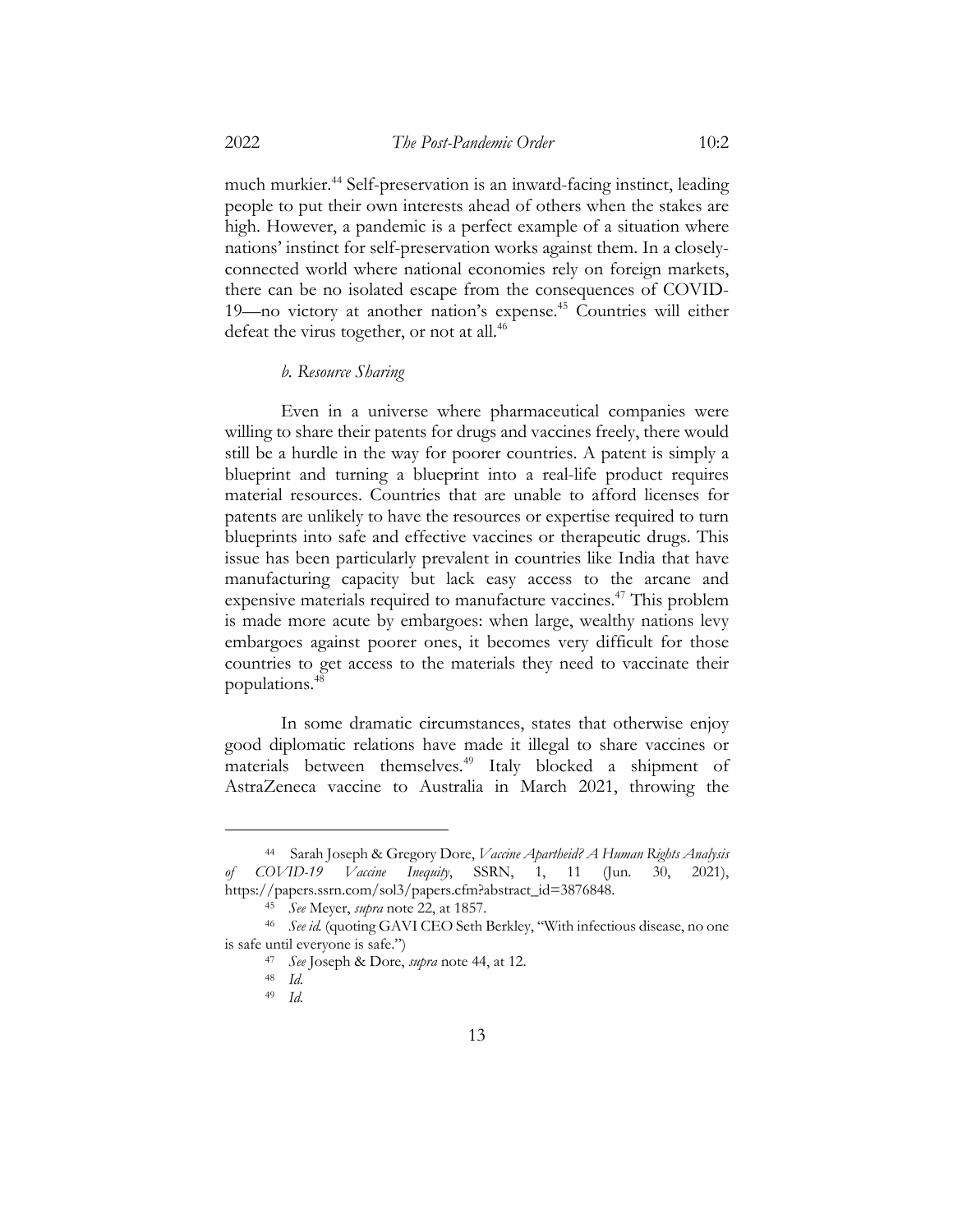Australian pandemic response into disarray.50 When India needed certain resources to produce vaccines later that year, it asked the United States for help, only to have its request flatly denied.<sup>51</sup> Both Italy and the United States justified their decisions to obstruct the flow of vaccine ingredients to other countries by arguing that their own need was objectively greater than that of the other state.<sup>52</sup>

The problem of resource-sourcing is one that has been largely overlooked in the current vaccine licensing discourse, perhaps because it is not a *prima facie* IP issue. However, just like funding, R&D, and distribution, it is a critical part of the vaccine life-cycle,<sup>53</sup> and one that cannot be overlooked without consequence. Granting a vaccine license to a country that lacks access to the materials necessary to produce it is like giving a key without a car or a password without a computer a largely empty gesture.

# III. THE CURRENT LANDSCAPE: EXISTING FRAMEWORKS

There are many ongoing initiatives to combat virulent pandemics, including COVID-19. These initiatives include vaccine sharing frameworks and collaborative projects, all aimed at increasing access to medicine or treatment related IP for notable pathogens ranging from the common influenza to HIV/AIDS.<sup>54</sup> The key players in designing and implementing these frameworks are usually intergovernmental organizations ("IGOs"), particularly the World Health Organization ("WHO"), World Intellectual Property Organization ("WIPO"), World Trade Organization ("WTO"), International Monetary Fund ("IMF"), and World Bank. Although these projects are robust, their hosting organizations have so far been

<sup>50</sup> *Id.*

<sup>51</sup> *Id.*

<sup>52</sup> *Id.*

<sup>53</sup> Georgina Drury et al., *Process Mapping of Vaccines: Understanding the Limitations in Current Response to Emerging Epidemic Threats*, 37 VACCINE 2415, 2418 (2019) (describing the process of sourcing and purifying raw materials, testing them for viability, adding stabilizers and preservatives, and packaging the final product for distribution).

<sup>54</sup> *See supra* Parts II.A & II.B.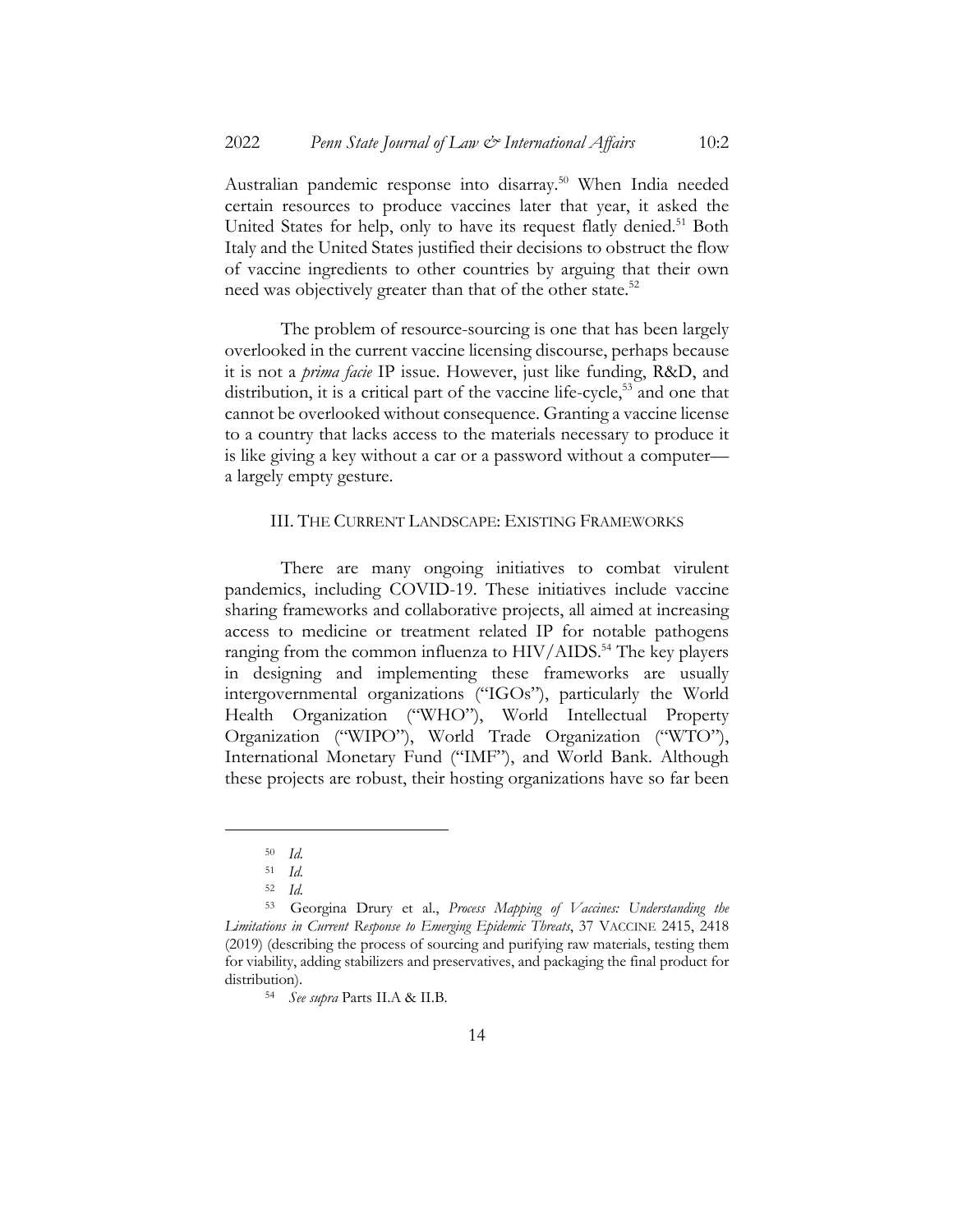unable to efficiently leverage their infrastructure and procedures to combat COVID-19.

As early as 2016, the WHO recognized that the status quo left nations vulnerable to rapidly-spreading emerging diseases and published a comprehensive action plan in an effort to right the ship.<sup>55</sup> Styled as an "R&D Blueprint," the action plan's goal was to create a framework that would bring interests into better alignment and ensure the whole world—both north and south—was better prepared to deal with future outbreaks of emerging diseases.<sup>56</sup>

In May 2020, the World Health Assembly ("WHA"), recognizing the existential threat COVID-19 posed to global health interests, charged the Director-General of the WHO to form what became the Independent Panel for Pandemic Preparedness & Response (the "Independent Panel").<sup>57</sup> The purpose of the Independent Panel was to "initiate an impartial, independent, and comprehensive review of the international health response to COVID-19 and of experiences gained and lessons learned from it, and to make recommendations to improve capacities for the future."58 In a report, the Independent Panel recognized several key issues which contributed to the breakdown in the healthcare response including that: (1) countries and healthcare initiatives were reluctant to implement healthcare experts' recommendations in a timely manner; (2) national pandemic preparedness initiatives were underfunded; (3) national governments lacked comprehensive preparedness plans with multisectoral coordination and contingencies; and (4) international collaboration projects failed to gain traction or broad support in time to be effective.<sup>59</sup>

<sup>55</sup> WORLD HEALTH ORG., COVID-19 RESEARCH AND INNOVATION ACHIEVEMENTS 18 (2021), https://www.who.int/publications/m/item/covid-19 research-and-innovation-achievements [hereinafter *R&D Blueprint*].

<sup>56</sup> *See* Rutschman, *supra* note 9, at 170.

<sup>57</sup> INDEP. PANEL FOR PANDEMIC PREPAREDNESS & RESPONSE, COVID-19: MAKE IT THE LAST PANDEMIC 8 (2021), https://theindependentpanel.org/wpcontent/uploads/2021/05/COVID-19-Make-it-the-Last-Pandemic\_final.pdf.

<sup>58</sup> *Id.*

<sup>59</sup> *Id.* at 15–19, 28, 38, 41.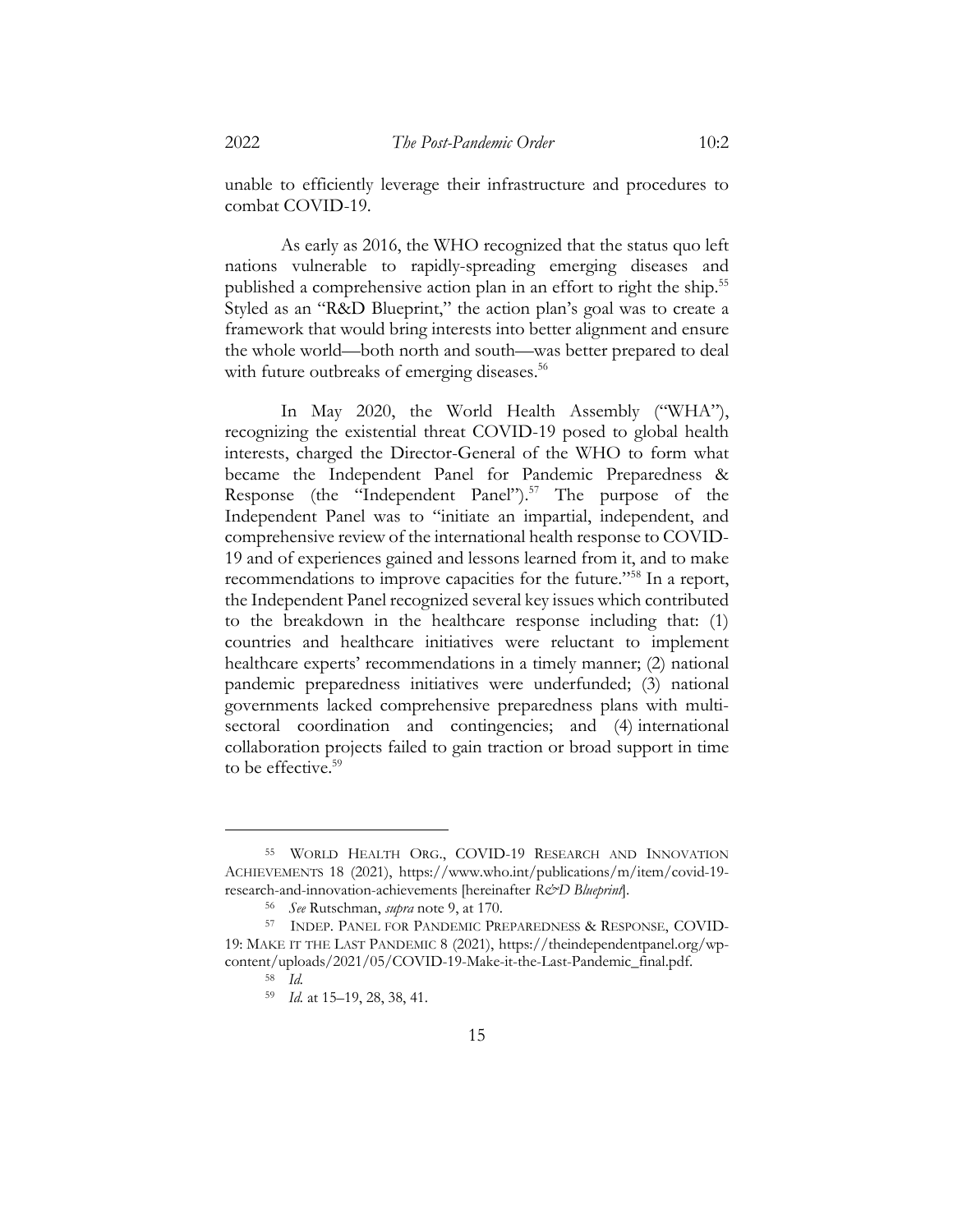Bearing in mind these findings, this Part will discuss existing vaccine sharing frameworks and international collaborative projects before analyzing their effectiveness and drawbacks. Of the issues that the Independent Panel identified, this Part will focus on the lack of funding and collaboration to share resources, medicines, and IP.

A. Existing Vaccine Sharing Frameworks

## 1. COVAX (Gavi)

An attempt to balance the interests of wealthy producer countries with poorer ones, COVAX is a mechanism for getting COVID-19 vaccines into the hands of countries in the global south where they were desperately needed, but in short supply.<sup>60</sup> Its premise is that, when many countries have access to an effective vaccine collectively, each benefits individually.<sup>61</sup> As Health Affairs reported, the project's selling point is that, "Wealthier countries get the promise of guaranteed access to a broader pool of potentially effective vaccines, and the entire world's population gets vaccinated, enabling the global economy to reopen."<sup>62</sup>

A collaboration between the WHO, the Coalition for Epidemic Preparedness ("CEPI"), the United Nations Children's Fund ("UNICEF"), and Gavi, the Global Vaccine Alliance, COVAX enlists wealthier countries to fund research and pre-purchase vaccine doses that are then distributed to countries according to need, rather than ability to pay.63 The goal is to produce and distribute enough vaccine doses that at least 20% of the population of participating states can be vaccinated by the end of 2021.<sup>64</sup> Twenty percent of the population is significant—enough to potentially provide for the vaccination of the elderly and otherwise vulnerable, but not enough to affect the spread of the disease.<sup>65</sup>

<sup>60</sup> Meyer, *supra* note 22, at 1857.

<sup>61</sup> *Id.*

<sup>62</sup> *Id.*

<sup>63</sup> Joseph & Dore, *supra* note 44.

<sup>64</sup> *Id.* at 4.

<sup>65</sup> *Id.*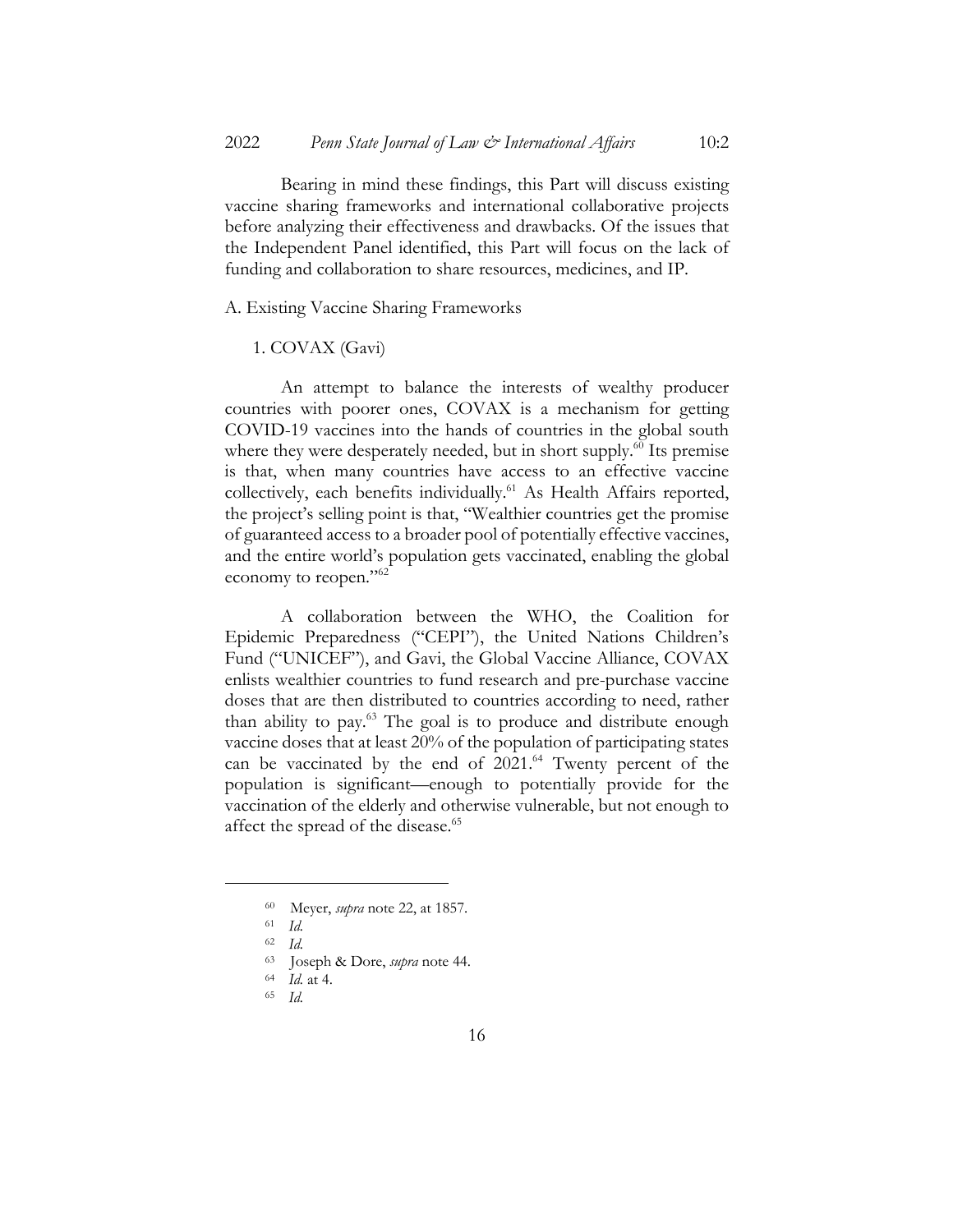While it has played an important role in developing the Moderna, AstraZeneca, Inovio, and Novavax Vaccines, to date COVAX cannot be characterized as an international success.<sup>66</sup> In order to attract wealthier countries to participate, COVAX organizers redesigned the program to be less strict, allowing funding countries to retain more control over the vaccines they paid for.<sup>67</sup> Nevertheless, key players like the United States still declined to participate.68 By the time the deadline for commitments had passed, seventy-eight wealthier countries and ninety-two poorer countries had agreed to participate.<sup>69</sup> Participating states contributed more than \$1.4 billion to the program but the WHO reported that it needed half that sum to effectively capitalize on research and development opportunities.<sup>70</sup> Wary of placing all their eggs in the COVAX basket, participating states have continued to broker independent deals with pharmaceutical companies on terms less conducive to global vaccine sharing.<sup>71</sup> Finally and most recently, COVAX has suffered from supply issues.<sup>72</sup> Its distribution plans relied on large shipments of the AstraZeneca vaccine pledged by the Serum Institute of India, but when COVID-19 fatalities began to surge in India, those shipments were delayed indefinitely.<sup>73</sup>

#### 2. International COVID-IP Pledge

During ordinary times, patents and copyrights spur innovation and motivate inventors and artists to create work they can monetize. In times of crisis, however, they can prevent critical information from spreading, thus impeding the development of vaccines and treatments.74 To facilitate information sharing, a multitude of businesses have pledged to license some or all of their IP for the

<sup>73</sup> *Id.*

<sup>66</sup> Meyer, *supra* note 22, at 1857.

<sup>67</sup> *See id.*

<sup>68</sup> A White House Spokesperson explained that COVAX is "influenced by the corrupt World Health Organization and China." *Id.* at 1857.

<sup>69</sup> *Id.*

<sup>70</sup> *Id.* at 1857 ("[A]n additional \$1 billion is needed to move the research and development portfolio forward, according to the WHO.").

<sup>71</sup> *Id.*

<sup>72</sup> Joseph & Dore, *supra* note 44, at 4.

<sup>74</sup> Jorge L. Contreras et al., *Pledging Intellectual Property for COVID-19*, 38 NATURE BIOTECH. 1146, 1146 (2020).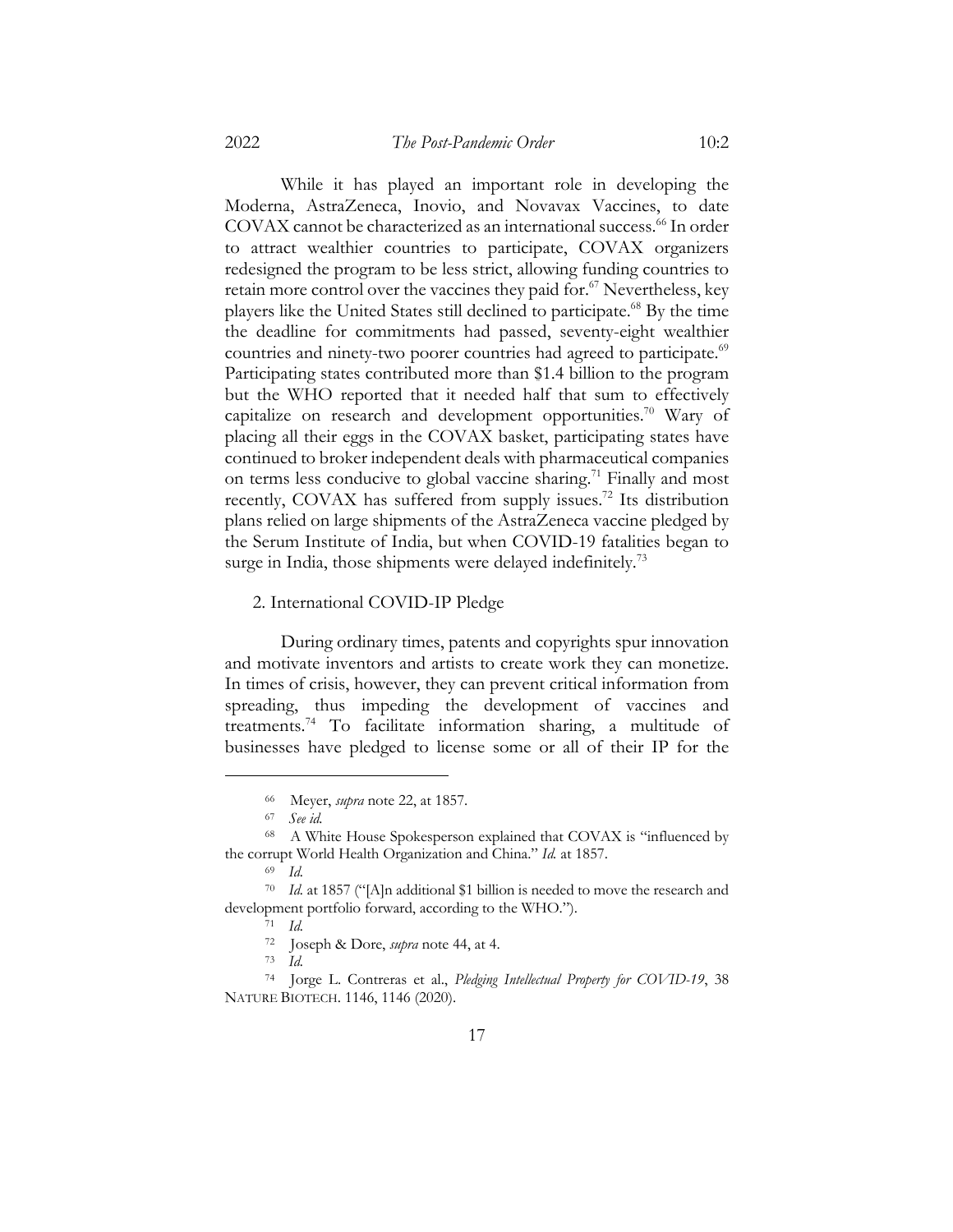duration of the pandemic.<sup>75</sup> These companies include Microsoft, Amazon, IBM, Intel, Hewlett Packard, and Facebook.<sup>76</sup> Relevant products produced by these companies can be readily licensed by anyone who intends to use them for "ending and mitigating the COVID-19 pandemic."77

These pledges are organic, voluntary, and spontaneous; no body enforces or oversees them, and each company sets its own terms.78 Some pledges are more formal than others, however. The Welcome Trust Publisher's Pledge, Open COVID Pledge, and Open COVID-19 Declaration, for instance, serve as charters to which willing companies can accede.<sup>79</sup> To prevent scalpers, many of these voluntary licenses contain "share alike" provisions requiring that those who use the licensed IP to create new products or works make those products or works available under the same terms as the license.<sup>80</sup>

Considering the success of open-source software; it comes as no surprise that most of the companies willing to grant these pandemic licenses have tech pedigrees. With few exceptions, the pledges have not caught on with pharmaceutical companies.<sup>81</sup> Oxford University made waves when it announced its intention to donate the rights to its COVID-19 vaccine to a drugmaker for free.<sup>82</sup> Despite multiple announcements and public commitments to provide a vaccine at low cost or for free, Oxford quietly changed course in 2020 and sold its vaccine to AstraZeneca.<sup>83</sup> The deal contained no provisions guaranteeing broad access or low prices.84 Many considered the sale to be a frustrating relapse into a flawed status quo. "If there was ever an

<sup>75</sup> WORLD TRADE ORG, THE TRIPS AGREEMENT AND COVID-19 at 1 (2020), https://www.wto.org/english/tratop\_e/covid19\_e/trips\_report\_e.pdf.

<sup>76</sup> *Id.* at 4.

<sup>77</sup> *Id.*

<sup>78</sup> Contreras et al., *supra* note 74.

<sup>79</sup> *Id.* at 1147.

<sup>80</sup> *Id*. at 1147–48.

<sup>81</sup> *Id.*

<sup>82</sup> Jay Hancock, *They Pledged to Donate Rights to Their COVID Vaccine, then Sold them to Pharma*, KHN (Aug. 25, 2020), https://khn.org/news/rather-than-give-awayits-covid-vaccine-oxford-makes-a-deal-with-drugmaker/.

<sup>83</sup> *Id.*

<sup>84</sup> *Id.*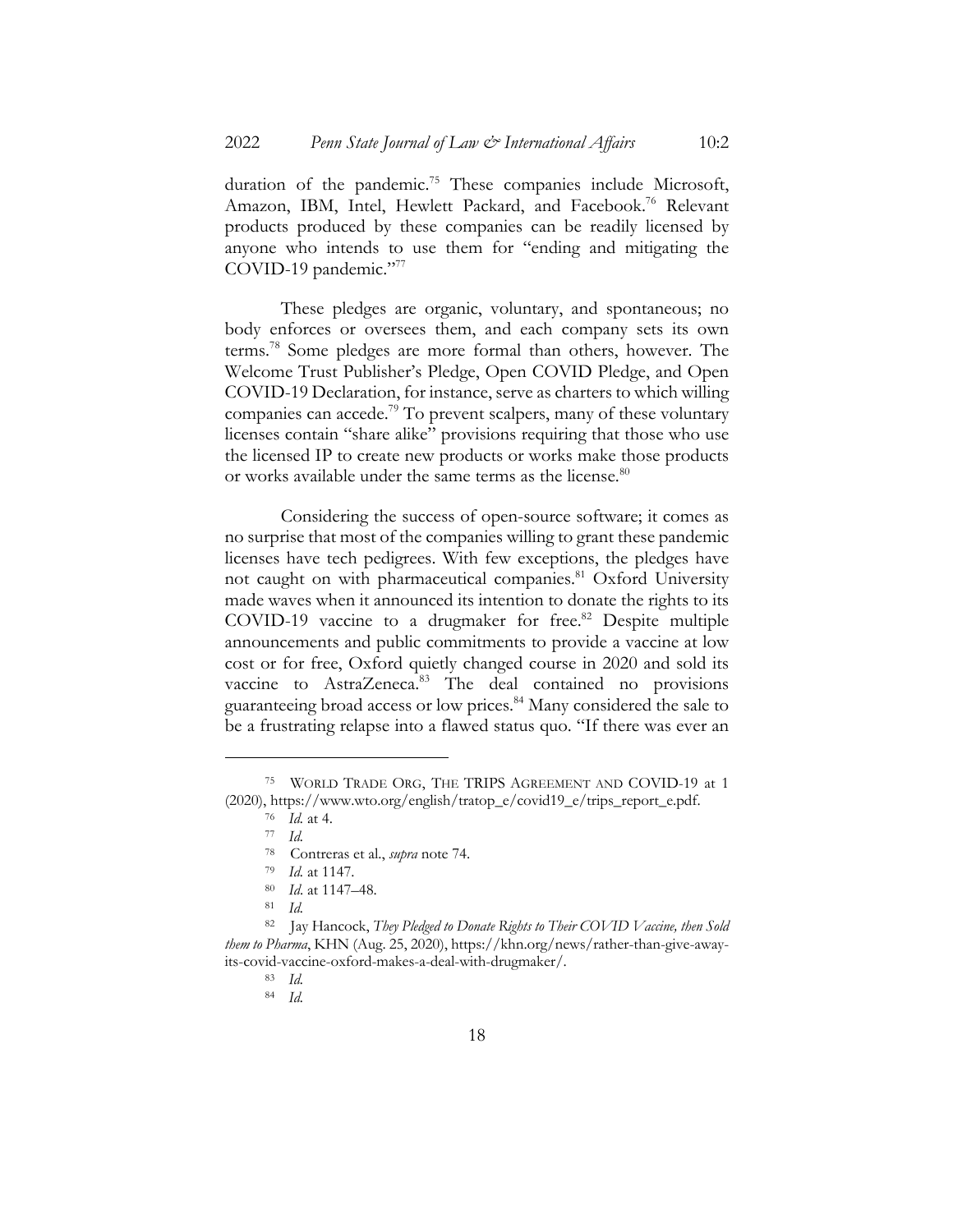opportunity," wrote Ameet Sarpatwari of Harvard Medical School, "this would have been it."<sup>85</sup> Instead of providing the vaccine in a way guaranteed to allow affordable access, "it is business as usual, where the manufacturers are getting exclusive rights and we are hoping on the basis of public sentiment that they will price their products responsibly."86

3. International Drug Purchase Facility

Designed to "build new international approaches towards ensuring universal access to, and efficient national systems of procurement and distribution for anti-Tuberculosis drugs,"87 the Global Drug Facility is an arm of the WHO.<sup>88</sup> It has a mandate to ensure that countries have ready access to tuberculosis drugs, stimulate political support for anti-tuberculosis measures, and ultimately secure the control and elimination of the disease entirely.<sup>89</sup> Primarily, the Global Drug Facility sets international quality standards for tuberculosis drugs.<sup>90</sup> By encouraging new suppliers, consolidating orders, and implementing "a competitive and transparent tendering process among the manufacturers," the Global Drug Facility has been able to significantly reduce the prices of tuberculosis drugs over time.<sup>91</sup>

UNITAID is an International Drug Purchase Facility funded by a creative scheme of international taxation.<sup>92</sup> Frustrated by the toll that diseases like malaria, HIV, and tuberculosis were taking on the world, and the inadequate resources available to address these diseases in a global way, five national governments joined together in 2006 to

<sup>85</sup> *Id.*

<sup>86</sup> *Id.*

<sup>87</sup> Robert Matiru and Timothy Ryan, *The Global Drug Facility: A Unique, Holistic and Pioneering Approach to Drug Procurement and Management*, 85 WORLD HEALTH ORG. BULL. 348, 348 (2007) (quoting the Global Drug Facility's prospectus).

<sup>88</sup> *Id.*

<sup>89</sup> *Id.* at 352.

<sup>90</sup> Kaspars Lunte, Thierry Cordier-Lassalle, and Joel Keravec, *Reducing the Price of Treatment for Multidrug-Resistant Tuberculosis through the Global Drug Facility*, 93 WORLD HEALTH ORG. BULL. 279, 282 (2015) [hereinafter Lunte].

<sup>91</sup> *Id.* at 280.

<sup>92</sup> CATHERINE A. WITHROW, POLITICAL WILL AND THE GLOBAL IMPLEMENTATION OF UNITAID AND THE AIRLINE TICKET TAX 17 (2007).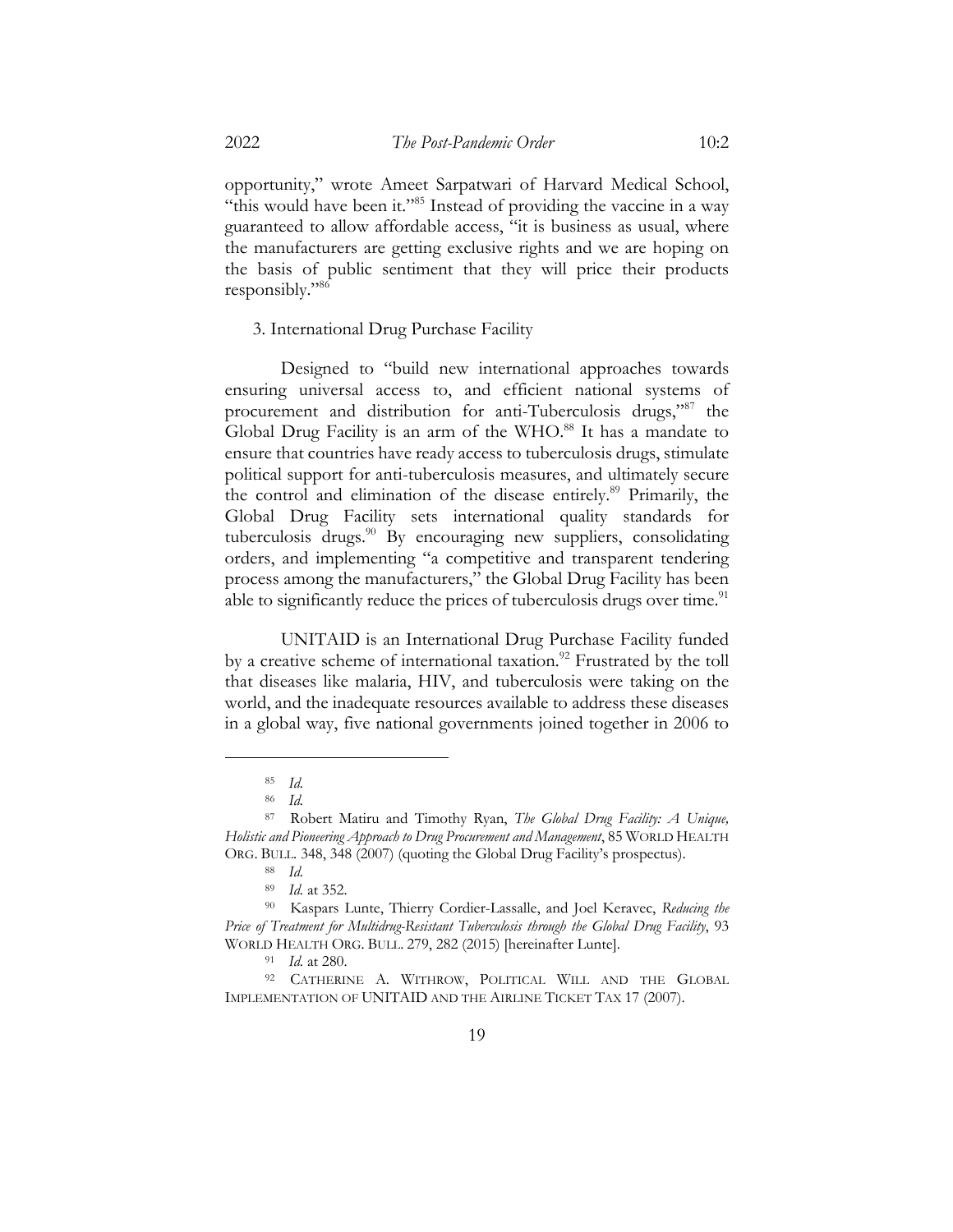create a new drug purchase facility.<sup>93</sup> UNITAID's goal is to increase access to treatment and diagnostics for malaria, HIV, and tuberculosis in the poorest areas of the world.<sup>94</sup> Unlike other international health initiatives, which are often financially neglected, UNITAID had the good fortune of being conceived with a built-in financing mechanism: an international tax on airline ticket sales.<sup>95</sup> Certain states that have adopted UNITAID—chiefly France and Chile—charge a solidarity fee on commercial flights to and from their countries.<sup>96</sup> They then use the money to place massive orders with pharmaceutical companies, relying on volume-buying to secure steep discounts.<sup>97</sup> Between 2006 and 2011, eight countries agreed to participate in the airline tax.<sup>98</sup> In those five years, the tax generated \$2 billion, which comprised 80% of UNITAID's funding.<sup>99</sup>

This built-in funding mechanism is UNITAID's differentiating quality and greatest strength. However, the drug purchase facility has been criticized on other grounds. A persistent criticism is that medical infrastructure, not drug availability, is the chief problem facing poor countries in their battles against HIV and tuberculosis.<sup>100</sup> Drugs are useless, the criticism argues, if there are no trained doctors to administer them and no safe facilities to administer them in.<sup>101</sup> The other frequent criticism of UNITAID is that its efforts are duplicative of existing programs and that its administration expenses on the back-

<sup>101</sup> *Id.*

<sup>93</sup> *Id.* at 17–18.

<sup>94</sup> *Id.* at 17.

<sup>95</sup> *Id.* at 19.

<sup>96</sup> *Id.* at 21–22.

<sup>97</sup> *Id.*

<sup>98</sup> Denis Broun, *UNITAID Innovative Financing Mechanism*, WORLD HEALTH ORG., at  $*2$  (Oct. 2011), https://www.who.int/hiv/amds/unitaid\_oct2011.pdf?ua=1 [https://perma.cc/B4Y6-MSHQ].

<sup>99</sup> *Id.*

<sup>100</sup> JEREMIAH NORRIS AND S. JEAN WEICHER, UNITAID/IDPF: AN ANALYSIS OF THE INTERNATIONAL DRUG PURCHASE FACILITY 10 (Center for Science in Public Policy 2006).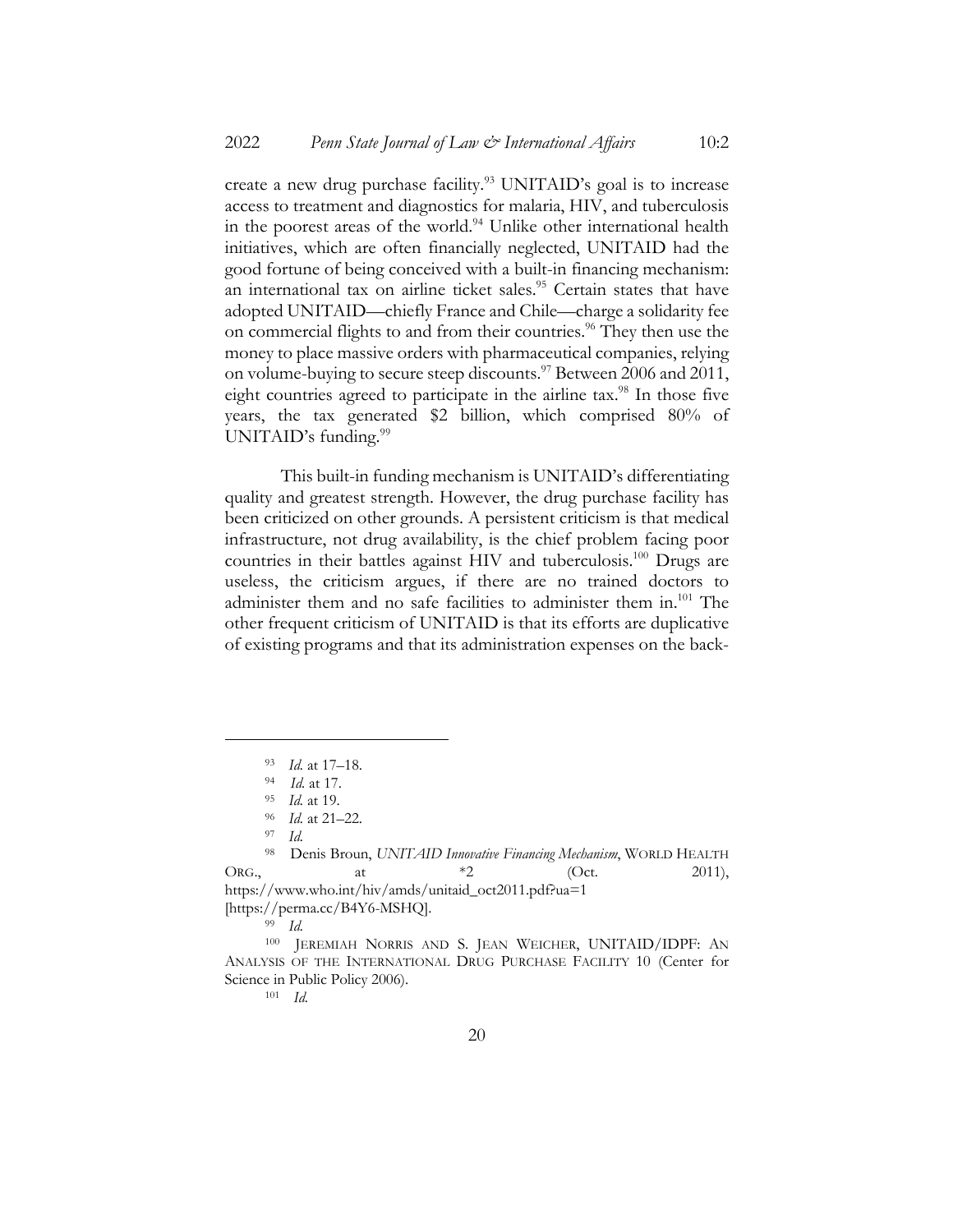end of distributing drugs result in higher prices for the countries it serves.<sup>102</sup>

#### B. Collaborative Projects

# 1. Trilateral Cooperation Agreement for the COVID-19 Pandemic

An exciting step toward a more collaborative future, the Trilateral Cooperation Agreement for the COVID-19 Pandemic established the foundation for a partnership between the WHO, WTO, and WIPO. <sup>103</sup> This agreement unites the foremost IGOs representing the interests of public health organizations, (WHO), pharmaceutical companies, (WIPO), and the financial world, (WTO). The partnership is informal, without a charter or contract to hold it together or set its boundaries. The WIPO explains the relationship as a loose but robust and results-oriented one:

> The three organizations meet regularly, exchange information on their respective work programs and discuss and plan, within the possibilities of their respective mandates and budgets, common activities. The trilateral cooperation is intended to contribute to enhancing the empirical and factual information basis for policy makers and supporting them in addressing public health in relation to IP and trade. The WHO Global Strategy and Plan of Action on Public Health, Innovation and IP, the WIPO Development Agenda and the WTO Declaration on the TRIPS agreement and public health, provide the broader context for an

<sup>102</sup> *Id.* at 20. It should be noted that this analysis has aged poorly in some ways. "Issues of price, demand and drug supply were yesterday's problems," its authors wrote in 2006, with optimism that the passing years have demonstrated to have been misplaced.

<sup>103</sup> *WHO, WIPO, WTO launch updated study on access to medical technologies and innovation*, WORLD HEALTH ORG. (Jul. 29, 2020), https://www.who.int/news/item/29-07-2020-who-wipo-wto-launch-updatedstudy-on-access-to-medical-technologies-and-innovation [hereinafter *WHO Launch*].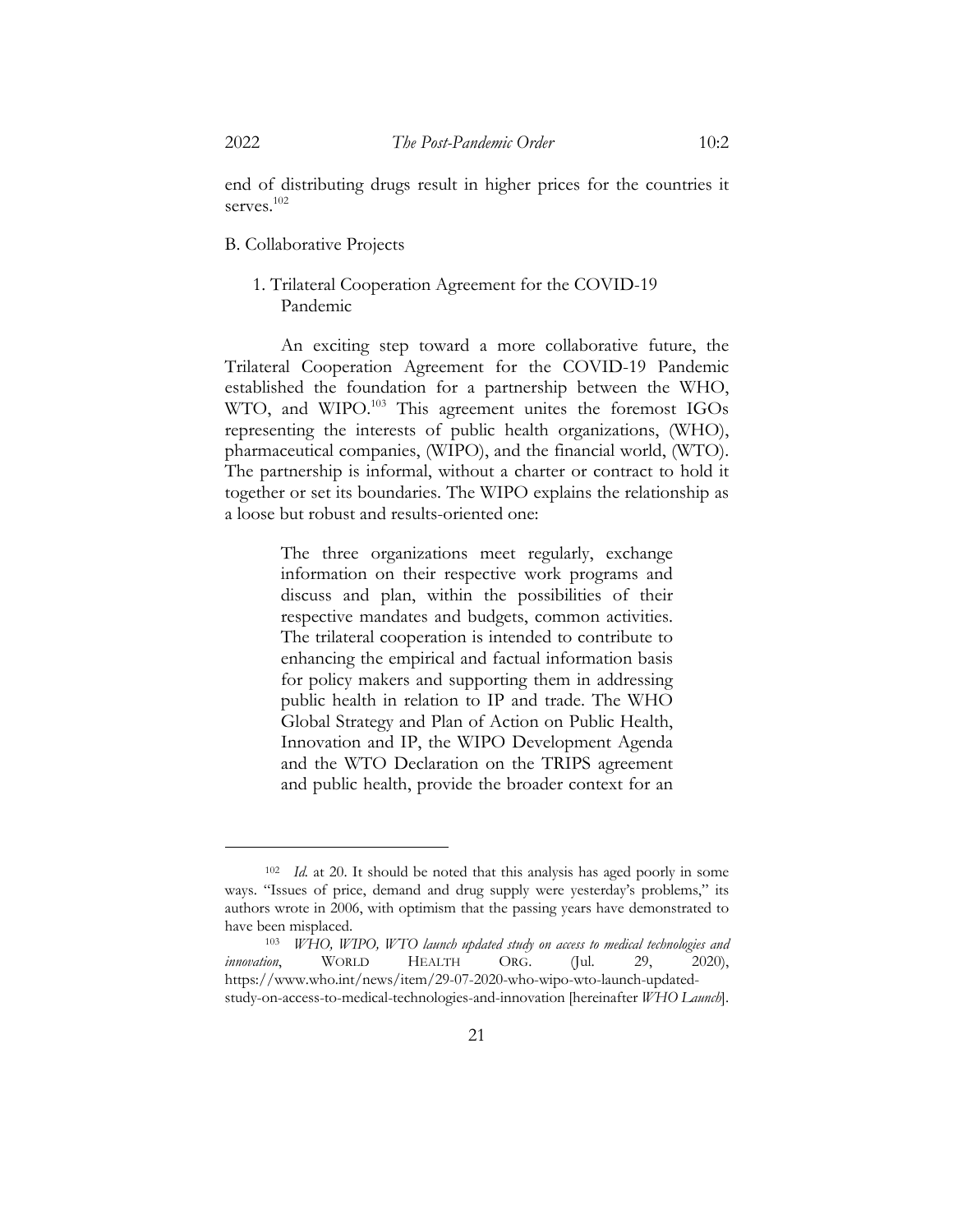informal and practical trilateral cooperation at the working level.<sup>104</sup>

In announcing the collaboration, WTO Director General Roberto Azevedo emphasized the need for all three organizations to form collaborative and coherent policies, taking account of each other's interests.105 "Close collaboration between our three specialized agencies has yielded important practical benefits," he said.<sup>106</sup> "It is only through joint efforts at the global level that we can achieve our shared public health goals."<sup>107</sup>

The tangible product of the collaboration is a sprawling research study: the Trilateral Study on Promoting Access to Medical Technologies and Innovation.108 This study "highlights the interplay between the distinct policy domains of health, trade, and intellectual property, and how they affect innovation and access to medical technologies, such as medicines, vaccines, and medical devices."109 It is designed to aid policy makers in navigating the political, economic, health, and intellectual property challenges inherent in addressing the pandemic.<sup>110</sup>

The cooperation has been so successful that in May 2021, the World Health Assembly held a special session to discuss the possibility of enshrining the partnership in more formal terms.111 It proposed that a convention, agreement, or other international instrument on

<sup>104</sup> *WHO, WIPO, WTO Trilateral Cooperation on Public Health, IP and Trade*, WORLD INT'L PROP. ORG. (2020), https://www.wipo.int/policy/en/global\_health/trilateral\_cooperation.html.

<sup>105</sup> WHO Launch, *supra* note 103.

<sup>106</sup> *Id.*

<sup>107</sup> *Id.*

<sup>108</sup> WORLD HEALTH ORG. et al., PROMOTING ACCESS TO MEDICAL TECHNOLOGIES AND INNOVATION (2d. Ed. 2020), https://www.wto.org/english/res\_e/booksp\_e/who-wipo-wto-2020\_e.pdf.

<sup>109</sup> WHO Launch, *supra* note 103.

<sup>110</sup> *Id.*

<sup>111</sup> *Special session of the World Health Assembly to Consider Developing a WHO Convention, Agreement or Other International Instrument on Pandemic Preparedness and Response*, WORLD HEALTH ORG. Doc. WHA74(16) (May 31, 2021), https://apps.who.int/gb/ebwha/pdf\_files/WHA74/A74(16)-en.pdf.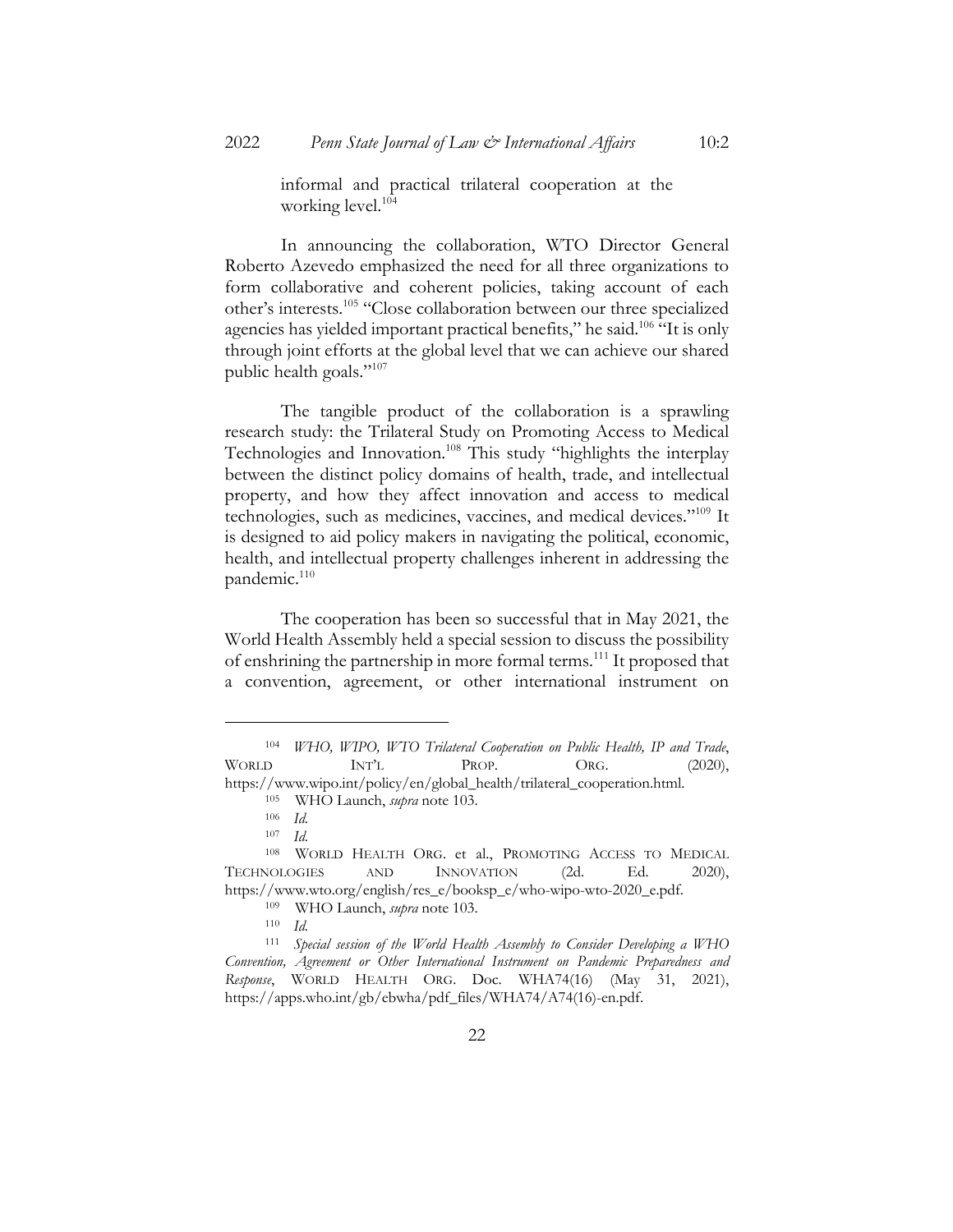pandemic preparedness and response be signed by member states, bringing together the same key players.<sup>112</sup> The World Health Assembly convened in December 2021 to discuss the proposal further and potentially prepare a draft convention.<sup>113</sup>

The great strength of this Trilateral Cooperation Agreement is its inclusivity: it brings together several of the key stakeholders involved in brokering solutions to the conflicts of interest discussed above. By ensuring that these sometimes-disparate voices are in frequent touch with each other, it increases the likelihood of democratic solutions working themselves out organically between the parties. It facilitates communication and understanding. It allows institutional knowledge to be shared across disciplines. Perhaps most importantly, it allows the IGOs involved to compare notes, ensuring that their goals are uniform.

However, the weakness of the collaboration is its informality. There is nothing obligating the IGOs to coordinate, and they are treated the same collectively as they are separately. Their cooperation does not constitute a new super-IGO or international organization. Accordingly, some synergies between their institutional expertise must necessarily be missed as they tackle projects separately. While the report they produce is very useful, a single document is far short of what these IGOs could accomplish if they came together more formally.

2. Pandemic Flu Preparedness Framework

Another project of the WHO, the Pandemic Flu Preparedness Framework is an attempt to create a global surveillance and response system for influenza.<sup>114</sup> Its primary purpose is to provide ready and equitable access to vaccines and information about viruses with the

<sup>112</sup> *Id.*

<sup>113</sup> *Id.*

<sup>114</sup> WORLD HEALTH ORG., PANDEMIC INFLUENZA PREPAREDNESS FRAMEWORK FOR THE SHARING OF INFLUENZA VIRUSES AND ACCESS TO VACCINES AND OTHER BENEFITS (2d ed. 2021), https://apps.who.int/iris/rest/bitstreams/1351857/retrieve.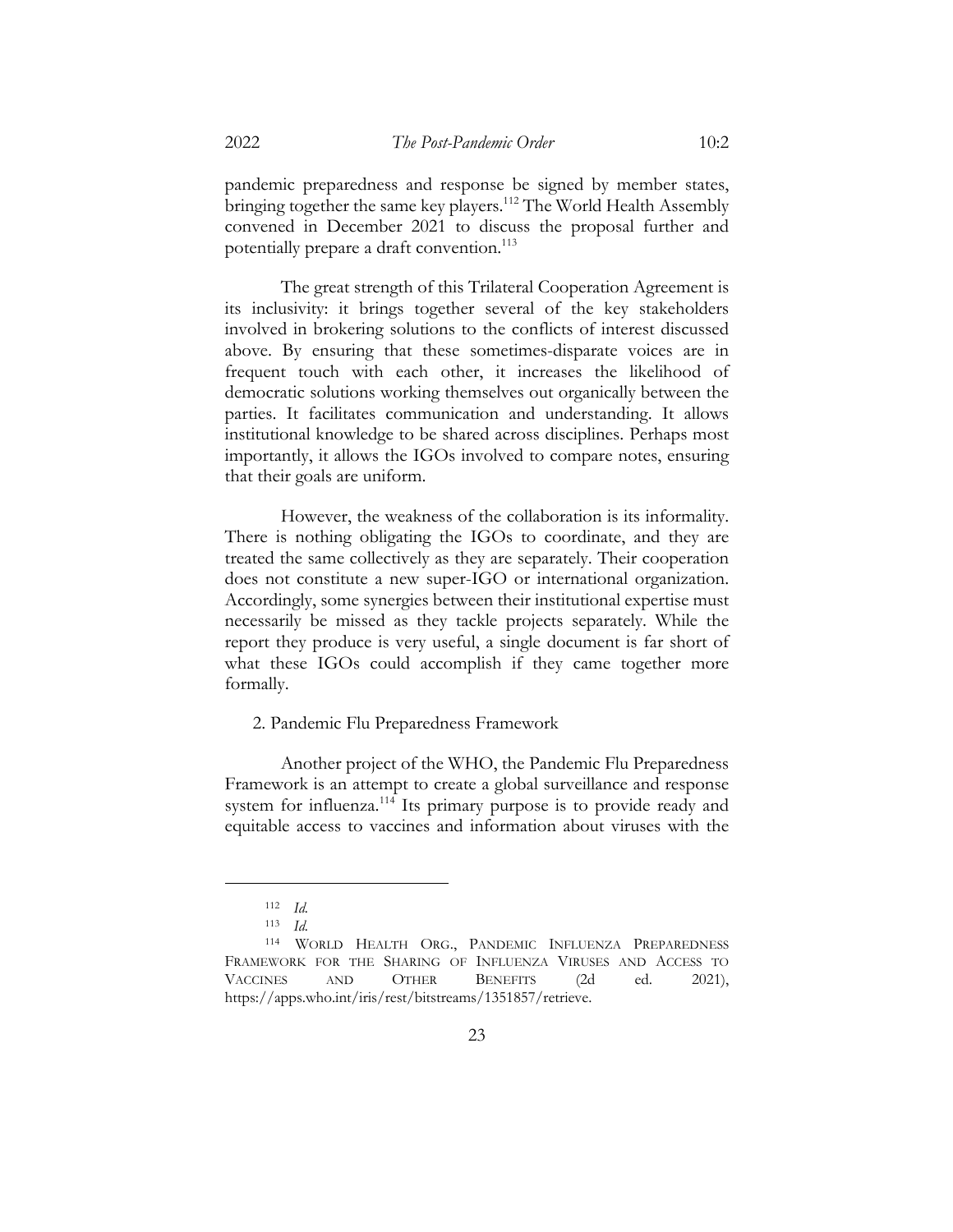potential to cause human pandemics.<sup>115</sup> As the name suggests, however, its scope is limited to H5N1 avian flu, with all other diseases—and even other strains of influenza—specifically excepted.<sup>116</sup>

The World Health Assembly adopted the framework in 2011, urging member states to accept it and allocate enough resources for its local implementation.<sup>117</sup> Signatories agree to share H5N1 vaccines amongst themselves in proportion to public health risk and need.<sup>118</sup> They agree to collect biological material from suspected H5N1 cases and rapidly share it with WHO laboratories, allowing member states to catch outbreaks in a timely manner.<sup>119</sup> Further, they agree to certain tracing and reporting mechanisms, the genetic sequencing of collected data, the provision of diagnostic test kits, etc.<sup>120</sup> The Flu Preparedness Framework creates a general vaccine stockpile with contributions from member states, but also provides that a portion of vaccines manufactured be set aside for special distribution to developing countries.121 The framework acknowledges the problem of IP licensing, but stops short of proposing any concrete solutions.<sup>122</sup>

The Pandemic Flu Preparedness Framework is a step in the right direction for global pandemic response and prevention. Of special interest are its provisions for monitoring and responding to the spread of H5N1. Rather than focusing narrowly on treating cases, the framework takes a broader approach and attempts to limit, or at least

<sup>115</sup> *Id.* at 1.

<sup>116</sup> *Id.* at 7 ("This Framework does not apply to seasonal influenza viruses or other non-influenza pathogens or biological substances that may be contained in clinical specimens shared under this Framework").

<sup>117</sup> *Id.*

<sup>118</sup> *Id.* at 3.

<sup>119</sup> *Id.* at 12.

<sup>120</sup> *Id*. at 12–17.

<sup>121</sup> *Id.* at 18–19.

<sup>122</sup> *Id.* at 4 ("[I]ntellectual property rights do not and should not prevent Member States from taking measures to protect public health." "[I]ntellectual property rights are an important incentive in the development of new health care products. However, this incentive alone does not meet the need for the development of new products to fight diseases where the potential paying market is small or uncertain.").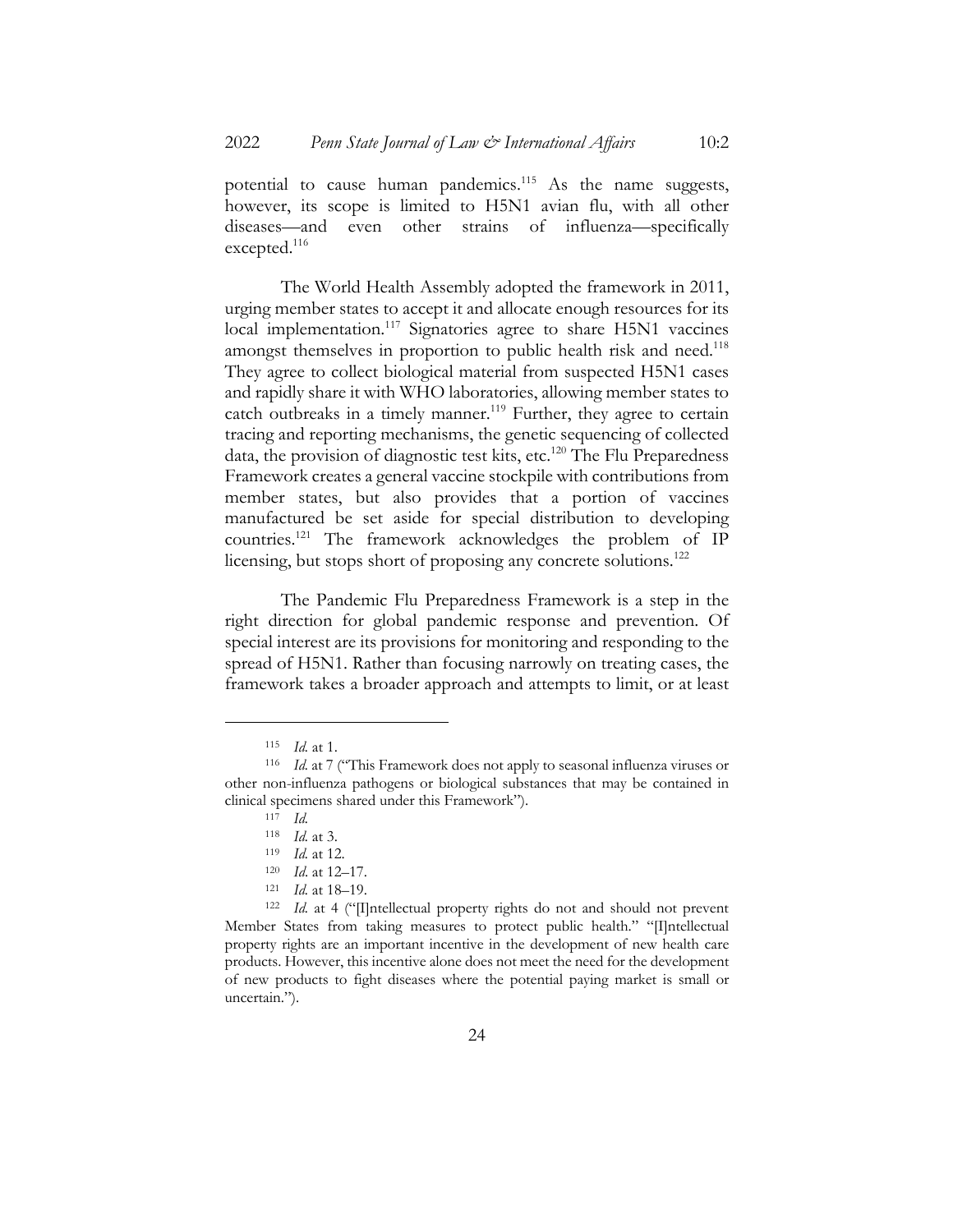monitor, the spread of H5N1 on a global scale.<sup>123</sup> This broader approach is laudable. Taking into account the full lifecycle of a pandemic, from its origins and spread through to its treatment and eradication, allows the WHO to take more informed and effective action.

While the framework adopts a broad approach in the way it considers H5N1, its failure to consider anything else limits its utility in the COVID-19 context. Like so many other collaborative projects, the Flu Preparedness Framework is a narrowly tailored solution devised in response to a particular threat. Despite being a largely successful and promising initiative, the framework is an example of the fundamentally reactive nature of most international public health solutions. Public health organizations create frameworks in the immediate aftermath of a disease crisis, narrowly tailored to prevent the reemergence of that particular threat or strain—in this case H5N1. Even when created with the best intentions and most deliberate attention, these frameworks are unhelpful when it comes to catching or preventing new strains or threats. Accordingly, when a new threat emerges—and one always does—it catches the world unprepared.

# 3. Multilateral COVID-19 Task Force

The final and most relevant project currently underway is the Multilateral COVID-19 Task Force ("Task Force"). A joint initiative of the IMF, World Bank, WHO, and WTO, its goal is to accelerate the distribution of COVID-19 vaccines to developing countries by harnessing the power of the financial markets.<sup>124</sup> Because vaccines, like any commodity, must navigate governments' regulatory landscapes to be bought or sold, there are often financial or trade roadblocks in the way of fast and efficient distribution.<sup>125</sup> The Task Force seeks to remove these obstacles, harnessing the institutional knowledge and

<sup>&</sup>lt;sup>123</sup> *WHO Launches New Global Influenza Strategy*, WORLD HEALTH. ORG. (Mar. 11, 2019), https://www.who.int/news/item/11-03-2019-who-launches-new-globalinfluenza-strategy [https://perma.cc/C7DX-H6JN].

<sup>&</sup>lt;sup>124</sup> *About*, COVID19TASKFORCE.COM, https://www.covid19taskforce.com/en/programs/task-force-on-covid-19 vaccines/about (last visited Dec. 30, 2021) [https://perma.cc/7JQ5-89WK].

<sup>125</sup> *Id.*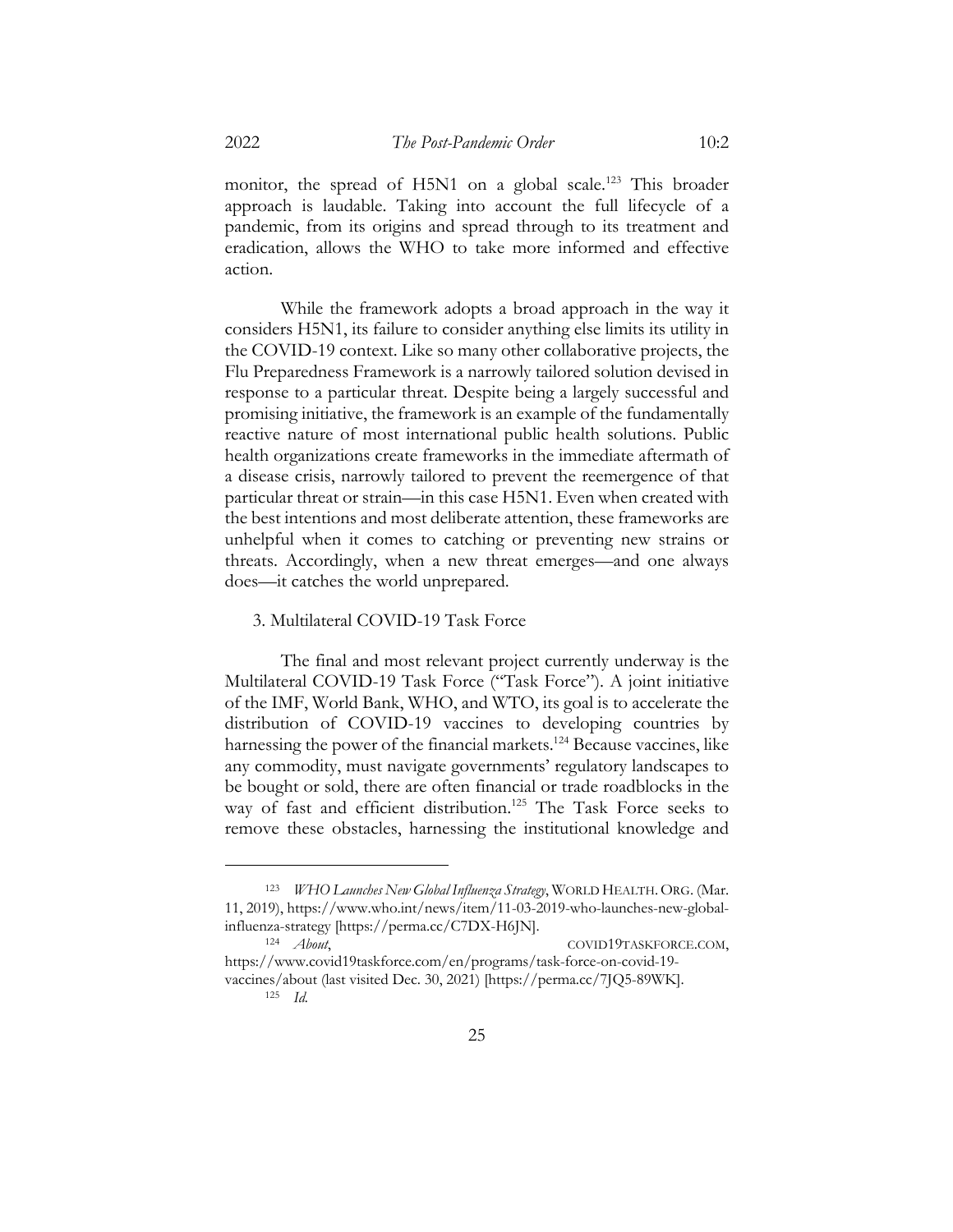authority of the IMF, World Bank, and WTO to do so.<sup>126</sup> The Task Force is an exciting marriage of public health and trade expertise. By putting the IMF, World Bank, and WTO at the same table as the WHO, it opens doors that would not otherwise be available.

One IGO is notable by its absence from the Task Force. Despite the conflict between public health and IP interests being at the very heart of pandemic containment, the WIPO does not play a role in the Task Force. Without the WIPO or other similarly purposed organization, IP rights holders have no true voice for their interests on the task force. This stunts the capability of what might otherwise be a robust and durable solution.

# C. Drawbacks of the Current Frameworks and Projects

These frameworks and collaborative projects all suffer from the same defects. Those that are robust enough to make a difference are too narrow to be broadly useful, and those with enough scope to cover emerging diseases are not empowered to make a difference. The narrow scope of international vaccine and information sharing frameworks is a product of underfunding, which is itself a symptom of a lack of political will behind them. Further, most solutions are the products of only one IGO—the WHO. <sup>127</sup> Of course, the WHO ought to drive the discourse, but for solutions to be enduring, there must be more seats at the table. Groups like the WIPO and World Bank should be included from a project's earliest stages to ensure that the interests of vaccine manufacturers and developing nations are represented. Finally, solutions to date have failed to adequately incentivize vaccine manufacturers to issue voluntary licenses for their IP.

1. Lack of Funding

Although it has been instrumental in overcoming or curbing the effects of pathogenic threats like HIV/AIDS, SARS, Zika and Ebola over the past seventy years, the WHO is still woefully

<sup>126</sup> *Id.*

<sup>127</sup> *See supra* Part III.A, III.B.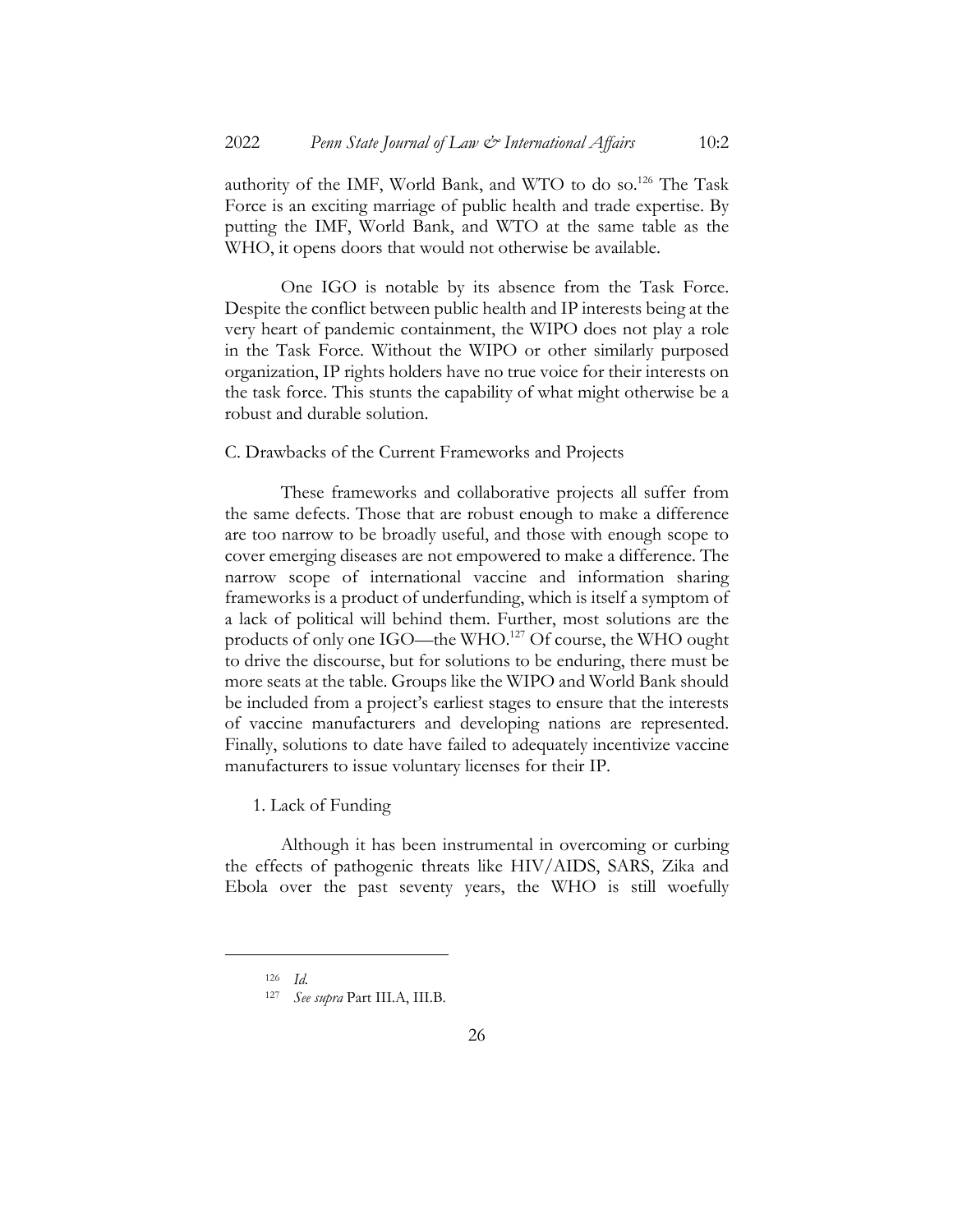underfunded.<sup>128</sup> Its two-year budget for the 2020-2021 term is only \$4.84 billion,<sup>129</sup> which is a \$420 million increase from its \$4.42 billion budget for 2018-2019.130 The WHO's financial plight may be illustrated by pointing to the \$6.99 billion operating budget of a single leading American hospital system in 2015.<sup>131</sup> The public health organization responsible for tracking and treating diseases across the whole world has less funding than a regional hospital system.

The WHO's funding structure relies on two forms of revenue: assessed contributions and voluntary contributions.132 Assessed contributions are the "dues" that each Member state pays annually based on their GDP.<sup>133</sup> Voluntary contributions are donations or gifts which can come from a variety of sources including Member States, IGOs, philanthropic initiatives and the private sector.<sup>134</sup> In recent years, the WHO has relied on voluntary contributions to form the bulk of the budget.135 These voluntary contributions are often pre-allocated

<sup>128</sup> Lawrence Gostin & Sarah Wetter, *Two Legal Experts Explain Why the U.S. Should Not Pull Funding from the WHO Amid COVID-19 Pandemic*, FORBES (Apr. 13, 2020, 2020, 2020, 2020, 2020, 2020, 2020, 2020, 2020, 2020, 2020, 2020, 2020, 2020, 2020, 2020, 2020 https://www.forbes.com/sites/coronavirusfrontlines/2020/04/13/two-legalexperts-explain-why-the-us-should-not-pull-funding-from-the-world-health-

organization-amid-covid-19/?sh=242e67531df7.

<sup>129</sup> *Programme Budget 2020–2021*, WORLD HEALTH ORG. Doc. WHO/PRP/19.1 at 7 (May 30, 2019).

<sup>130</sup> *Overview of Financial Situation: Programme Budget 2018–2019*, WHO Doc. A72/34 at 2 (May 13, 2019), https://apps.who.int/gb/ebwha/pdf\_files/WHA72/A72\_34-en.pdf [https://perma.cc/HF2Y-ZQVY].

<sup>131</sup> *A Look at Our Books: Fiscal Year 2015 Capital Budget and Annual Operating Plan*, JOHNS HOPKINS MED. 1, 1 (2015), https://www.hopkinsmedicine.org/news/publications/\_docs/operating\_capital\_b udget\_infographic.pdf [https://perma.cc/VRN6-G2FB].

<sup>132</sup> *How WHO is Funded*, WORLD HEALTH ORG., https://www.who.int/about/funding (last visited Sep. 27, 2021), [https://perma.cc/U3VR-HQ8R].

<sup>133</sup> *Id.*

<sup>134</sup> *Id.*

<sup>135</sup> Charles Clift, *What's the World Health Organization For*?, THE ROYAL INSTITUTE OF INT'L AFFS., CHATHAM HOUSE 1, 28 (May 2014), http://ghiadvisors.org/Docs/WHOHealthGovernanceClift.pdf [https://perma.cc/PU6U-9CBF].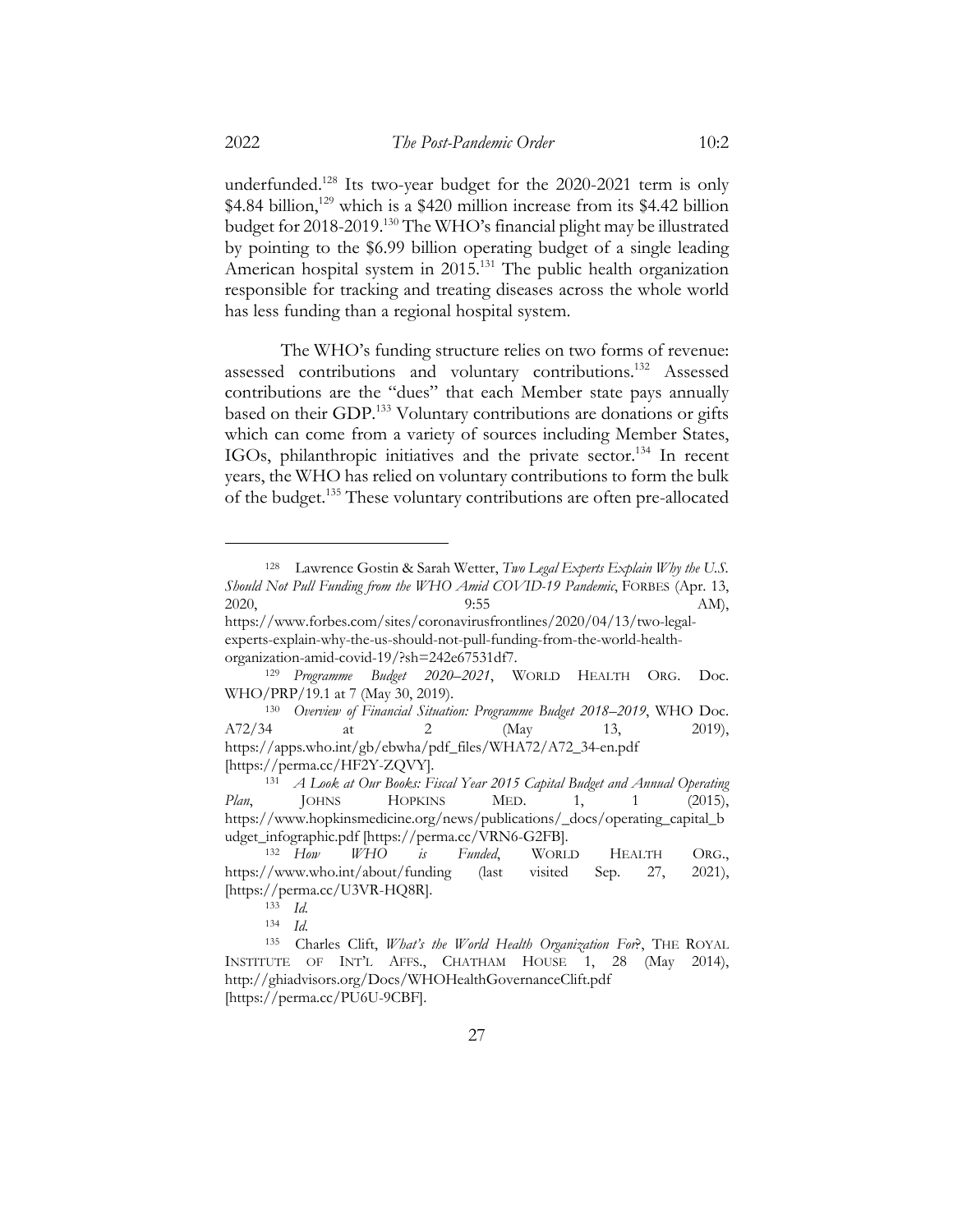toward certain initiatives by the donors.<sup>136</sup> Not only does this decrease transparency as to where and why money is being spent, it forces the WHO to support certain initiatives over others, regardless of their priority at the time.<sup>137</sup> Many donors only support the WHO through voluntary contributions if they can decide where their money is spent.138 Previous initiatives like the Contingency Fund for Emergencies ("CFE") were pitifully unsuccessful because they relied solely on voluntary donations that could not be earmarked for specific activities.139 From 2018–19, the CFE barely raised enough money to support a response to a minor Ebola outbreak in a single country.<sup>140</sup> The WHO must therefore rely on state contributions to cover its operating costs which is why it and many other IGOs <sup>141</sup> are chronically underfunded. This limits their ability to participate in projects outside their wheelhouse. It results in narrow, reactive solutions like the Pandemic Preparedness Framework and limits the possibility of broader, preventative solutions.

The UNITAID International Drug Purchase Facility offers a useful model for funding public health projects between nations. While unable to levy domestic taxes, IGOs can be the beneficiaries of international taxes. UNITAID is evidence that international pandemic response programs work best when they are conceived with a built-in funding mechanism independent of their parent organizations.

<sup>136</sup> *See* Gostin & Wetter, *supra* note 128.

<sup>137</sup> Clift, *supra* note 135, at 30.

<sup>138</sup> *See* Gostin & Wetter, *supra* note 128.

<sup>139</sup> *Id.*

<sup>140</sup> *Id.; see also Contingency Fund for Emergencies (CFE)*, WORLD HEALTH ORG., https://www.who.int/emergencies/funding/contingency-fund-for-emergencies (last visited Dec. 18, 2021), [https://perma.cc/B3DD-RUHT] (detailing the 2021 financial contributions to the CFE that only amounted to \$45 million); *cf. Pakistan*, KPMG, https://home.kpmg/xx/en/home/insights/2020/04/pakistangovernment-and-institution-measures-in-response-to-covid.html (last updated June 24, 2020), [https://perma.cc/H82A-JGQ5] (stating that Pakistan, the 46th largest economy by GDP, spent over \$6.7 billion in COVID-19 relief packages in 2020. This is more than 148 times what the CFE received in donations in 2021).

<sup>141</sup> Which IGOs?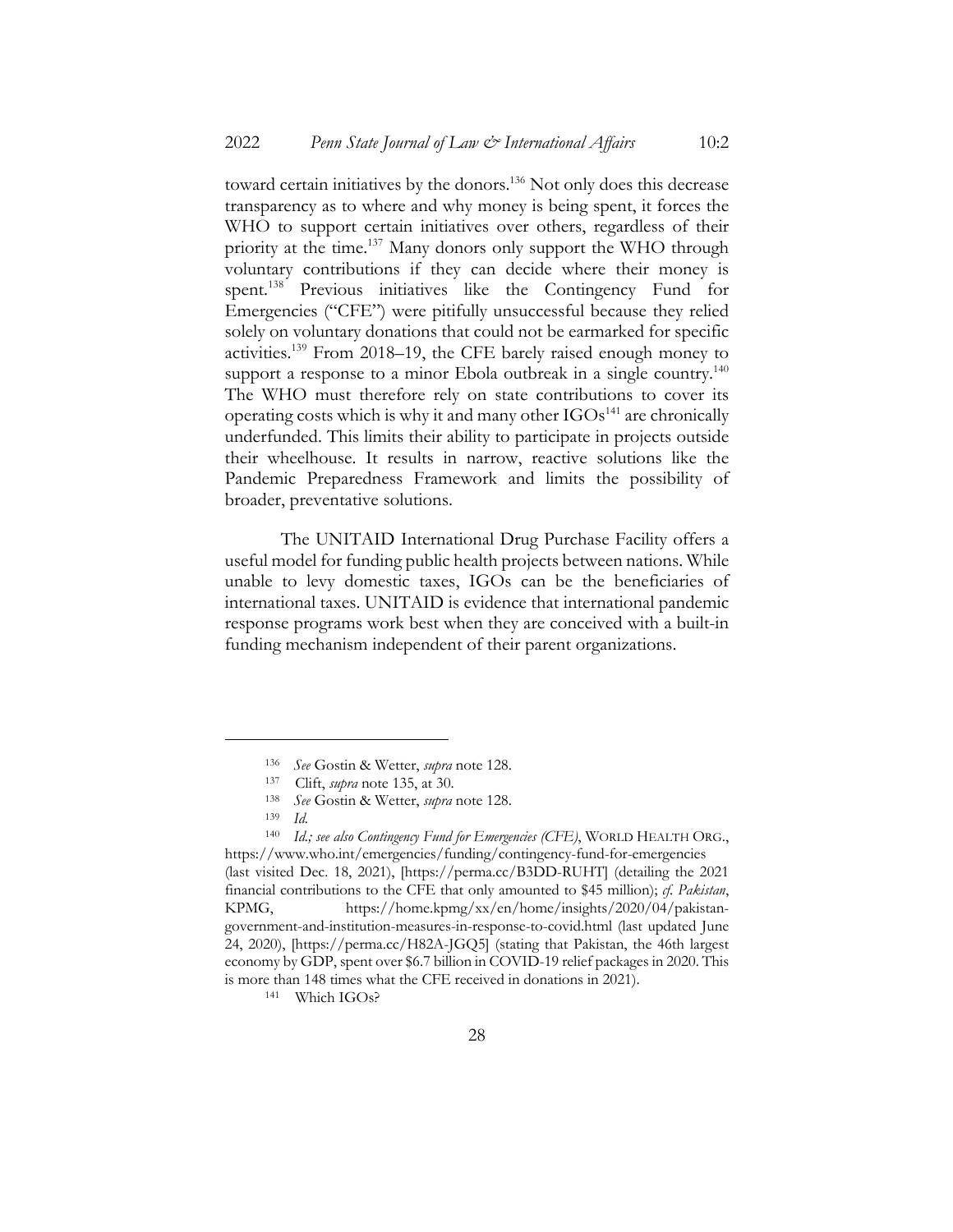#### 2. Lack of Incentive for Rights-Holders to License IP

As previously noted, it is expensive to develop new vaccines.<sup>142</sup> Pharmaceutical companies are willing to undertake expensive R&D in part because patents make it possible for them to control the distribution and price of the resulting products. Having spent the money to develop a new vaccine, relying on a monopoly to recover the initial outlay and turn a profit, pharmaceutical companies are understandably unwilling to give away their formulas or sell them at a discount.<sup>143</sup> Nevertheless, because national governments are wary of the consequences of enforcing compulsory licenses, pandemic response to date has depended on the issuance of voluntary licenses.144 Without some added incentive, however, these voluntary licenses are elusive.145 Why would a pharmaceutical company voluntarily trade away its profits, or perform labor-intensive R&D for free? With the whole weight of economics on one side of the scale and mere altruism on the other, most corporations have not found it to be a close question. To be sustainable, a lasting pandemic response framework must rebalance the scales by adding economic incentives that weigh in favor of granting licenses.

# IV. PROPOSED BLUEPRINT FOR A MULTILATERAL PANDEMIC RESPONSE COUNCIL

Given the circumstances of the 2020–21 pandemic era, the initiatives mentioned in the previous Part arguably fulfilled their basic purpose: to combat the COVID-19 virus, in its original form, through technology sharing and collaborative development. That said,

29

<sup>142</sup> *See* Olivier J. Woulters, Martin McKee, and Jeroen Luyten, *Estimated Research and Development Investment Needed to Bring a New Medicine to Market*, 323 JAMA 844 (Mar. 3, 2020).

<sup>143</sup> *See* Rutschman, *supra* note 9, at 174.

<sup>144</sup> *Supra* Part II.A.1.b; *see* Jay Hancock, *They Pledged to Donate Rights to Their COVID Vaccine, then Sold them to Pharma*, KHN (Aug. 25, 2020), https://khn.org/news/rather-than-give-away-its-covid-vaccine-oxford-makes-adeal-with-drugmaker/.

<sup>145</sup> Jay Hancock, *They Pledged to Donate Rights to Their COVID Vaccine, then Sold them to Pharma*, KHN (Aug. 25, 2020), https://khn.org/news/rather-than-giveaway-its-covid-vaccine-oxford-makes-a-deal-with-drugmaker/.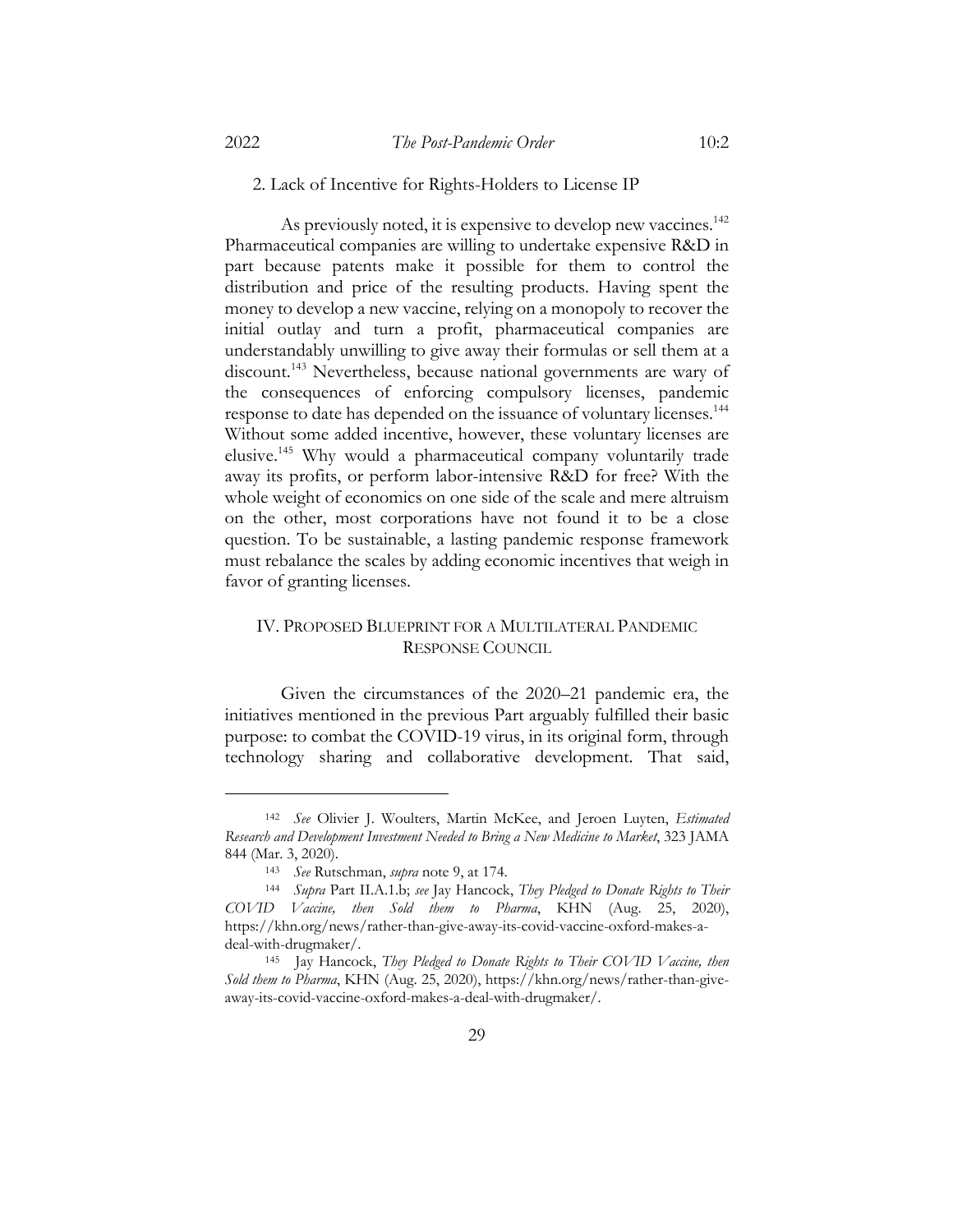$COVID-19$  variants<sup>146</sup> continue to spread across the world at alarming speed. As of the writing of this Article, thousands of variants have been identified.<sup>147</sup> Although only five are considered variants of concern,<sup>148</sup> it is indisputable that the longer the pandemic draws on, the more variants will develop that either decrease the effectiveness of existing antiviral technologies or render them ineffective altogether.

The COVID-19 pandemic has also revealed glaring flaws in the global healthcare network that future viruses could potentially exploit to bring about even more devastating pandemics. By far, the largest deficiency in the global response to COVID-19 is that it was not a *unified* global response. Although pharmaceutical companies were able to develop a vaccine for the original virus in record time, politics, supply issues, and vaccine nationalism prevented rapid production and equitable distribution efforts from being realized before significant variants of concern (such as the Delta and Omicron variants) began impacting their effectiveness.

This Part will present a detailed plan for a new organization, a Multilateral Council on Pandemic Response (hereinafter the Council). It will have the ability to strengthen international IP collaboration and sharing through a broad range of powers. Chief among those powers would be the ability to investigate global pathogenic events and institute a variety of IP licensing regimes to increase antiviral technology development and distribution in a timely manner. This Part will also propose a regulatory structure that would allow the Council

<sup>146</sup> *Tracking SARS-CoV-2 Variants*, WORLD HEALTH ORG., https://www.who.int/en/activities/tracking-SARS-CoV-2-variants/ (last visited Oct. 19, 2021), [https://perma.cc/X87Z-XSGC] (explaining that variants are mutations of an original virus that occur over time. Although most have no impact on the the virus's properties, some variants "affect the virus's properties, such as how easily it spreads, the associated disease severity, or the performance of vaccines, therapeutic medicines, diagnostic tools, or other public health and social measures.").

<sup>147</sup> Meryl Davids Landau, *Is a Variant Worse than Delta on the Way? Viral Evolution Offers Clues*, NAT'L GEOGRAPHIC (Sep. 17, 2021), https://www.nationalgeographic.com/science/article/is-a-variant-worse-thandelta-on-the-way-viral-evolution-offers-clues [https://perma.cc/N27C-MEY2].

<sup>148</sup> *Tracking SARS-CoV-2 Variants*, WORLD HEALTH ORG., https://www.who.int/en/activities/tracking-SARS-CoV-2-variants/ (last visited Oct. 19, 2021), [https://perma.cc/X87Z-XSGC].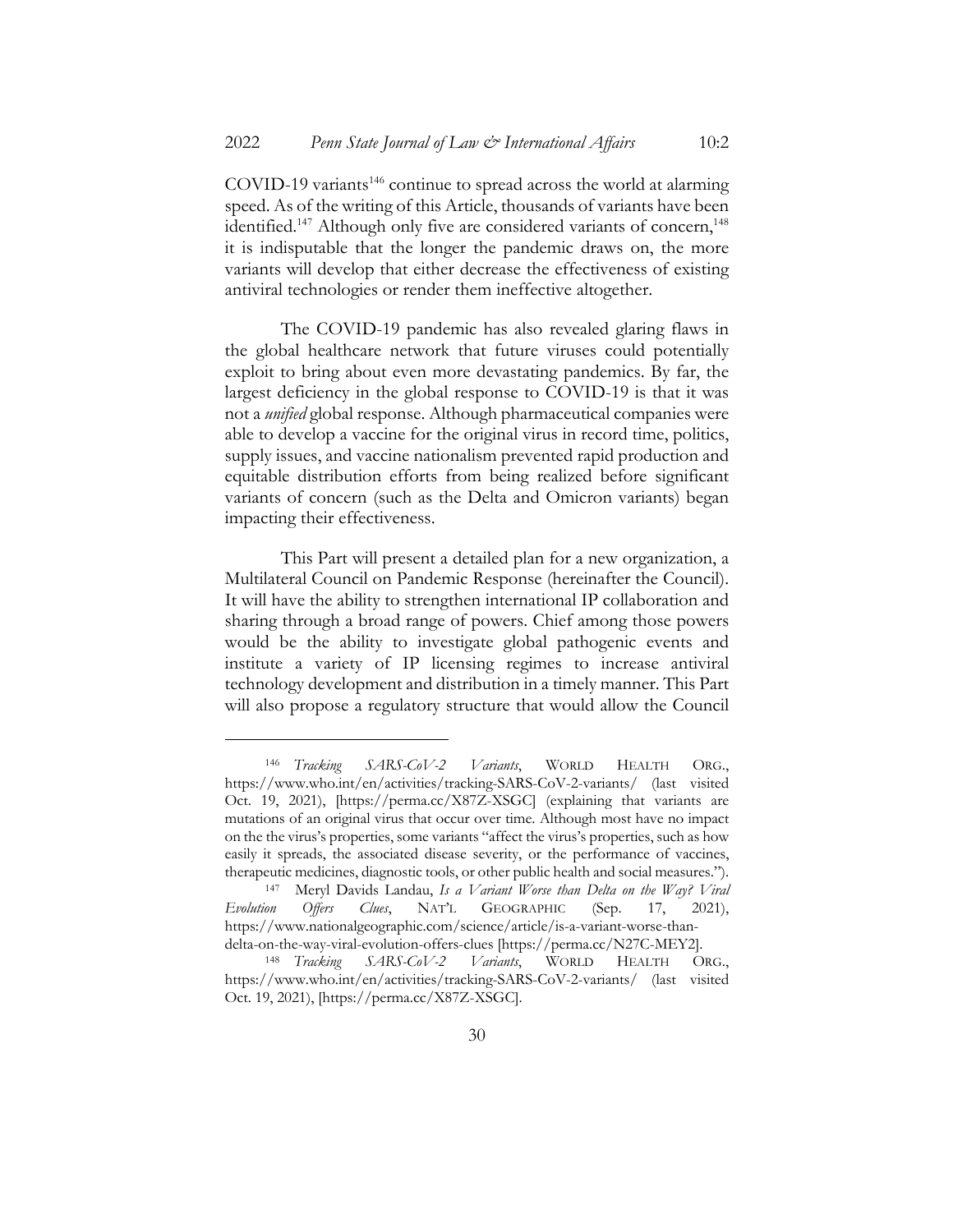to establish pipelines for raw materials essential to antiviral treatments. Additionally, it will advance an argument for an internal dispute resolution system to expeditiously resolve legal claims that might hinder the Council's mission. Finally, this Part proposes a funding structure similar to tried and tested systems already in effect to combat other diseases, as well as a novel approach.

## A. Participating Entities

The Council must have the ability to influence different sectors of the global network so that it can effectively manage the various facets of healthcare IP and end product distribution. The Trilateral Cooperation Agreement discussed above demonstrates the need for IGO cooperation to address all aspects of a global vaccination initiative.149 Relevant sectors include intellectual property, healthcare, and international trade, touching the expertise of the WIPO, WHO, and WTO. The Council would build on that spirit of cooperation by further incorporating the perspectives and cooperation of the IMF and the World Bank.

## 1. Responsibilities of Each IGO

With so many moving parts and organizations at play, the Council must define clear areas of influence for each IGO so as to minimize confusion as to what each organization's role is. Each IGO has the ability to control their own area of influence while still contributing knowledge and manpower to develop solutions that touch on multiple areas of influence.

Like in several of the newer cooperation agreements including the Trilateral Cooperation Agreement, <sup>150</sup> the WHO, WIPO, and WTO will form the backbone of the Council. The WHO is a specialized United Nations agency that "connects nations, partners and people to promote health, keep the world safe, and serve the vulnerable" through "expand[ing] universal health coverage."<sup>151</sup> It also coordinates global

<sup>149</sup> *See supra* III.B.

<sup>150</sup> *See supra* Part III.B.1.

<sup>151</sup> *About WHO*, WORLD HEALTH ORG., https://www.who.int/about (last visited Nov. 24, 2021).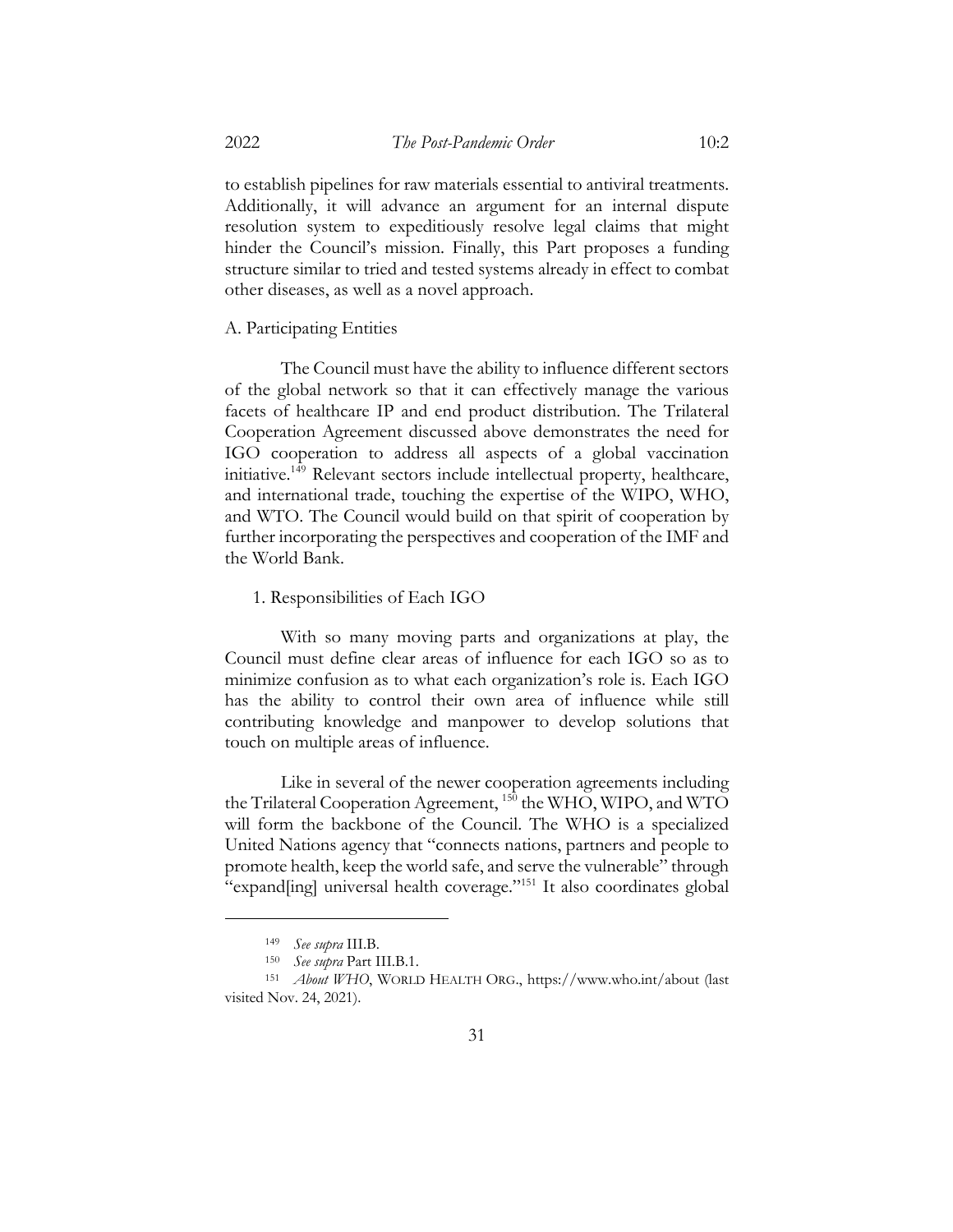responses to health emergencies by gathering data on potential healthcare emergencies<sup>152</sup> and grading those emergencies to determine whether to trigger WHO protocols.<sup>153</sup> Those protocols include activating initiatives like the R&D Blueprint, which is a "global strategy and preparedness plan that allows the rapid activation of research and development activities during epidemics."154 The R&D Blueprint for COVID-19 is comprehensive and details the WHO's efforts towards developing disease identification and vaccine development initiatives into global collaboration projects.155 These responsibilities, namely threat detection and response coordination, would carry over to the WHO's responsibilities in the Council. Where its efforts would benefit from the Council is in enhanced threat detection, treatment research and development, and therapeutic production.

Treatment research and development largely hinges on intellectual property issues. Because of the exorbitant costs of researching and developing medical treatments, pharmaceutical companies often protect their research and products with a myriad of process and utility patents.156 Although patents disclose the best method to make the invention, pharmaceutical companies also use trade secrets to protect critical components of a pharmaceutical's design to further discourage replication.<sup>157</sup> These patents and trade

<sup>&</sup>lt;sup>152</sup> *Surveillance*, WORLD HEALTH ORG., https://www.who.int/emergencies/surveillance (last visited Nov. 24, 2021) (describing the WHO's ability to collect health-related data and disease surveillance data to identify potential outbreaks); *see also Risk Assessments*, WORLD HEALTH ORG., https://www.who.int/emergencies/risk-assessments (last visited Nov. 24, 2021) (describing the public health related risk assessments the WHO presents to the UN Secretary-General's Office); *WHO Grading of Public Health Events and Emergencies*, WORLD HEALTH ORG., https://www.who.int/emergencies/grading (last visited Nov. 24, 2021).

<sup>153</sup> *WHO Grading of Public Health Events and Emergencies*, *supra* note 152.

<sup>154</sup> R&D Blueprint and COVID-19, WORLD HEALTH ORG., https://www.who.int/teams/blueprint/covid-19 (last visited Nov. 24, 2021).

<sup>155</sup> *COVID-19 Research and Innovation Achievements*, WORLD HEALTH ORG., at 6–15, 18 (Apr. 2021), https://www.who.int/publications/m/item/covid-19 research-and-innovation-achievements.

<sup>156</sup> Stanley Plotkin et al., *The Complexity and Cost of Vaccine Manufacturing – An Overview*, 35 VACCINE 4064, 4065 (2017).

<sup>157</sup> Allison Durkin et al., *Addressing the Risks that Trade Secret Protections Pose for Health and Rights*, 23 HEALTH & HUMAN RIGHTS J., 129, 132–34 (2021).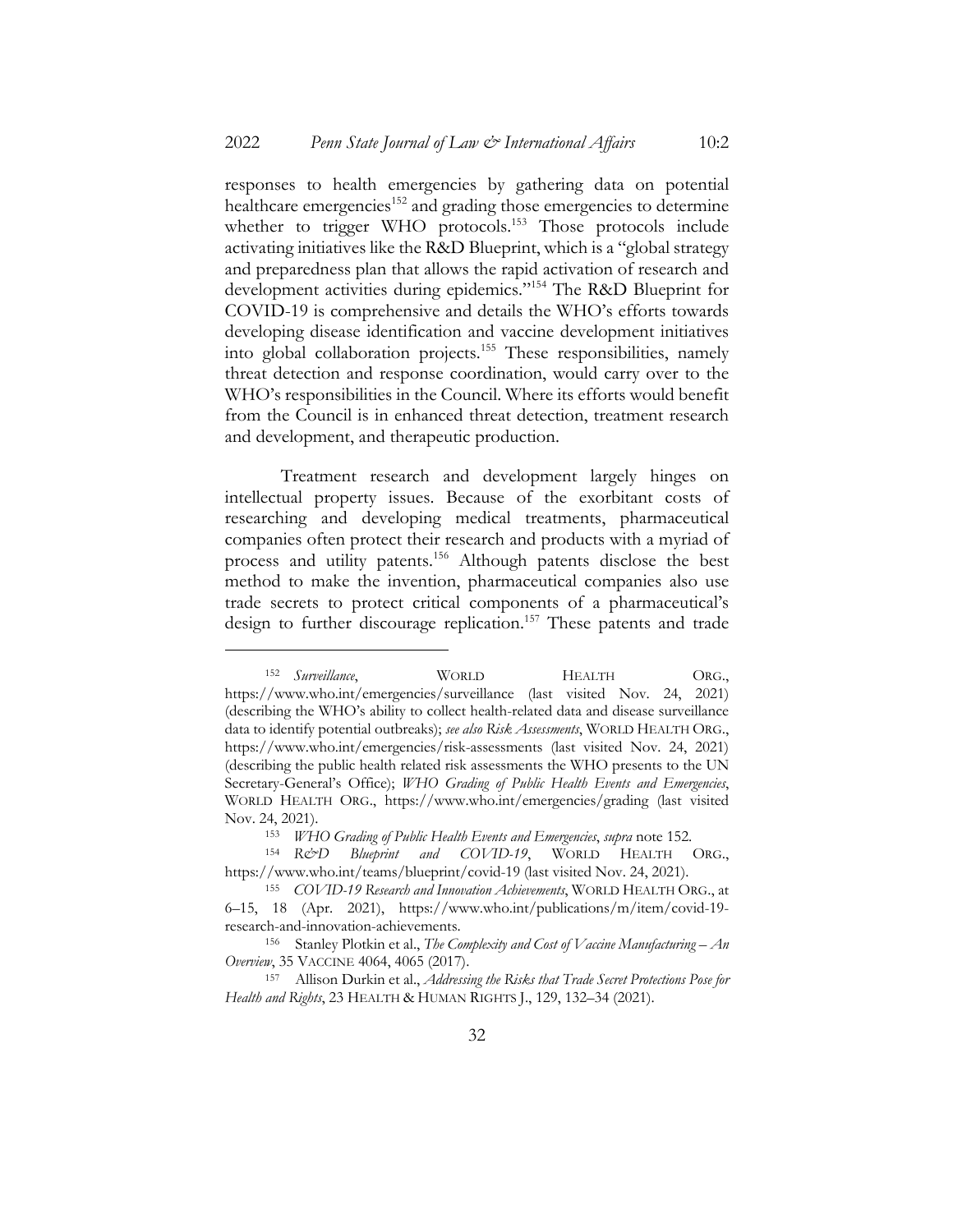is well suited to deal with these issues in the context of global healthcare.<sup>158</sup> WIPO's mission includes "shap[ing] international IP rules" and providing "global services to protect IP across borders and to resolve disputes."159 Additionally, it provides "technical infrastructure to connect IP systems and share knowledge," and supports "cooperation and capacity-building programs to enable all countries to use IP for economic, social and cultural development."160 In the existing Trilateral Cooperation Agreement, the WIPO attempted to fulfil that mandate by developing IP training institutions and hosting technology transfer and licensing workshops.<sup>161</sup> Its role in the new Council would expand its responsibilities into regulating licensing frameworks and incentivizing voluntary technology sharing while still preserving IP-holders' rights.<sup>162</sup>

Favorable trading conditions are also key to a rapid response to an emergency. Access to a consistent supply of raw materials, or lack thereof, is a frequent impediment that hinders pharmaceutical companies' response to global health events. Vaccine manufacturers often have to source components from all over the world.<sup>163</sup> Trading those components in a cost effective and timely manner will allow for faster research, scaled up production, and more efficient

<sup>158</sup> *Inside WIPO*, WORLD INT'L PROP. ORG., https://www.wipo.int/aboutwipo/en/ (last visited Nov. 24, 2021).

<sup>159</sup> *Id.*

 $\frac{160}{161}$  *Id.* 

<sup>161</sup> *WIPO's COVID-19 Related Services and Support*, WORLD INT'L PROP.ORG., https://www.wipo.int/covid-19/en/ (last visited Nov. 24, 2021).

<sup>162</sup> *See supra* Part III.B.2.

<sup>163</sup> Shyam Rele, *COVID-19 Vaccine Development During Pandemic: Gap Analysis, Opportunities, and Impact on Future Emerging Infectious Disease Development Strategies*, HUM. VACCINES & IMMUNOTHERAPEUTICS 1, 1-2 (2020), https://www.tandfonline.com/doi/full/10.1080/21645515.2020.1822136 [https://perma.cc/LE2L-MNCH].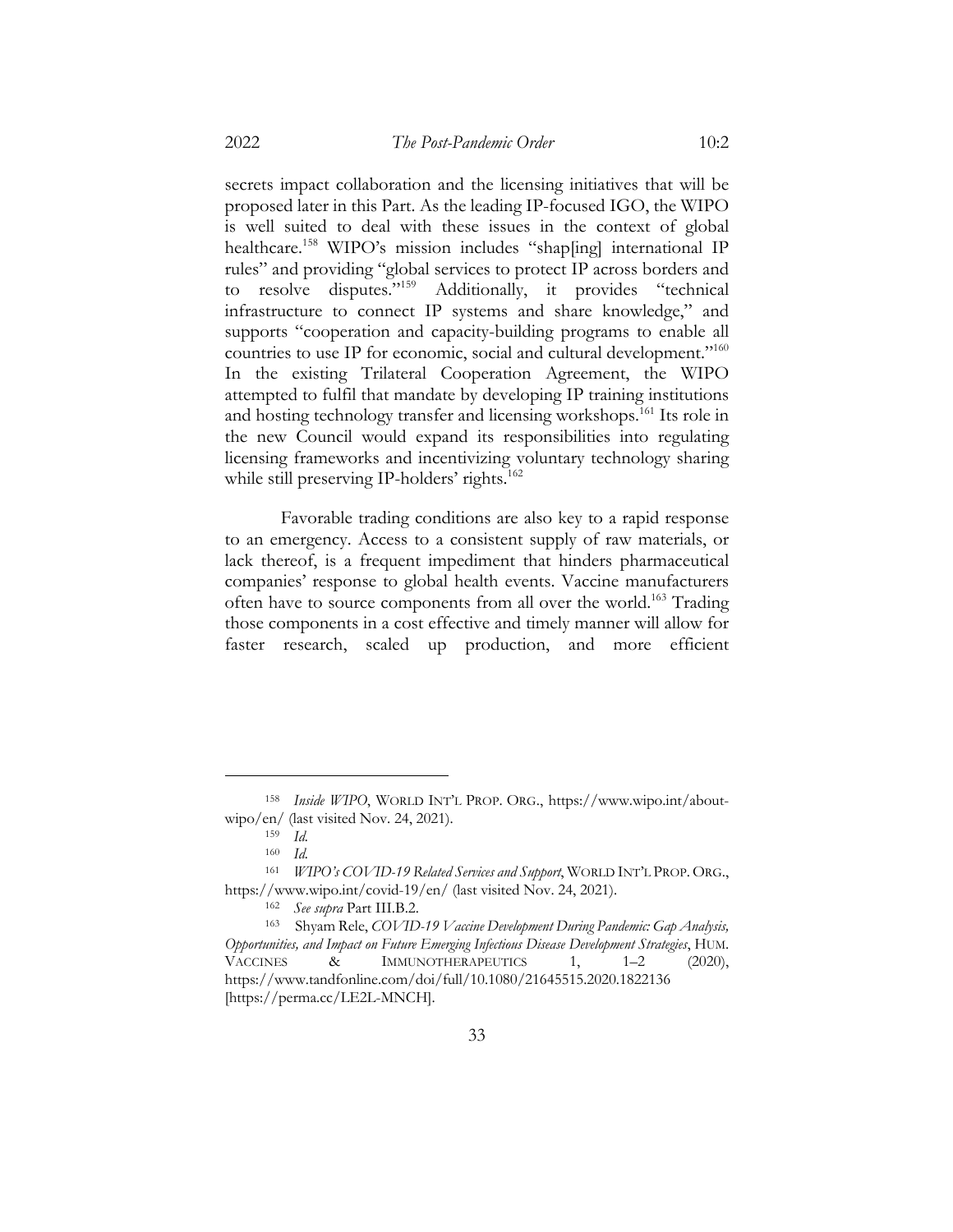distribution.<sup>164</sup> The WTO facilitates trading between nations.<sup>165</sup> Its goal is to "ensure that trade flows as smoothly, predictably and freely as possible."166 It accomplishes this by removing red tape and expediting transit for trade goods.<sup>167</sup> The WTO is currently working on an expedited vaccine delivery method that includes measures such as (1) expediting vaccine approval, (2) expediting border clearances, (3) encouraging member states to lower tariffs on therapeutics, and (4) relaxing regulatory standards.<sup>168</sup> The WTO's role while on the Council during future pandemics would mirror these responsibilities as well as facilitating raw material procurement. International trade collaboration through incentivization or tariffs, if necessary, will streamline the endto-end process of vaccine development and distribution.

The last two members of the Council are the IMF and the World Bank. The IMF is an IGO with over 190 member states that is tasked with "foster[ing] global monetary cooperation, secur[ing] financial stability, facilitat[ing] international trade, promot[ing] high employment and sustainable economic growth, and reduc[ing] poverty around the world."169 As discussed earlier, insufficient funding has restricted many of the WHO's initiatives.170 The IMF has experience developing innovative financing structures to support WHO-led healthcare initiatives.<sup>171</sup> Liaising with it to manage the organization's financial support structure would bring logistical and experiential support from seasoned financial experts.

<sup>164</sup> *See* Chad P. Brown & Thomas J. Bollyky, *The World Needs a COVID-19 Vaccine Investment and Trade Agreement*, *in* PIIE BRIEFING 21-3: MAKING THE MOST OF THE 2021 WTO MINISTERIAL, PETERSON INST. FOR INT'L ECON. 6, 6, 8–9 (Oct. 2021), https://www.piie.com/sites/default/files/documents/piieb21-3.pdf.

<sup>165</sup> *The WTO*, WORLD TRADE ORG., https://www.wto.org/english/thewto\_e/thewto\_e.htm (last visited Nov. 24, 2021).

 $\frac{166}{167}$  *Id.* <sup>167</sup> *Id.*

<sup>168</sup> *The Global Race to Vaccinate COVID-19*, WORLD TRADE ORG. (Aug. 10, 2021),

https://www.wto.org/english/tratop\_e/covid19\_e/global\_race\_infographic\_e.pdf. <sup>169</sup> *About the IMF*, INT'L MONETARY FUND, https://www.imf.org/en/About (last visited Oct. 19, 2021).

<sup>170</sup> *See supra* Part II.C.1.

<sup>171</sup> *See supra* Part III.C.1.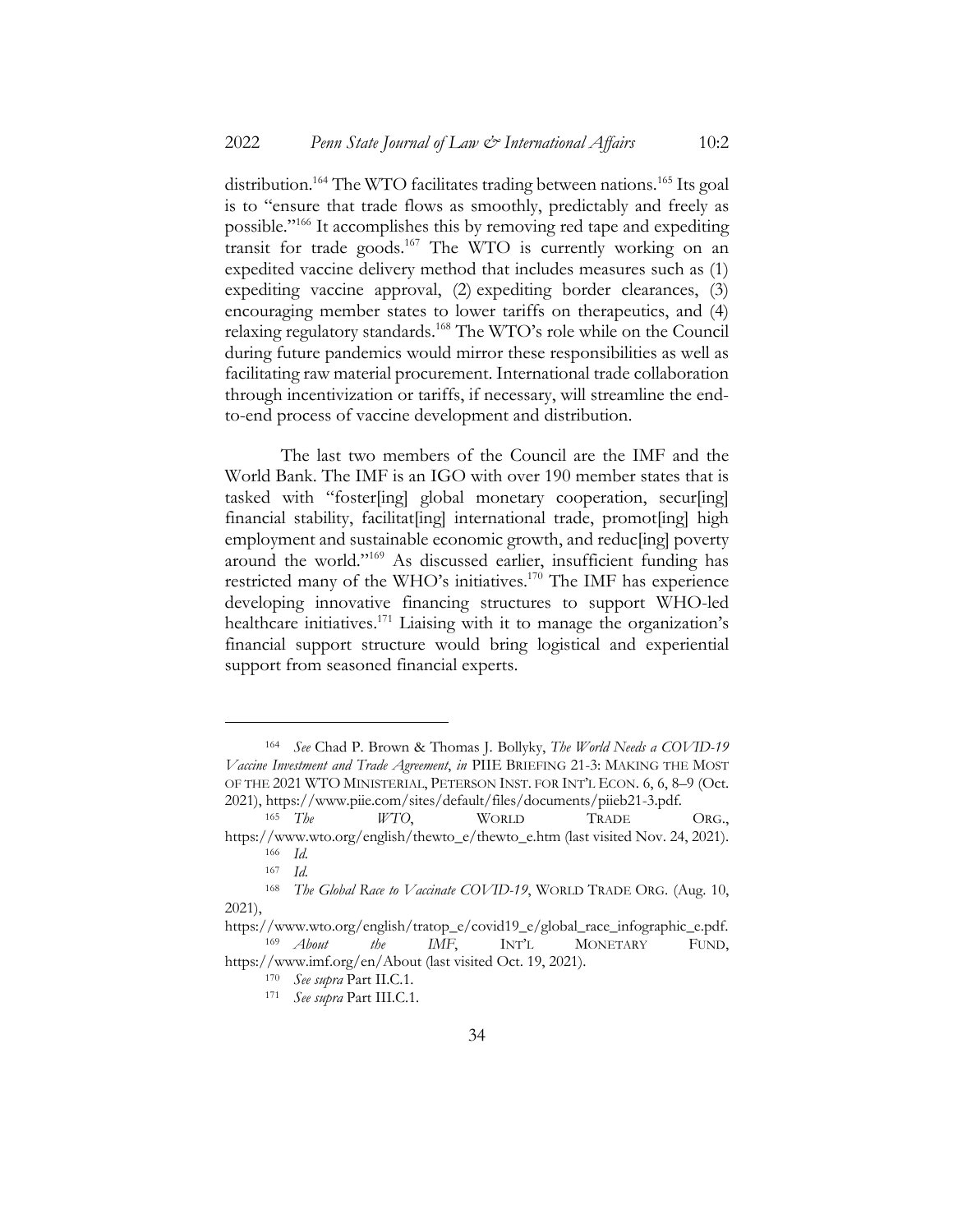The World Bank would support the IMF with financing structures and dispute resolution in lower-to-middle income countries ("LMICs"). While the IMF primarily works to stabilize international financial and monetary systems, the World Bank "works with developing countries to reduce poverty and increase shared prosperity."172 Since the start of the pandemic, the World Bank has focused on mitigating the economic effects of the lockdowns, facilitating investments in LMICs, and funding vaccine initiatives that deliver treatments and personal protective equipment to those countries.173

The World Bank also has a dispute resolution arm, the International Centre for Settlement of Investment Disputes ("ICSID"), that deals with international investment dispute settlement.<sup>174</sup> ICSID arbitrates disputes between international actors arising out of matters including financing, technology, and investment.175 The World Bank's existing experience in dealing with global disasters and its dispute resolution platform would bring versatility and feasibility to the Council.

<sup>172</sup> *The World Bank Group and The International Monetary Fund (IMF)*, WORLD BANK, https://www.worldbank.org/en/about/history/the-world-bank-group-andthe-imf (last visited Nov. 24, 2021).

<sup>173</sup> *How the World Bank Group is Helping Countries Address COVID-19 (Coronavirus)*, WORLD BANK, https://www.worldbank.org/en/news/factsheet/2020/02/11/how-the-world-

bank-group-is-helping-countries-with-

covid-19-coronavirus (last updated Oct. 1, 2021). *See also World Bank Financing for COVID-19 Vaccine Rollout Reaches \$2 Billion*, WORLD BANK (Apr. 20, 2021), https://www.worldbank.org/en/news/press-release/2021/04/20/world-bank-

financing-for-covid-19-vaccine-rollout-reaches-2-billion (detailing the World Bank's \$6 billion in donations to funding vaccine and personal protective equipment initiatives in LMICs as well as its overall plan to finance \$12 billion into the project over 24 months).

<sup>174</sup> *About ICSID*, INT'L CENTRE FOR SETTLEMENT OF INVESTMENT DISPUTES, https://icsid.worldbank.org/About/ICSID (last visited Nov. 28, 2021).

<sup>175</sup> *See generally*, *Introducing ICSID*, INT'L CENTRE FOR SETTLEMENT OF INVESTMENT DISPUTES, at 1 (last visited Nov. 24, 2021), https://icsid.worldbank.org/sites/default/files/ICSID\_Primer\_1.16.19.pdf (describing the capabilities and purpose of ICSID).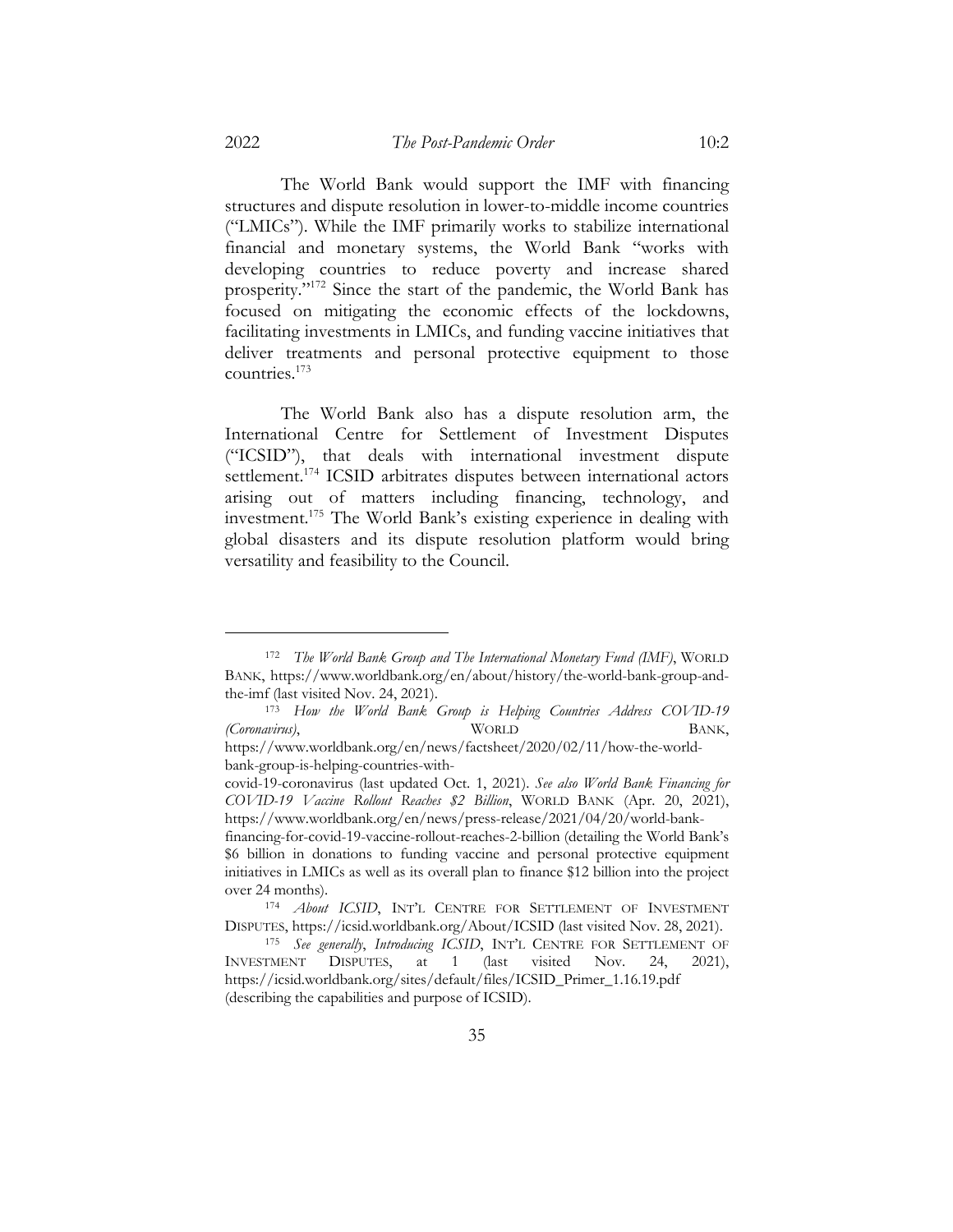Together the WHO, WIPO, WTO, IMF, and World Bank would form the core of the new Council. Similar to how countries are represented in the UN, each IGO would have delegates that would represent their interests on the Council and liaise with state actors and non-governmental organizations ("NGOs") in their area of expertise.176 Delegates from each relevant IGO would be in subcommittees based on the responsibilities outlined in the Council's Scope of Charter below.

# B. Scope of Charter

As a preliminary matter, and because of the wealth of talent that the previous Section involves, the Council would have broad reach over the end-to-end process of identifying a virus, developing a treatment, and distributing that treatment in a timely and equitable fashion. It would also facilitate economic recovery and arbitrate disputes arising out of the Council's actions. This reach is necessary to ensure a comprehensive response to global health events like pandemics. The international community responded quickly to COVID-19 in some ways, but in others, such as IP collaboration, it lagged due to understandable bureaucratic roadblocks.<sup>177</sup> The Council must have the authority to engage parties like pharmaceutical companies and national governments in meaningful dialogue with the power to influence those discussions with incentives and guarantees. These incentives would serve to establish licensing structures for relevant intellectual property and later pave the way for raw resource procurement at favorable rates so as to assist in expediting the production of affordable treatments.

This Section will break down the Council's powers over virus identification, treatment, and dispute resolution. It will also cover

<sup>176</sup> Other IGOs, like the International Medical Device Regulators Forum, which supports the international regulation and distribution of critical devices like ventilators and test kits, have situational relevance based on the crisis at hand. *See About IMDRF*, INT'L MEDICAL DEVICE REGULATORS FORUM (last visited Apr. 20, 2022), https://www.imdrf.org/about [https://perma.cc/58U9-XTMD]. Therefore, while these IGOs are not full members of the Council, liaising with them when their field of expertise is relevant will allow the Council to efficiently leverage expertise while remaining cost effective.

<sup>177</sup> *See supra* II.A.2.b.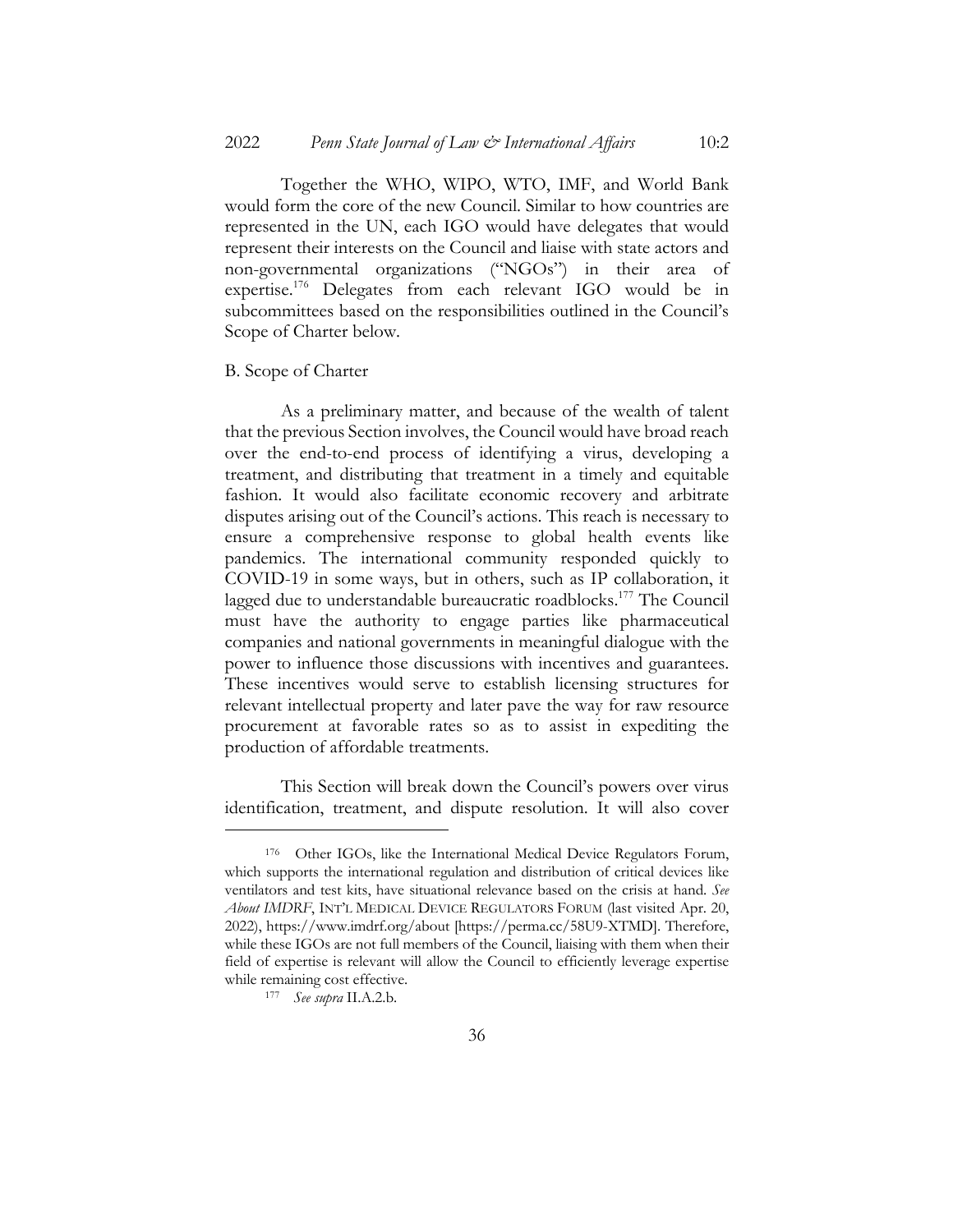funding models to support this initiative and address any risks or concerns associated with the council's structure and ability to carry out its proposed responsibilities. As noted previously, many of the Council's members already carry out responsibilities similar to those assigned forthwith.<sup>178</sup> The purpose of the Council is to engage in a concerted global response when a pandemic is identified. To that end, where the Council's responsibilities overlap with those of the individual IGOs, the IGOs would work independently per their mandate until a pandemic is identified. When that pandemic is identified, the IGOs' overlapping responsibilities would be subsumed into the overarching imperatives of the Council.

1. Investigative Capabilities

First and foremost, among the Council's powers would be the ability to investigate emerging diseases and their origins. Tracking the origin of a viral outbreak is critical to understanding it. By studying where a virus came from, researchers are able to learn how it interacts with other organisms and the environment around it, how it spreads, and potentially even how it may be stopped or countered.<sup>179</sup> In particular, studying other host organisms to determine at what point the virus becomes zoonotic (transmissible to humans) has provided researchers a host of information, including potential avenues to explore to develop antiviral treatments.<sup>180</sup>

Epidemiologists have also been able to use investigations of existing pandemics to predict future ones, including COVID-19. COVID-19 is the third zoonotic coronavirus to emerge in the 21st century, following the SARS-CoV virus in 2003,<sup>181</sup> and the MERS-CoV virus in 2012.182 Scientists were able to predict the emergence of

<sup>178</sup> *See supra* Part IV.A.1.

<sup>179</sup> Qihui Wang et al., *Tracing the Origins of SARS-CoV-2: Lessons Learned from the Past*, 21 CELL RES. 1139, 1139–40 (2021).

<sup>180</sup> *Id.* at 1139–40.

<sup>181</sup> *CDC SARS Response Timeline*, CTRS. FOR DISEASE CONTROL & PREVENTION, https://www.cdc.gov/about/history/sars/timeline.htm (last visited Nov 22. 2021).

<sup>182</sup> *Middle East Respiratory Syndrome Coronavirus (MERS-CoV)*, WORLD HEALTH ORG. (Mar. 11, 2019), https://www.who.int/news-room/factsheets/detail/middle-east-respiratory-syndrome-coronavirus-(mers-cov).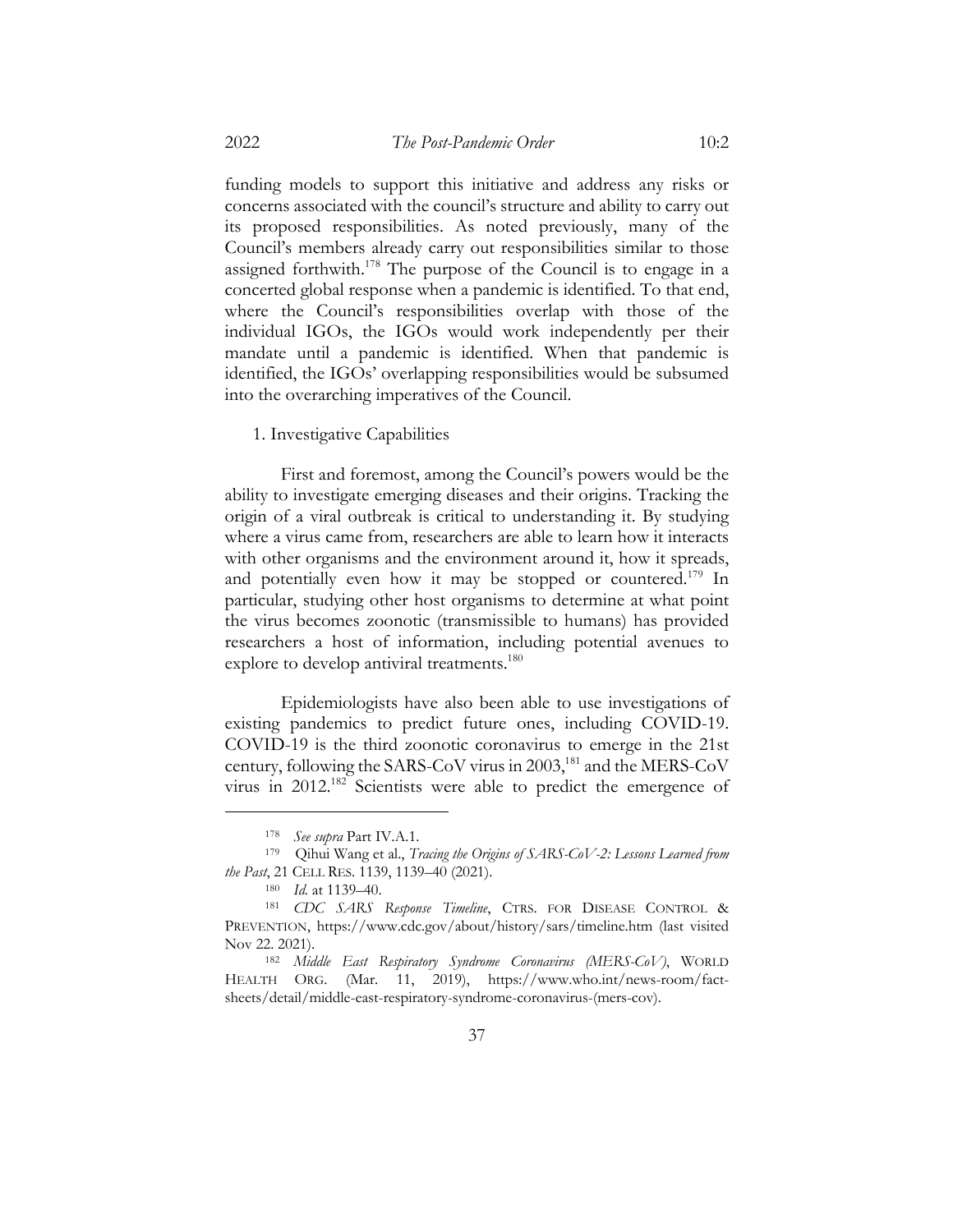COVID-19 as far back as 2016, when they collated data from the previous two coronavirus outbreaks.<sup>183</sup> Additionally, the data gathered from the previous outbreaks provided a strong starting point when researchers began studying COVID-19. <sup>184</sup> The similarities between the COVID-19, SARS-CoV, and MERS-CoV enabled those researchers to access and leverage a wealth of data and epidemiological research that jumpstarted therapeutic development and treatment.185 This experience underscores the importance of allowing researchers timely on-site access at emerging outbreak epicenters and logistical support to conduct expansive field tests.

The COVID-19 pandemic drove this lesson home. When the disease first appeared in Wuhan, WHO investigators flew to China but were received coldly and granted only limited access.<sup>186</sup> Although the WHO publicly praised China's cooperation with its investigators, China withheld COVID-19's genetic sequence for more than a week after it had decoded it.187 China also delayed providing the WHO access to critical disease transmission data within international

<sup>183</sup> Shuo Su et al., *Epidemiology, Genetic Recombination, and Pathogenesis of Coronaviruses*, 24 TRENDS IN MICROBIOLOGY 490, 490, 496, 499 (2016). *See also* Qihui Wang et al., *Tracing the Origins of SARS-CoV-2: Lessons Learned from the Past*, 21 CELL RSCH.1139, 1139 (2021) ("After the outbreaks of two zoonotic coronaviruses (CoVs), severe acute respiratory syndrome coronavirus (SARS-CoV) and Middle East respiratory syndrome coronavirus (MERS-CoV), researchers worldwide have reached a consensus that the occurrence of the next CoV spillover event is only a matter of time, as supported by research data and the natural laws of pathogen emergence.").

<sup>184</sup> Yen-Der Li et al., *Coronavirus Vaccine Development: From SARS and MERS to COVID-19*, 27 J. BIOMED. SCI. 1, 1, 2 (2020), https://jbiomedsci.biomedcentral.com/track/pdf/10.1186/s12929-020-00695- 2.pdf.

<sup>185</sup> *Id.*

<sup>186</sup> Jon Cohen, *'The House was on Fire.' Top Chinese Virologist on How China and U.S. Have Met the Pandemic*, SCIENCE INSIDER (May 22, 2020), https://www.science.org/content/article/house-was-fire-top-chinese-virologisthow-china-and-us-have-met-pandemic [https://perma.cc/YW8B-JBMK]; *see also China has Rejected A WHO Plan for Further Investigation into the Origins of COVID-19*, NPR, (Jul. 22, 2021), https://www.npr.org/sections/coronavirus-liveupdates/2021/07/22/1019244601/china-who-coronavirus-lab-leak-theory.

<sup>187</sup> *China Delayed Releasing Coronavirus Info, Frustrating WHO*, A.P. NEWS (Jun. 2, 2020, 2:04 PM), https://apnews.com/article/united-nations-health-ap-top-newsvirus-outbreak-public-health-3c061794970661042b18d5aeaaed9fae.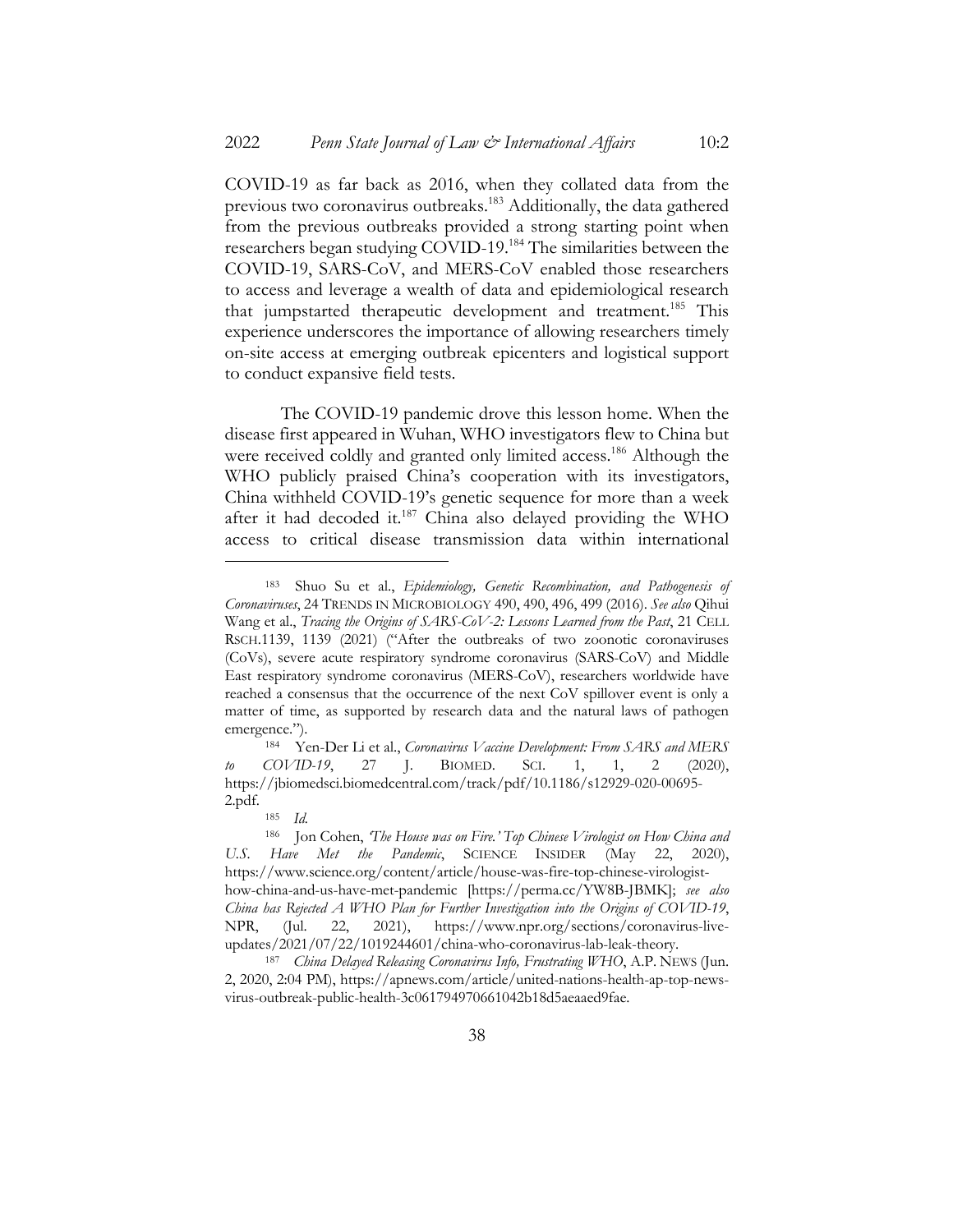statutory regulations and refused researchers access to Wuhan ground zero for the initial outbreak.188 Furthermore, the Chinese government also censored doctors who attempted to share relevant information and instead had officials declare over and over that the COVID-19's risk of transmission was low.<sup>189</sup> In fact, the struggle to properly investigate the origins of the virus continues even now. China rejected multiple plans to study the origins of COVID-19 throughout  $2020$  and  $2021$ ,<sup>190</sup> and in the instances where it allowed independent researchers in, actively screened their access to data or withheld relevant information altogether.<sup>191</sup> These obstructionist behaviors significantly hindered the WHO, and by extension the world's ability to understand and respond to the virus.<sup>192</sup>

<sup>188</sup> *Id. See also* Donald G. McNeil Jr. & Zolan Kanno-Youngs, *C.D.C. and WHO Offers to Help China Have Been Ignored for Weeks*, N.Y. TIMES (Feb. 7, 2020), https://www.nytimes.com/2020/02/07/health/cdc-coronavirus-china.html (stating that although Chinese doctors stated a need for external assistance in early 2020, the Chinese government refused CDC and WHO assistance).

<sup>189</sup> *China Exonerates Doctor Reprimanded for Warning of Virus*, A.P. NEWS (Mar. 19, 2020), https://apnews.com/article/virus-outbreak-accidents-ap-top-newsinternational-news-arrests-6f2e666485e9abae4bb112251eca77be. *See also* Nectar Gan et al., *Beijing Tightens Grip over Coronavirus Research, Amid US-China Row on Virus Origin*, CNN (last updated Apr. 16, 2020, 4:10 AM), https://www.cnn.com/2020/04/12/asia/china-coronavirus-research-restrictionsintl-hnk/index.html (noting that China imposed restrictions on the publication of any academic research pertaining to the origin of COVID-19, actively censored publications from leading research universities, including Fudan University and the China University of Geoscience, and suppressing researchers who presented research that contradicted the government's narrative).

<sup>190</sup> *Coronavirus: China Rejects Call for Probe into Origins of Disease*, BBC (Apr. 24, 2020), https://www.bbc.com/news/world-asia-china-52420536; Associated Press, *China Has Rejected a WHO Plan for Further Investigation into the Origins of COVID-19*, NPR (Jul. 22, 2021, 9:44 AM), https://www.npr.org/sections/coronavirus-liveupdates/2021/07/22/1019244601/china-who-coronavirus-lab-leak-theory.

<sup>191</sup> Javier C. Hernández & James Gorman, *On W.H.O. Trip, China Refused to Hand Over Important Data*, N.Y. TIMES (last updated Jun. 16, 2021), https://www.nytimes.com/2021/02/12/world/asia/china-world-health-

organization-coronavirus.html; *Covid: WHO Team Investigating Virus Origins Denied Entry to China*, BBC (Jan. 6, 2021), https://www.bbc.com/news/world-asia-china-55555466.

<sup>192</sup> Stephanie Nebehay & John Miller, *Data Withheld from WHO Team Probing COVID-19 Origins in China: Tedros*, REUTERS (Mar. 30, 2021, 10:56 AM),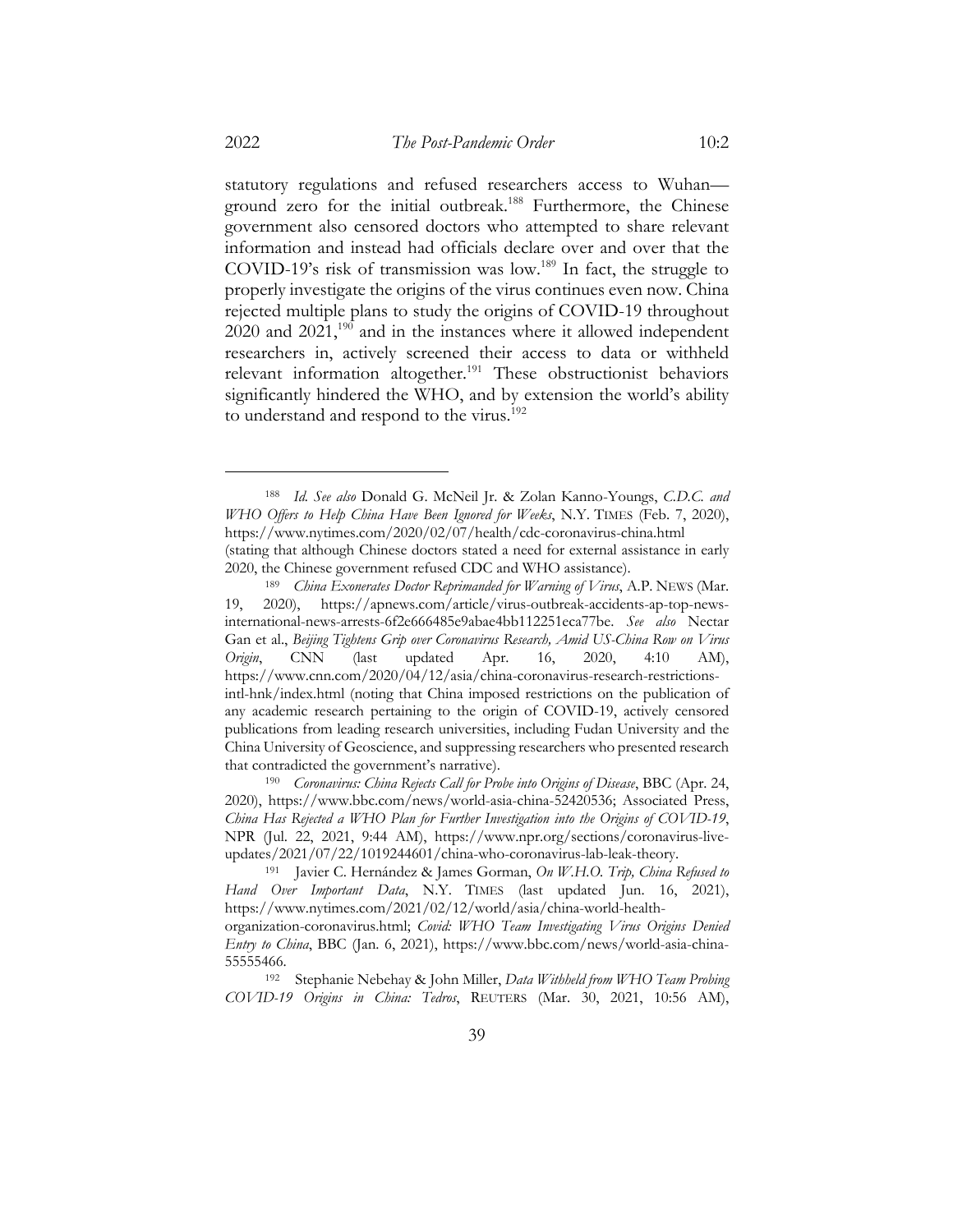As easy as it is to solely blame China for the communication breakdown that set the WHO and other research divisions behind, many other countries were slow to provide relevant data that would have helped researchers combat COVID-19. The inability to identify COVID-19 outbreaks and collect data on its transmissibility in developing countries such as Iran and Brazil hindered epidemiologists' attempts to grasp the scope of the pandemic.<sup>193</sup> Even more recently, insufficient testing and reporting in India during the summer of 2021 prevented scientists from seeing the full scope of the Delta variant's virulence.194

To resolve this issue, the Council would support existing WHO pandemic investigation teams with gathering information at emerging hotspots in two major ways. First, it would work directly with hospitals and private healthcare partners to cut through the red tape and allow researchers access to all existing and relevant data. To do this it would be responsible for developing a standardized virus origin study plan that is pre-approved by all UN member states. This plan would be adaptable to different situations as the situation requires. However, it would retain basic procedures and practices as well as a predetermined set of data types that investigators would need, such as accurate infection rates by geographic area. Pre-approval of access to the most critical data would allow researchers to immediately begin collating and analyzing information while local governments hash out

https://www.reuters.com/article/us-health-coronavirus-who-china-report/datawithheld-from-who-team-probing-covid-19-origins-in-china-tedrosidUSKBN2BM26S.

<sup>193</sup> Maggie Michael, *Doctors and Nurses Suffered as Iran Ignored Virus Concerns*, ASSOCIATED PRESS NEWS (May 12, 2020), https://apnews.com/article/virusoutbreak-health-ap-top-news-international-news-iran-

<sup>6</sup>c7715f300797502329f6117e1141503; David Biller, *In Bolsonaro's Brazil, Everyone Else is to Blame for the Virus*, ASSOCIATED PRESS NEWS (May 25, 2020), https://apnews.com/article/virus-outbreak-health-caribbean-ap-top-news-brazil-7a7e8a0d3c524986412245ec9a23fad0.

<sup>194</sup> Denise Chow, *Where's the Data on Delta? Lack of Testing, Info Makes it Hard to See Virus's Full Scope*, NBC NEWS (Aug. 19, 2021, 7:44 AM), https://www.nbcnews.com/science/science-news/delta-variant-responsehindered-covid-test-limitations-lack-data-rcna1692.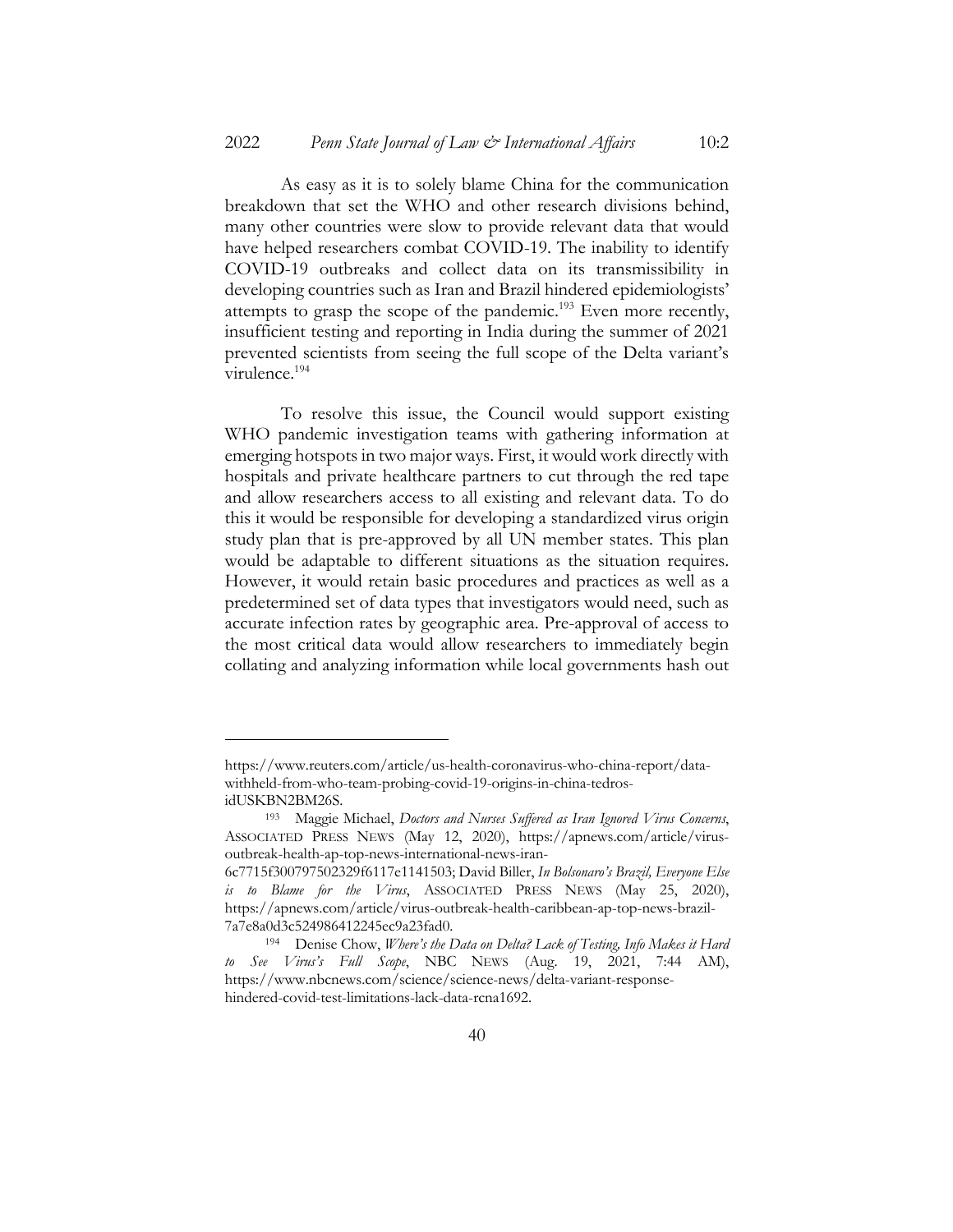a more detailed and virus specific action plan for the immediate situation.

Second, if countries refuse to provide necessary information or grant investigators access, the Council must have the ability to exert economic and social pressures on them to compel cooperation. As COVID-19 has proven, non-cooperation that leads to a delay in the response to a virus can have drastic and lasting effects on the world as a whole, regardless of where the virus originated. The Council would have the power to put forward a sanctioning regime against uncooperative countries. Ultimately the UN would have the final decision on whether to apply the sanctioning regime, but by ensuring that it receives expedited review, the Council can exert pressures that hold countries accountable to the rest of the world for obstructionist behavior.

Once the Council has sufficient data to properly analyze emerging viral threats, it would then determine the severity of the threat. The Center for Disease Control and Prevention identifies an epidemic as "an increase, often sudden, in the number of cases of a disease above what is normally expected in that population in that area."195 A pandemic emerges when multiple epidemics "occur over a wide area and cross international boundaries to usually affect a large number of people."196 Because the proposed Council addresses global threats, its role in addressing localized epidemics would be minimal apart from continued monitoring and investigation. If or when an epidemic becomes a pandemic, the Council's additional responsibilities of developing response plans would kick in.

<sup>195</sup> U.S. Dep't of Health and Human Servs., Epidemic Disease Occurrence, Section of Lesson One: Introduction to Epidemiology, of Principles of Epidemiology in Public Health Practice 3d ed., CTRS. FOR DISEASE CONTROL AND PREVENTION 1-1, 1-72 (May 2012), https://www.cdc.gov/csels/dsepd/ss1978/SS1978.pdf [https://perma.cc/9HSP-

<sup>&</sup>lt;sup>196</sup> *Padmanabhan, supra* note 24, at 111 (citing *Pandemic*, A DICTIONARY OF EPIDEMIOLOGY 209 (Miguel Port et al. eds, 6th ed. 2014)).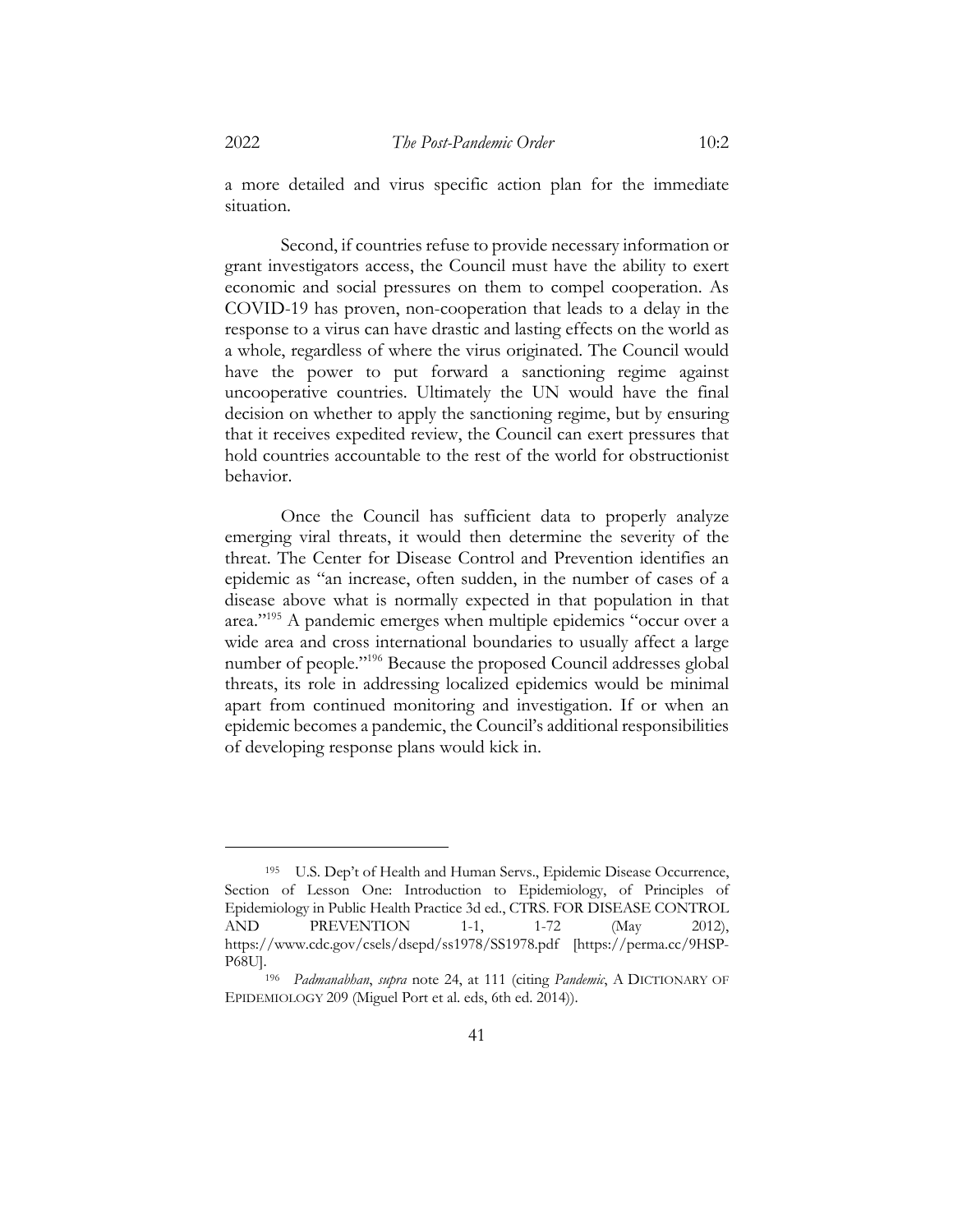#### 2. Voluntary and Non-Voluntary Licensing Capabilities

Assuming that the viral outbreak grows to pandemic proportions, the Council's next role would be to facilitate technology transfer. As previously mentioned, slow or nonexistent technology sharing hinders a rapid response to viral threats. Time and effort are wasted because each pharmaceutical manufacturer must reinvent the wheel and find their own way to make the cure. Much of that time and money could be saved if manufacturers shared information and IP early on to guide others away from formulas or methods that were already proven unsuccessful. To be clear, however, this is not an endorsement of free technology sharing. Free and unrestricted sharing would provide little incentive for pharmaceutical companies to innovate because the R&D costs alone would be prohibitive if there were no guarantee of a return on investment.

The Council that this blueprint proposes would have the power to facilitate voluntary and non-voluntary licenses. Voluntary licenses are far more collaborative by nature and will be prioritized as a way of sharing IP. Non-voluntary licenses would be a last resort and would be treated as such.

# *a. Voluntary Licensing*

Voluntary licensing should be the first approach to bring pharmaceutical companies to the table to share their IP. It is collaborative and far less adversarial than non-voluntary licensing. As previously mentioned, voluntary licenses are a contract between the pharmaceutical company and a licensee wherein the licensee compensates the pharmaceutical company in return for access to the IP.197 The Council can facilitate this process by working with state or private licensees to provide sufficient incentives to encourage a pharmaceutical company to license. Easing up on international loan interest rates or international tariffs might provide tantalizing incentives for manufacturers to enter a deal with the pharmaceuticals. In exchange for helping the manufacturers enter a beneficial deal, the manufacturers would have to assist the Council in deploying a

42

<sup>197</sup> *See supra* Part II.A.b.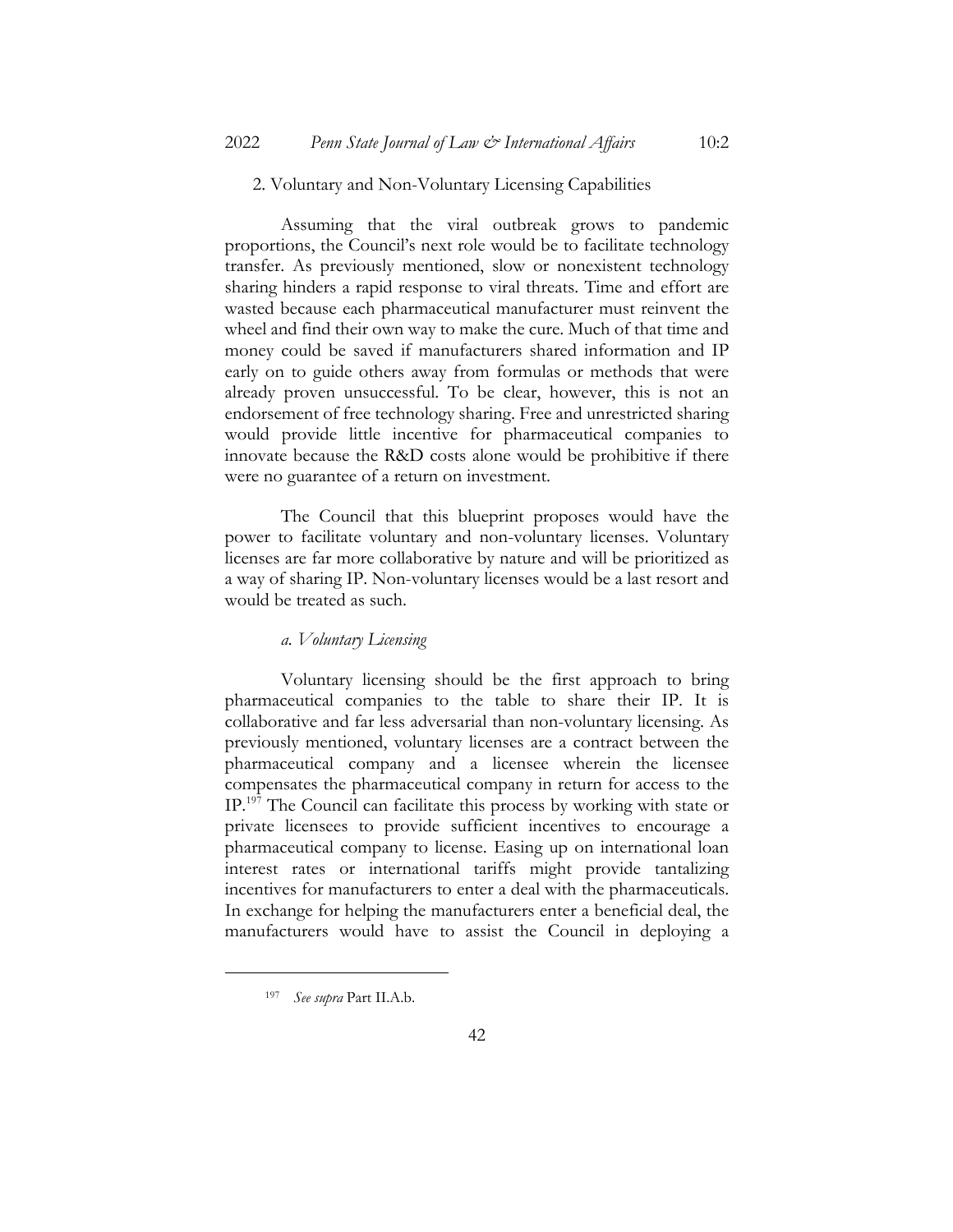percentage of the treatments to where the Council would deem fit. This would likely end up being in a country in the global south that lacks the infrastructure or capabilities to produce their own treatments.

On the other side, the Council would also negotiate with the pharmaceutical companies and other IP rights-holders to encourage them to enter contracts with the licensees. There too the Council has a wide variety of levers to pull that might make the arrangement palatable to licensors. By working with the global community to guarantee favorable trading terms for vaccine components or facilitating expedited (yet still thorough) clinical reviews of the finished products, the Council can provide pharmaceutical companies a wealth of support to increase their profits and decrease their costs. In exchange for that support the pharmaceutical companies would also commit to subsidizing and distributing a portion of their inventory to developing nations. The WHO contingent of the Council can work with existing vaccine delivery initiatives like the COVID-IP Pledge and International Drug Purchase Facility to equitably deliver pharmaceuticals to the global south.

# *b. Non-Voluntary Licensing*

Although the Council should use voluntary licensing as the primary method of facilitating IP sharing, it must also have the ability to issue non-voluntary licenses if needed. Non-voluntary licenses are licenses of an IP rights-holder's IP without their consent.<sup>198</sup> They have little to no control over the terms of the lease, including who the licensees are and how long the licenses are in effect.<sup>199</sup> This lack of control makes them highly unpalatable to rights holders and developed IP regimes alike.

Despite that unpopularity, however, international treaties such as the Trade-Related Aspects of Intellectual Property Rights ("TRIPS") Agreement, provide statutory support for the use of non-

<sup>198</sup> Mark W. Lauroesch, *General Compulsory Patent Licensing in the United States: Good in Theory, But Not Necessary in Practice*, 6 SANTA CLARA HIGH TECH. L.J. 41, 41, 47 (1990).

<sup>199</sup> Gianna Julian-Arnold, International Compulsory Licensing: The Rationales and the Reality, 33 IDEA 349, 350–54 (1993).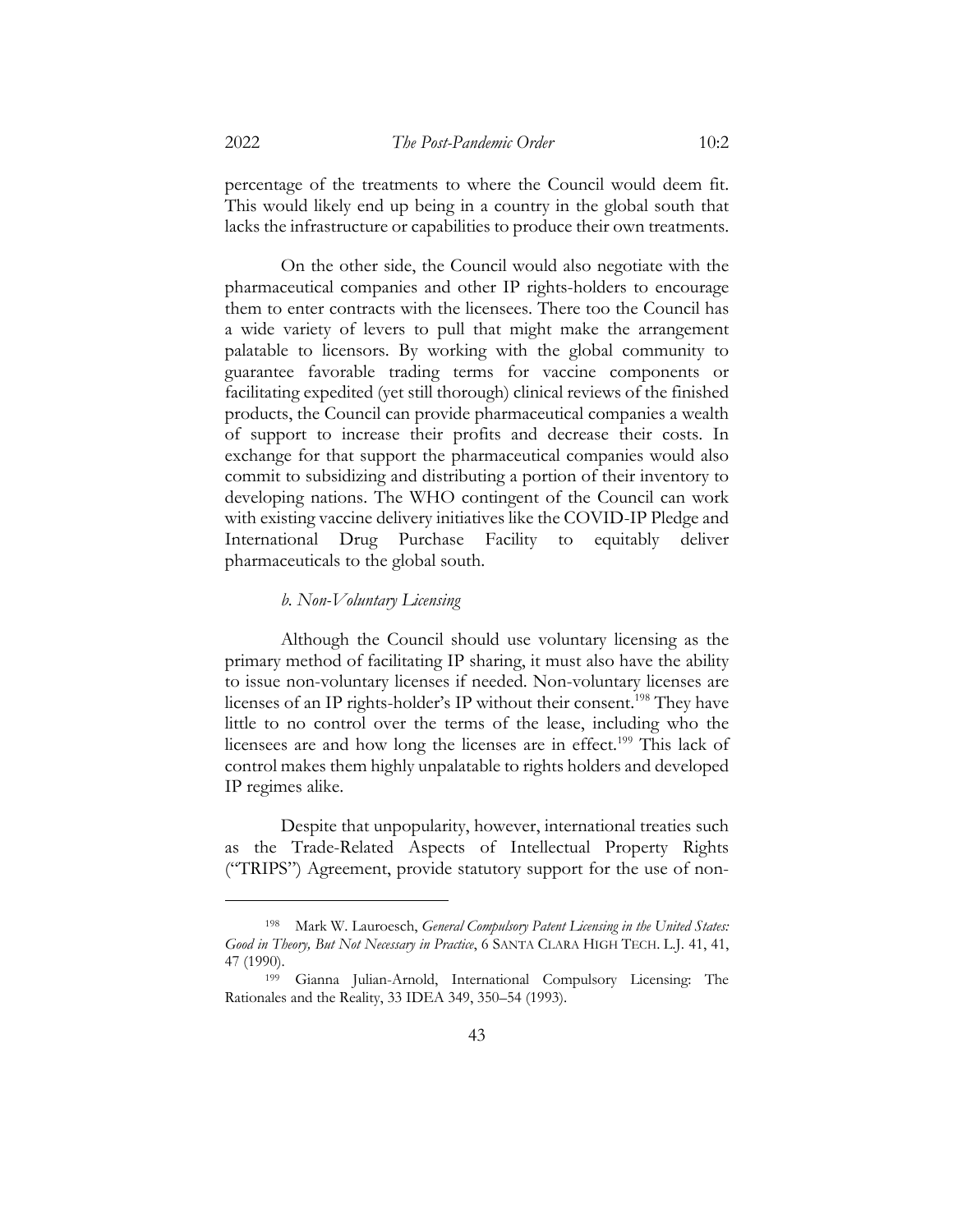voluntary licenses in certain circumstances.<sup>200</sup> Articles 8, 30, and 31 work in tandem to support a sovereign nation's ability to issue nonvoluntary licenses and abridge patent rights to "adopt measures necessary to protect public health and nutrition<sup>"201</sup> provided they pay adequate remuneration.202 Additionally, Article 31*bis* allows TRIPScompliant importing powers to countries without the infrastructure to manufacture their own vaccines.<sup>203</sup>

Although there is a wealth of TRIPS provisions at the international level, and at national level in individual nations' intellectual property licensing regimes, non-voluntary licensing is underused because of the countervailing interests at stake. Although pharmaceutical companies often pay billions of dollars for research and development, rigorous patent and trade secret protections on their therapeutics allow them to reap the rewards when they charge higher prices for their products.<sup>204</sup> These companies are often loath to part with their rights or allow others to develop alternative manufacturing methods that might result in cheaper generic versions of their pharmaceuticals. Developing nations favor compulsory licensing regimes that give them access to generic drugs<sup>205</sup> because they cannot afford to license the patented intellectual property and their citizens cannot afford the patented drug.

<sup>200</sup> Agreement on Trade-Related Aspects of Intellectual Property Rights, Apr. 15, 1994, Marrakesh Agreement Establishing the World Trade Organization, Annex I.C., LEGAL INSTRUMENTS – RESULTS OF THE URUGUAY ROUND vol. 31, 33 I.L.M. 81 (as amended on Jan. 23, 2017), https://www.wto.org/english/docs\_e/legal\_e/31bis\_trips\_e.pdf [https://perma.cc/K2YE-DQC3] [hereinafter TRIPS Agreement].

<sup>201</sup> *Id.* art. 8.

<sup>202</sup> *Id.* arts. 30, 31.

<sup>203</sup> *Id.* art. 31*bis*.

<sup>204</sup> Stanley Plotkin, *Increasing Complexity of Vaccine Development*, 212 J. INFECTIOUS DISEASES S12, S12 (2015).

<sup>205</sup> *Generic Drug Facts*, FOOD & DRUG AGENCY (Feb. 22, 2021), https://www.fda.gov/drugs/generic-drugs/generic-drug-facts

<sup>[</sup>https://perma.cc/32MJ-33C9] (defining a generic pharmaceutical as "a medication created to be the same as an existing approved brand name-drug in dosage form, safety, strength, route of administration, quality, and performance characteristics.").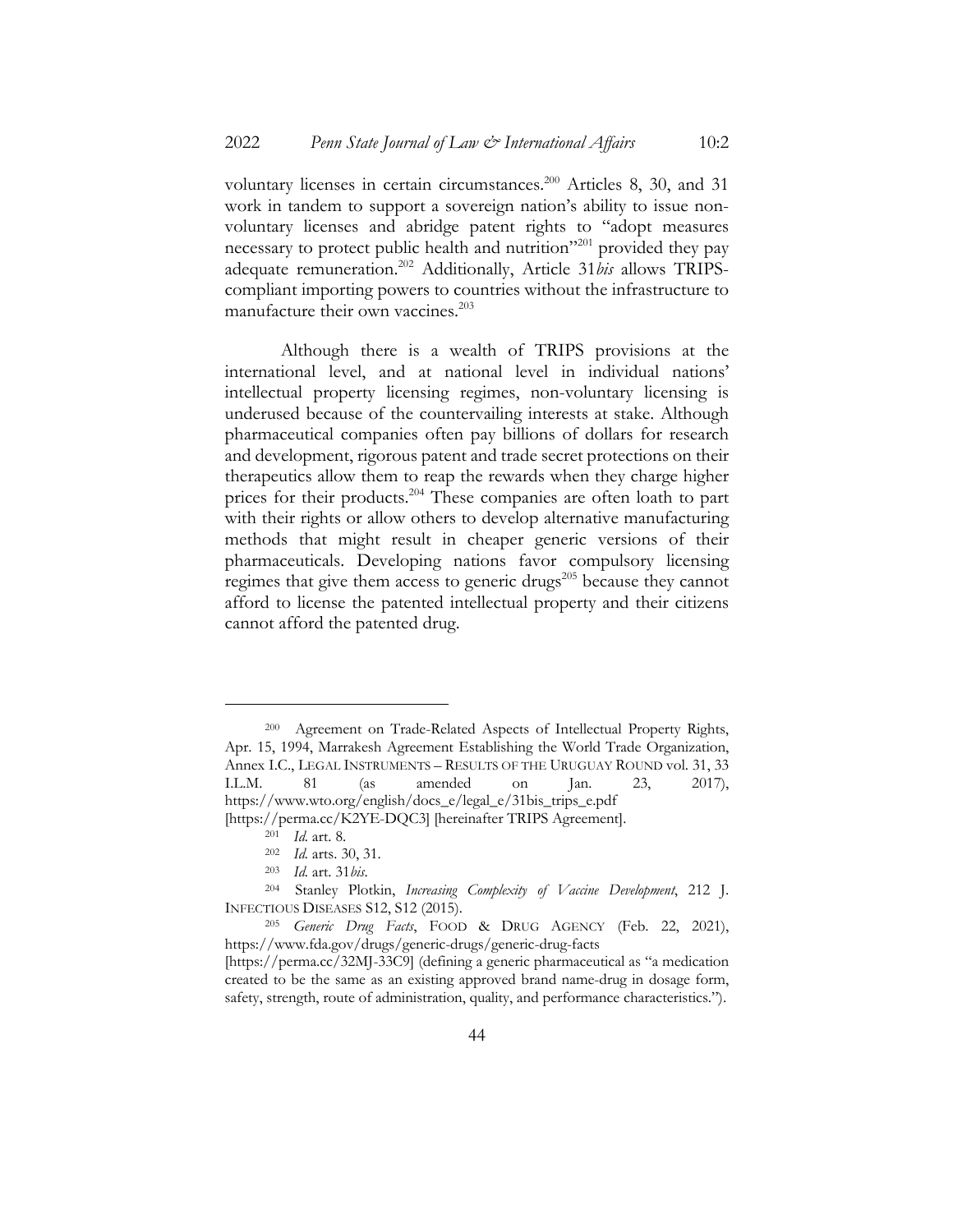The myriad of conflicting interests provides the perfect incentive to grant an independent organization the power to issue nonvoluntary licenses during medical emergencies. The Council would have control over international compulsory licensing regimes and their implementation. The Council's charter will give it the power to implement compulsory licensing regimes on a case-by-case basis to help regions that were unable to previously secure a voluntary license. What would distinguish these regions from those that would normally benefit from equitable vaccine distribution initiatives is manufacturing capability. A nation could submit a request to the Council for an emergency license if it has the ability to manufacture safe and reliable treatments yet is unable to do so because (1) its native R&D initiatives are struggling, and (2) manufacturers refuse to grant it licenses to critical IP. The Council would review that request in context of the surrounding circumstances and determine whether or not to use TRIPS to compel IP sharing.

This approach to compulsory licensing leverages TRIPS provisions for their intended use while mitigating the effects of a significant hindrance to compulsory licensing: individual countries' reluctance to abrogate IP rights. As previously mentioned, many wealthy countries are reluctant to issue compulsory licensing provisions because they supposedly run counter to their ideals as capitalist economies.206 These countries even go so far as to openly oppose other countries when they invoke compulsory licensing provisions to deal with domestic health emergencies.<sup>207</sup> This can result in lengthy legal battles that stymie IP sharing and stagnate innovative development.<sup>208</sup> By allowing an international body to issue licenses, much of the nation-specific agendas can be circumvented. The WHO

<sup>206</sup> *See supra* Part III.C.2.

Sara M. Ford, Compulsory Licensing Provisions Under the TRIPS Agreement: Balancing Pills and Patents, 15 AM. U. INT'L L. REV. 941, 955–56 (2000) (describing when the U.S. threatened trade sanctions against South Africa because it issued compulsory licenses for AIDS medication).

<sup>208</sup> Bayer Corp. v. Natco Pharma Ltd., Order No. 45/2013 (Intellectual Property Appellate Board, Chennai), https://www.jetro.go.jp/ext\_images/world/asia/in/ip/pdf/compulsory\_IPAB\_Fi nal\_EN.pdf [https://perma.cc/T3K6-HDLC] (showing one example of a lengthy legal battle over compulsory licensing provisions in a developing country).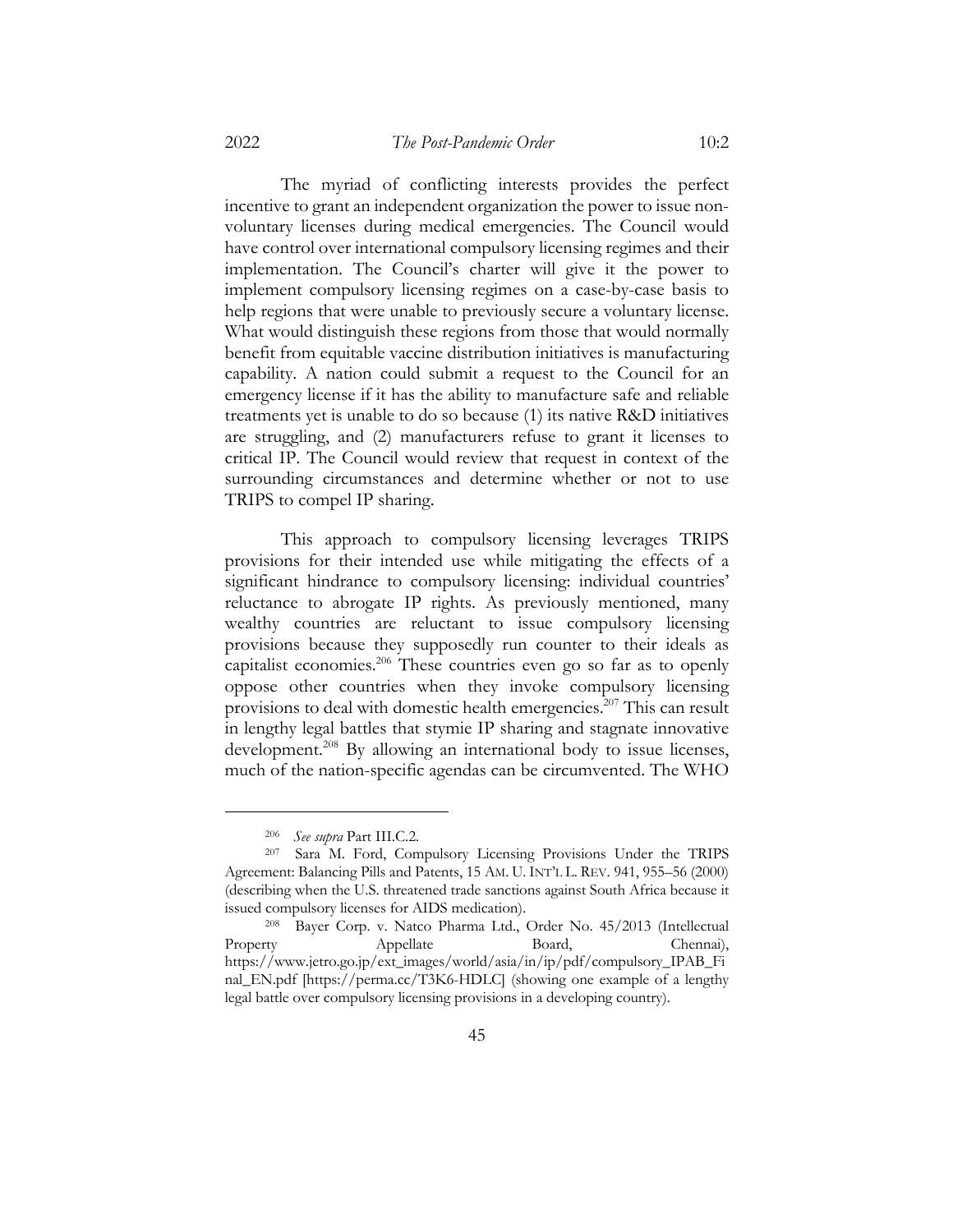and WIPO are members of the Council, and can provide the countervailing perspectives necessary for the whole Council to review compulsory licensing requests holistically. If litigation were to still ensue after a license was issued, the dispute resolution arm of the Council would already have much of the material needed to resolve it expeditiously.<sup>209</sup>

1. The Last Resort License

The Council's charter should also include a contingency power to be used if a situation were to emerge that voluntary licensing and non-voluntary licensing could not address. In October 2020, India and South Africa proposed a radical IP waiver that would waive all IP rights until the end of the pandemic.<sup>210</sup> Although that version failed to gain traction, a revision in May that included a more definite sunset clause $^{211}$ received more support—including from the United States.<sup>212</sup> While it remains to be seen whether the revised waiver will be adopted, the fact remains that instituting blanket IP waivers for every future pandemic will likely be untenable given the importance of IP rights to progress and development.

That said, the Council should have a "break glass in case of emergency" power to issue non-voluntary licenses for entire geographical regions if they are still struggling to combat a pandemic

<sup>209</sup> *See infra* Part IV.B.4.

<sup>210</sup> Request for Waiver by India & South Africa, *Waiver from Certain Provisions of the TRIPS Agreement for the Prevention, Containment and Treatment of COVID-19*, WTO Doc. IP/C/W/669 (Oct. 2, 2020), https://docs.wto.org/dol2fe/Pages/SS/directdoc.aspx?filename=q:/IP/C/W669. pdf&Open=True [https://perma.cc/A6F3-Q57M] [hereinafter India/South Africa Waiver].

<sup>211</sup> Communication from the African Group et al., *Waiver from Certain Provisions of the TRIPS Agreement for the Prevention, Containment and Treatment of COVID-19*, WTO Doc. IP/C/669/Rev.1 (May 25, 2021), https://docs.wto.org/dol2fe/Pages/SS/directdoc.aspx?filename=q:/IP/C/W669R 1.pdf&Open=True [https://perma.cc/BS9Y-DPSM] (setting the effective duration of the waiver to three years, subject to an extension if necessary at that point).

<sup>212</sup> Andrea Shalal et al., *U.S. Reverses Stance, Backs Giving Poorer Countries access to COVID Vaccine Patents*, REUTERS (May 5, 2021, 2:10 PM), https://www.reuters.com/business/healthcare-pharmaceuticals/biden-says-plansback-wto-waiver-vaccines-2021-05-05/ [https://perma.cc/385X-NNKL].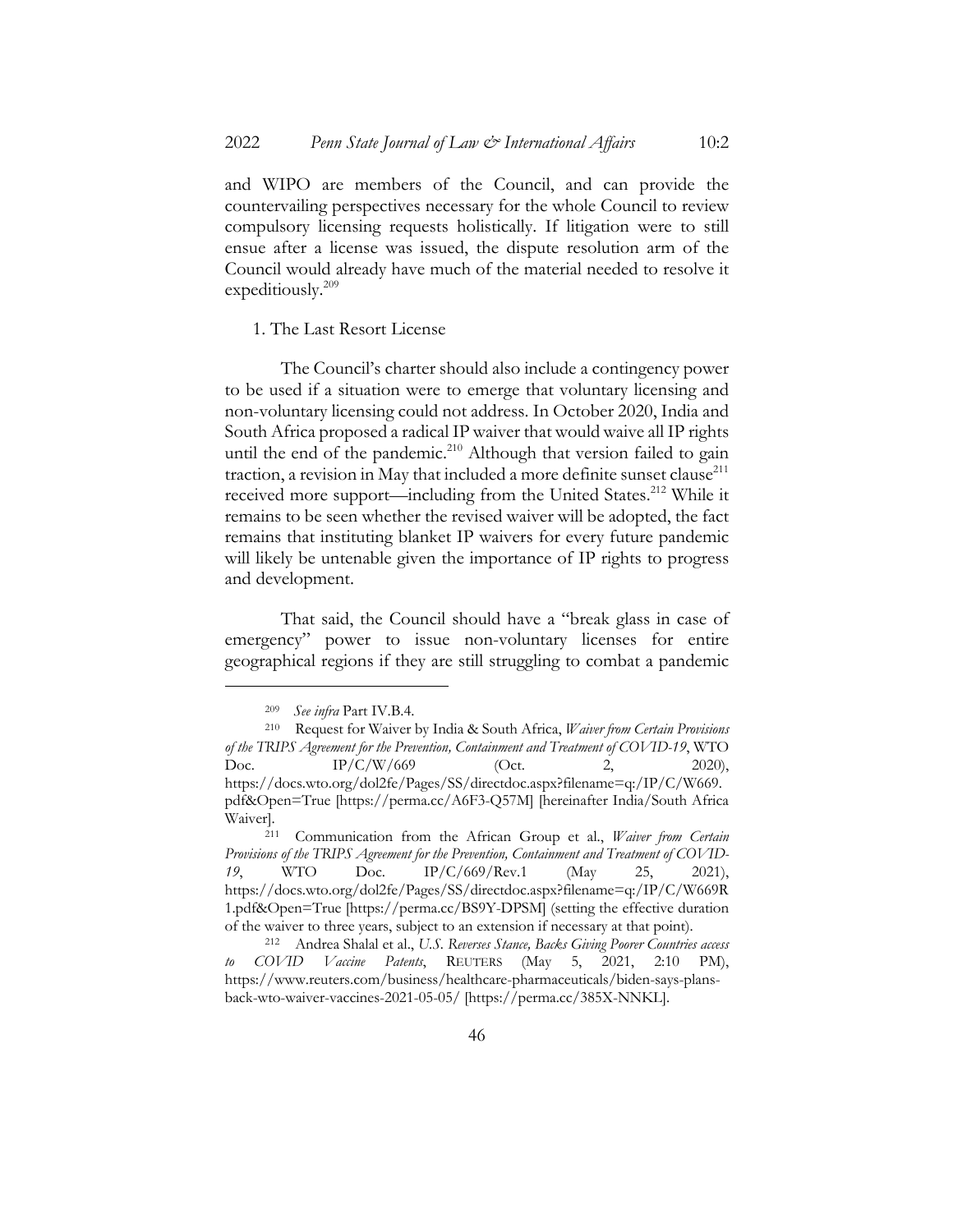even after voluntary and localized non-voluntary licenses have been instituted. In a previous paper, we proposed a licensing structure based on a North Atlantic Treaty Organization ("NATO") Article 5 Resolution.213 If a country were to bring a demand for a united defense against a viral threat before the WHO, the WHO would, following a majority vote in favor of such action, issue widespread non-voluntary licenses to swiftly address the threat.<sup>214</sup> This blueprint expands on that proposal by giving the Council control over the beginning and end of that process. The Council would bring the proposal for widespread licensing provisions before the WHO. If the majority of the WHO's members vote in favor of compulsory licensing, the Council would take over and issue the licenses and manage any disputes that arise.

The overarching goal is to provide the Council a variety of options when it comes to licensing so that they can address different situations with responses of commensurate weight. This will allow the Council to respond efficiently in a manner that balances the rights of IP rights-holders and the general population as equitably as possible.

3. Ability to Establish Rapid-Response Raw Material Pipelines

In addition to licensing to promote IP sharing, the Council must also facilitate the next stage of pharmaceutical development: manufacturing and production. Raw material procurement is one of the most significant bottlenecks to both development and production. <sup>215</sup> Each vaccine requires raw materials that must be sourced from around the world and purified in expensive processes.<sup>216</sup> Supply chain breakdowns are significant hurdles that often severely bottleneck the production process and overall response to viral threats at inopportune times. $217$  This was especially evident during the COVID-19 pandemic because the global supply chains for most

<sup>213</sup> *Padmanabhan*, *supra* note 24, at 111.

<sup>214</sup> *Id.*

<sup>215</sup> Plotkin et al., *supra* note 156.

<sup>216</sup> *Id.*

<sup>217</sup> Costa Paris, *Supply-Chain Obstacles Led to Last Month's Cut to Pfizer's Covid-19 Vaccine-Rollout Target*, WALL. ST. J. (Dec. 3, 2020, 6:58 PM), https://www.wsj.com/articles/pfizer-slashed-its-covid-19-vaccine-rollout-targetafter-facing-supply-chain-obstacles-11607027787 [https://perma.cc/LHE8- ZDFN].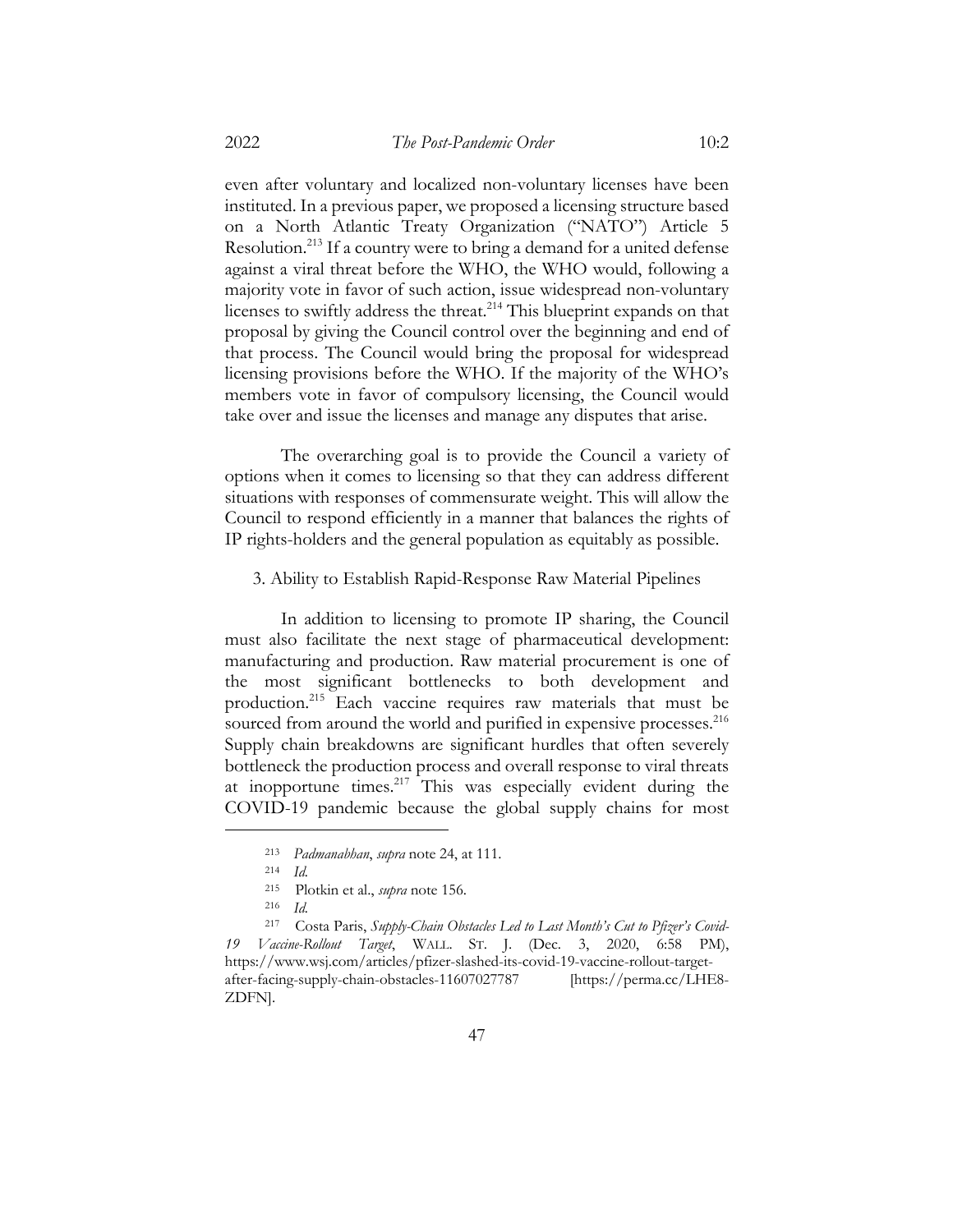industries were impacted in some way by various lockdowns.<sup>218</sup> Further complicating this issue is the desire of countries to hoard materials for domestic production and use. Vaccine components and personal protective equipment hoarding are an extension of vaccine nationalism that has further strained the supply lines and available resources for a unified global response. $^{219}$ 

The Council would alleviate these trade pressures by building the framework for flexible trade pipelines that go into effect when a pandemic is identified. Free trade agreements like the North American Free Trade Agreement reduce or eliminate barriers to trade and investment between signatories.220 An analogous treaty between WHO members that specifically covers healthcare related trade items and only takes effect if a pandemic is identified would create a trade corridor for those goods as soon as they are needed. Pre-negotiated rates and trade systems will help healthcare product manufacturers avoid some of the struggles that existing manufacturers are facing during this pandemic: limited resources are only available at exorbitant costs. The downstream effects of this improvement would of course help pump more treatments out faster, thereby alleviating COVAX and other vaccine distribution initiatives' continuous struggle to compete with wealthier entities for treatments.

Global trade of critical supplies might also be well served if the trade agreement included a corollary that lays out a procedure for rapid cargo transportation when the world locks down. The WHO and UNICEF created a Supply and Logistics Guidance manual in February 2021 that lays out a procedure for shipment and delivery of both the

<sup>218</sup> Holly Ellyatt, *Supply Chain Chaos is Already Hitting Global Growth. And It's About to Get Worse*, CNBC (Oct. 18, 2021, 6:28 AM), https://www.cnbc.com/2021/10/18/supply-chain-chaos-is-hitting-global-growthand-could-get-worse.html [https://perma.cc/9E2R-EUD8].

<sup>219</sup> Bhuma Shrivastava & Chris Kay, *Vaccine Hoarding May Backfire on Rich Nations as India Reels*, BLOOMBERG (Apr. 27, 2021, 5:16 AM), https://www.bloomberg.com/news/articles/2021-04-27/vaccine-hoarding-set-tobackfire-on-rich-nations-as-india-reels [https://perma.cc/Y5KK-5V9N].

<sup>220</sup> *See North American Free Trade Agreement (NAFTA)*, INT'L TRADE ADMIN. (Jul. 1, 2020), https://www.trade.gov/north-american-free-trade-agreement-nafta [https://perma.cc/T2H7-W6BN].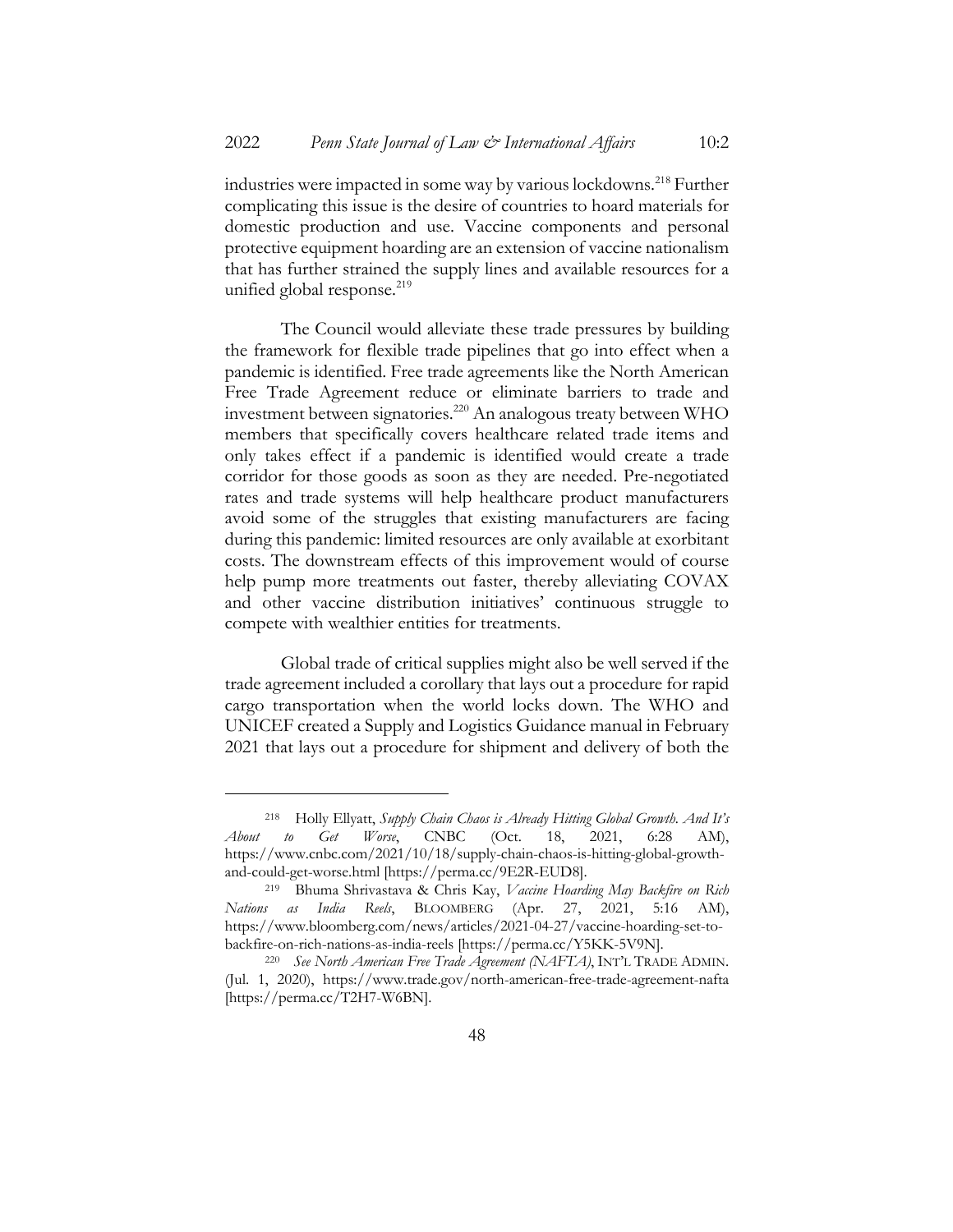vaccine components and finished product.<sup>221</sup> It lays out guidance for how to prepare for and execute a vaccination campaign as well as how to maintain logistic supply trains during tumultuous viral events.<sup>222</sup> Standardizing those recommendations and supporting the infrastructure ahead of a pandemic will help when countries begin restricting movement, trade, and transportation.

To further alleviate trade pressures and streamline distribution, the Council would use its trade initiatives to also streamline regulatory approval. As previously mentioned, regulatory approval bottlenecks pharmaceutical production and distribution.223 Regulatory agencies, like the Food and Drug Administration ("FDA"), conduct redundant and wasteful trials all over the world instead of collaborating and sharing data.<sup>224</sup> Not only does this result in profligate waste of resources, but also of time.<sup>225</sup> However, as of late, regulatory agencies have been looking for ways to share data. Examples of data sharing using large scale real-world data ("RWD"), already exist in Japan, Europe, and the U.S.<sup>226</sup> And, as the FDA increasingly trusts RWD when making regulatory approval decisions, $227$  RWD sharing has become increasingly important. By facilitating regulatory approval testing data sharing between different agencies, including the FDA and

<sup>221</sup> *See generally COVID-19 Vaccination: Supply and Logistics Guidance*, WHO & UNICEF (Feb. 12, 2021), https://apps.who.int/iris/bitstream/handle/10665/339561/WHO-2019-nCoVvaccine\_deployment-logistics-2021.1-eng.pdf [https://perma.cc/L5WL-BFVS].

<sup>222</sup> *Id.* at 10–29.

<sup>223</sup> *See supra* Part II.A.1.

<sup>224</sup> Daria Kim & Joerg Hasford, *Redundant Trials Can be Prevented, If the EU Clinical Trial Regulation is Applied Duly*, 21 BMC MED. ETHICS 1, 2 (2020), https://bmcmedethics.biomedcentral.com/track/pdf/10.1186/s12910-020-00536- 9.pdf (noting that up to 85% of clinical trials could be considered wasteful).

<sup>225</sup> *Id.*

<sup>226</sup> Hideki Maeda & Daniel Big Ng, *Regulatory Approval with Real-World Data from Regulatory Science Perspective in Japan*, 9 FRONTIERS. IN MED. 1, 2 (2022), https://doi.org/10.3389/fmed.2022.864960.

<sup>227</sup> Ozlem Belen et al., *FDA Approval Demonstrates the Role of Real-World Evidence in Regulatory Decision-Making on Drug Effectiveness*, FOOD & DRUG ADMIN., https://www.fda.gov/drugs/news-events-human-drugs/fda-approvaldemonstrates-role-real-world-evidence-regulatory-decision-making-drugeffectiveness (last updated Aug. 04, 2021), [https://perma.cc/KZ6F-RNF8].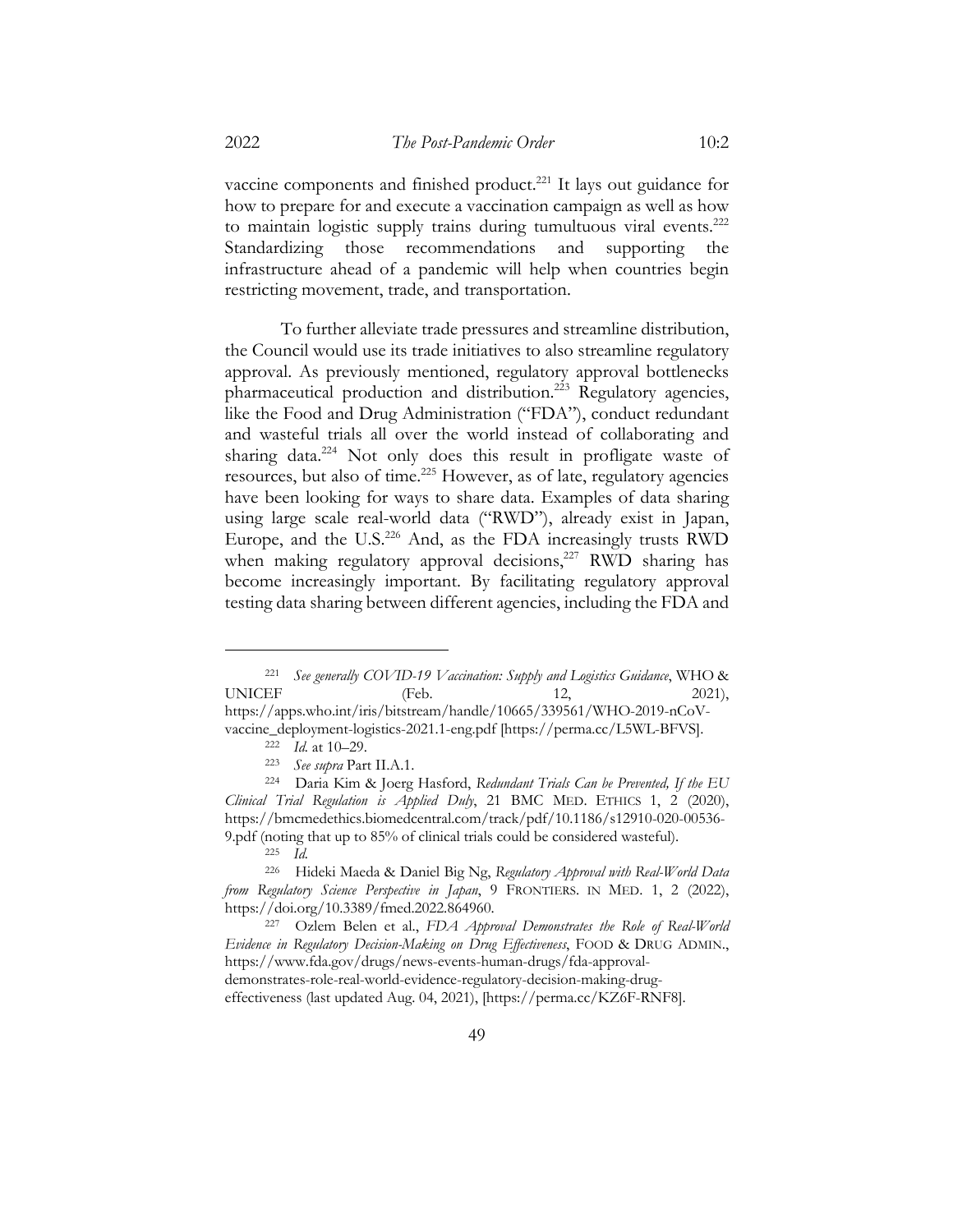those in the European regulatory system,<sup>228</sup> the Council would be able to expedite review and approval for key drugs when they are needed. Fortunately, the infrastructure needed to share investigatory data<sup>229</sup> and intellectual property<sup>230</sup> can be used to effectuate this initiative.

## 4. Dispute Resolution

The Council's final responsibility would be dispute resolution. As previously mentioned, some of the Council's actions might spur legal claims. The issuance of a non-voluntary license, for example, might invite a claim of expropriation from a foreign pharmaceutical company whose patent is licensed and R&D investment is destroyed. The *Bayer v. Natco* case is an example of the sort of dispute that slows down the response to a pandemic.<sup>231</sup> Tedious court proceedings and injunctions thwart the imperative for a rapid response.

The Council will be empowered to adjudicate some of these claims and prevent others. A successful dispute resolution institution already exists that can serve as a model to emulate: ICSID. <sup>232</sup> Partially funded by the World Bank Group, ICSID specializes in addressing and resolving investment related disputes around the world.<sup>233</sup> Teams of trained international investment legal experts are assigned to each ICSID case to provide fact-finding and procedural assistance.<sup>234</sup> An

<sup>228</sup> *The European Regulatory System for Medicines: A Consistent Approach to Medicines Regulation Across the European Union*, EUR. MEDICINES AGENCY at 2 (2016), https://www.ema.europa.eu/en/documents/leaflet/european-regulatory-systemmedicines-european-medicines-agency-consistent-approach-medicines\_en.pdf ("The European medicines regulatory system is based on a network of around 50 regulatory authorities from the 31 EEA countries (28 EU Member States plus Iceland, Liechtenstein and Norway), the European Commission and EMA.").

<sup>229</sup> *See supra* Part IV.B.1.

<sup>230</sup> *See supra* Part IV.B.2.

<sup>231</sup> Bayer Corp. v. Natco Pharma Ltd., Order No. 45/2013 (Intellectual Property Appellate Board, Chennai), https://www.jetro.go.jp/ext\_images/world/asia/in/ip/pdf/compulsory\_IPAB\_Fi nal\_EN.pdf [https://perma.cc/T3K6-HDLC].

<sup>232</sup> *See supra* Part IV.A.1.

<sup>233</sup> *About ICSID*, INT'L CTR. FOR SETTLEMENT OF INV. DISPS., https://icsid.worldbank.org/About/ICSID (last visited Nov. 30, 2021), [https://perma.cc/RR2X-2L6B].

<sup>234</sup> *Id.*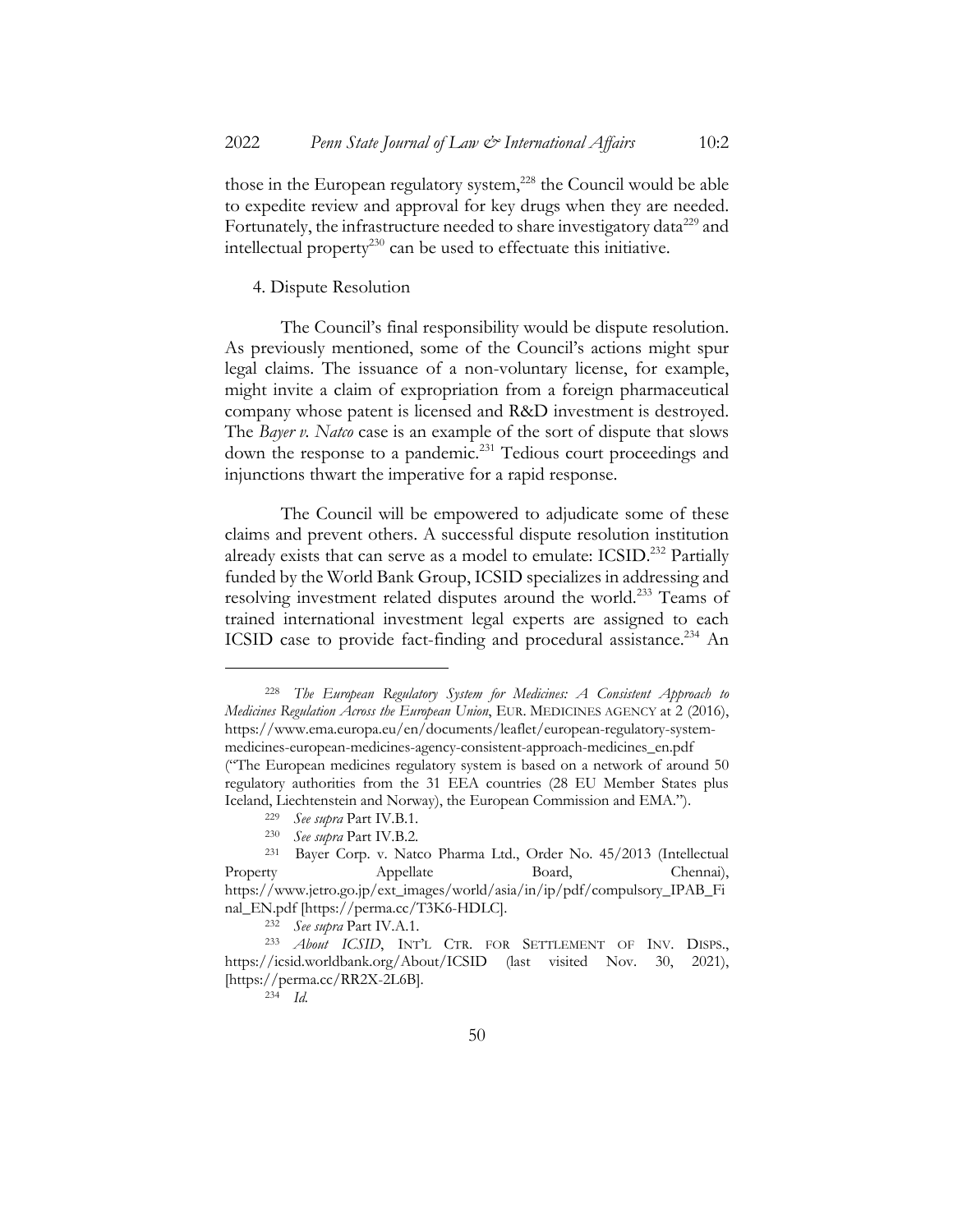independent Conciliation Commission or Arbitral Tribunal then hears evidence and legal arguments from both sides before rendering a binding award.<sup>235</sup> This impartial and thorough process has inspired confidence in financial entities worldwide and has allowed ICSID to manage and deliver awards in over 700 arbitrations.<sup>236</sup> In terms of prevention, the World Bank could work through ICSID to try to exclude Council efforts from the treaties that might give rise to expropriation or Fair and Equitable Treatment claims.

The Council could go one step further and create its own arbitral body, comparable to ICSID, capable of hearing claims and rendering awards in disputes related to the activities of the Council. The value of ICSID comes from its reputation for providing impartial and specialized support throughout the arbitration process.<sup>237</sup> Forum shopping is not a new concept. The practice of arbitral institutions tailoring their adjudicative expertise and administrative procedures to appeal to a niche of the legal community is tried and tested.<sup>238</sup> Federal judges in the Eastern and Western Districts of Texas in the United States famously tailored their courts to be patent litigation friendly by becoming experts on patent law, developing efficient and speedy administrative procedures for patent cases, and adopting beneficial local rules.<sup>239</sup> Although this led to the U.S. Supreme Court adopting a ruling in TC Heartland LLC v. Kraft Food Group Brands LLC,<sup>240</sup> that virtually prohibited forum shopping, the theory is still sound and can be applied to the current issue.

If the Council were to develop a dispute resolution forum like ICSID that supported international parties in pandemic healthcare and licensing claims, it would likely be able to create an appealing forum for those disputes. The Council's composition coalesces experts in

<sup>235</sup> *Id.*

<sup>236</sup> *Id.*

<sup>237</sup> Georges R. Delaume, *ICSID Arbitration and the Courts*, 77 AM. J. INT'L L. 784, 784 (1983).

<sup>238</sup> J. Jonas Anderson, *Court Competition for Patent Cases*, U. PENN. L.REV. 631, 632 (2015).

<sup>239</sup> *Id.* at 652.

<sup>240</sup> TC Heartland LLC v. Kraft Foods Grp. Brands LLC, 137 S. Ct. 1514, 1521 (2017).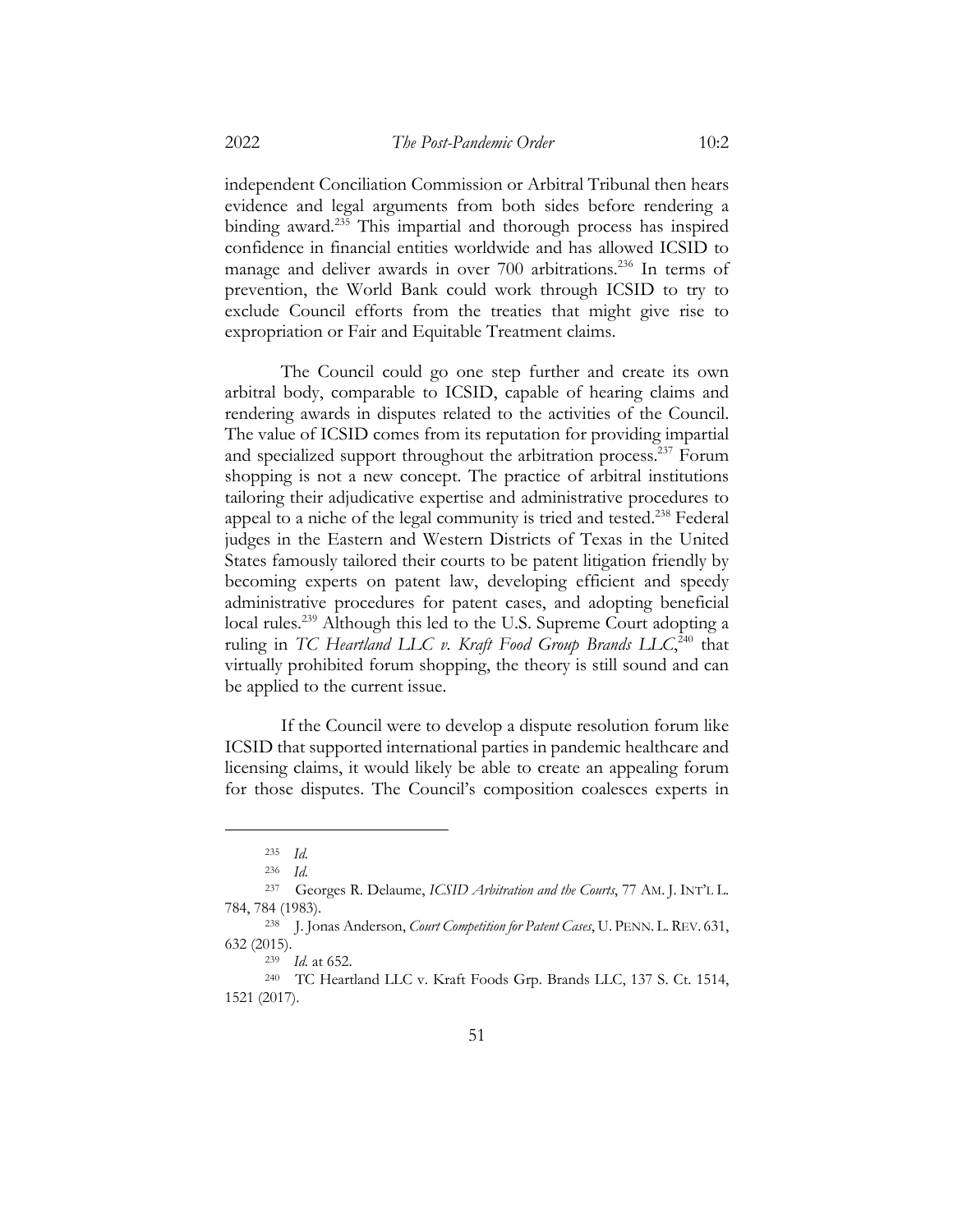international healthcare, trade, intellectual property, and finance in one area. Problematic legal disputes that would hinder the Council's mission would have legal issues that touch on most, if not all of those specialties. Parties to those disputes who use the Council's dispute resolution system would not only benefit from experienced support on those matters, but also from a guaranteed fast-tracked resolution. The Council would expedite review of claims that affected their mission. Additionally, because the Council would lead the initiatives that are being challenged, its experts would already be well-versed in the rationale of those initiatives and have a deep understanding of the situation. Although they would not actively participate in the dispute resolution decision making, they could provide insight and data that would quickly bring the arbitrators or mediators up to speed.

The overarching goal is to develop a trusted dispute resolution system with expertise in the legal issues surrounding pandemic healthcare. By working to impartially assist aggrieved parties that are unhappy with the Council's actions, the dispute resolution system would rapidly target and address legal threats that could stymie a united global pandemic response.

## C. Proposed Funding Model for Initiatives through Taxes

Finding funding to enable the Council and its initiatives will be one of the most challenging aspects to this proposal. As previously mentioned, IGOs like the WHO are woefully underfunded.<sup>241</sup> Voluntary contributions would likely be insufficient. The Council would therefore have to rely on other means of financial support. An obvious solution would be to fold it into another budget wherein countries would support it through their annual assessed contributions to the UN or WHO. That, however, would unlock a host of other issues and problems that are too numerous to be addressed here.

A potential solution lies in UNITAID's response to other global diseases. The airline ticket tax UNITAID uses to fund delivery of malaria, HIV, and tuberculosis relies on countries taxing a mode of transportation to fund an international healthcare initiative.<sup>242</sup> This

<sup>241</sup> *See supra* Part III.A.3.

<sup>242</sup> *Id.*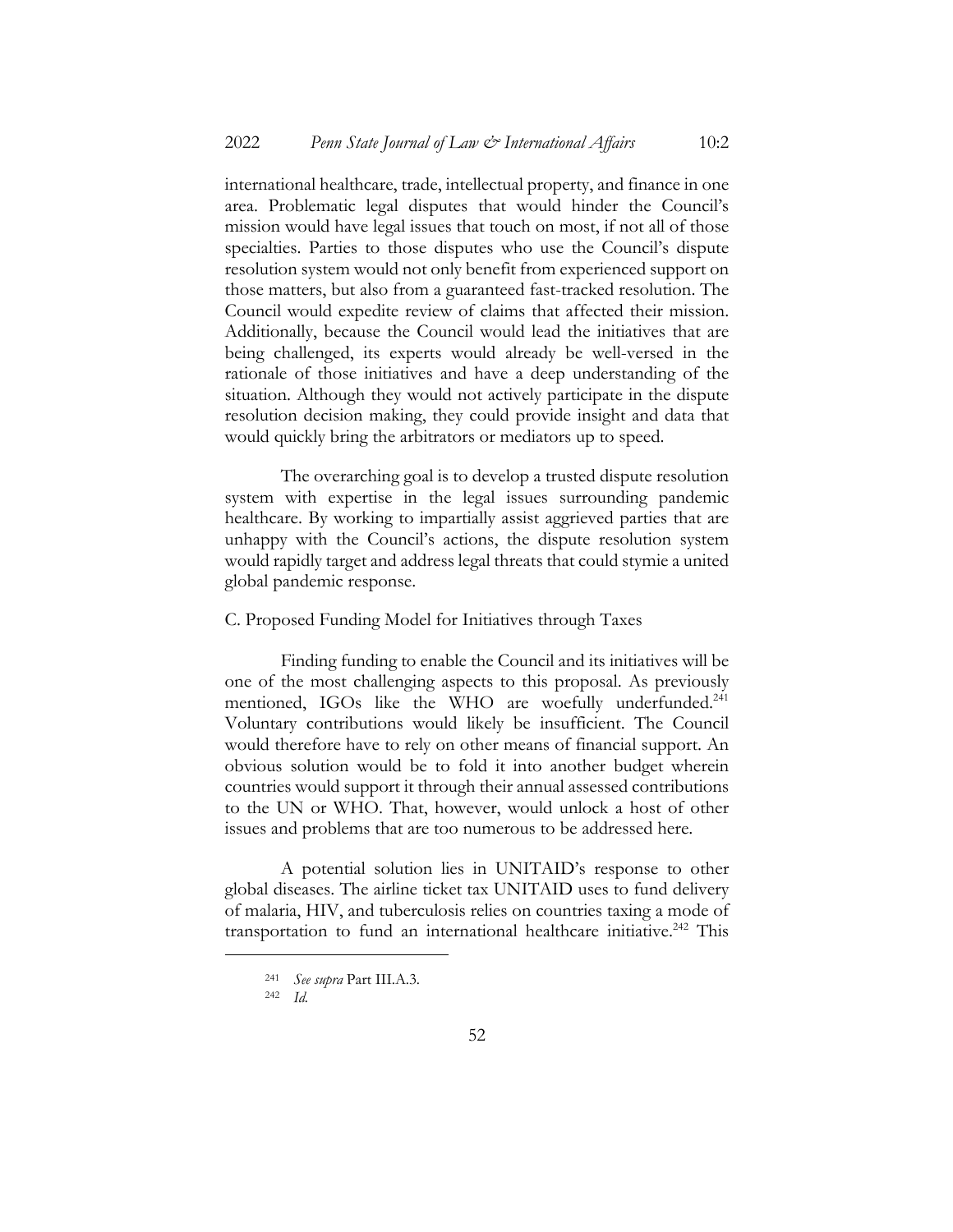model can be adapted to fit a variety of other industries. Tourism and travel were two industries that were hit particularly hard by COVID-19. <sup>243</sup> The United Nations World Tourism Organization ("UNWTO") reported an estimated global loss of \$1.3 trillion in export revenues stemming from the collapse of international travel.<sup>244</sup> Between 2019 and 2020, global international travel declined by 73%.<sup>245</sup> This loss was also felt in industries that intersect tourism and travel. The cruise industry in the United States contributed \$55 billion to the American economy in 2019.<sup>246</sup> In 2020, it lost \$32 billion.<sup>247</sup>

The survival of international tourism and travel is tied to the swift resolution of global viral events. Leveraging that need to institute national tourism taxes and cruise ticket taxes would be analogous to taxing international airline travel. And like the airline ticket tax, the tourism and cruise ticket taxes would go directly into funding Council initiatives that prevent prolonged pandemics that have the potential to hamstring the global economy.

<sup>243</sup> *Secretary-General's Policy Brief on Tourism and COVID-19*, UN WORLD TOURISM ORG., https://www.unwto.org/tourism-and-covid-19-unprecedentedeconomic-impacts (last visited Nov. 30, 2021), [https://perma.cc/2KUN-H39L]; Matthew Graham et al., *Tourism and Related Industries Declined Sharply in Northeastern States in Spring 2020, Women and Young Workers More Affected Nationwide*, US CENSUS BUREAU (Jun. 23, 2021), https://www.census.gov/library/stories/2021/06/initialimpact-of-covid-19-on-travel-tourism-outdoor-recreation-varied-widely-acrossstates.html [https://perma.cc/D7LM-3CHT]; *2020: Worst Year in Tourism History with 1 Billion Fewer International Arrivals*, UN WORLD TOURISM ORG. (Jan. 28, 2021), https://webunwto.s3.eu-west-1.amazonaws.com/s3fs-public/2021-01/210128 barometer-en.pdf?GaI1QTYG.Ky9LDZ2tlDKc.iRZkinJeuH [https://perma.cc/C7XL-XPML] [hereinafter *UNWTO Tourism Report*].

<sup>244</sup> *UNWTO Tourism Report*, *supra* note 243.

<sup>245</sup> *Id.*

<sup>246</sup> Morgan Hines, *'Devastating Impact': Cruise Industry Says 254,000 American Jobs, \$32 Billion in Economic Activity Lost*, USA TODAY (Nov. 19, 2020, 2:20 PM), https://www.usatoday.com/story/travel/cruises/2020/11/19/cruising-faces-254000-american-jobs-32-billion-lost-pandemic/3776982001/

<sup>[</sup>https://perma.cc/PLU7-CDPS].

<sup>247</sup> *Id.*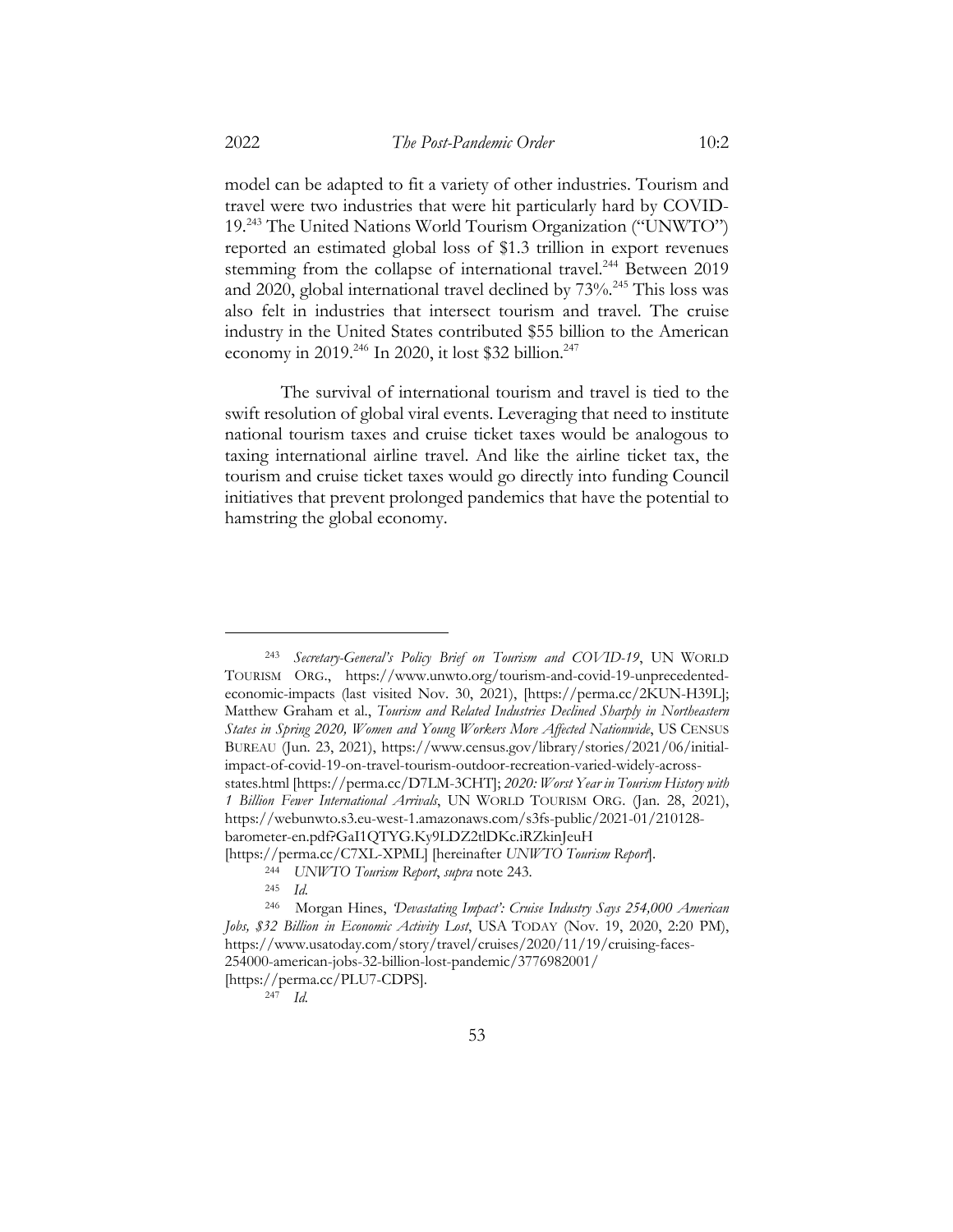Starting first with the global cruise line tax, its structure would mimic the airline tax<sup>248</sup> in that it would be a domestic tax that would be determined by countries that choose to participate, with proceedings earmarked for use to fund the Council. From 2006 to 2011, the tax incomes from a handful of countries constituted 80% of UNITAID's funding.<sup>249</sup> With global support, the cruise industry would be able to offer the Council significant financial assistance if countries were to tax cruise tickets for cruises leaving their ports.

The tourism tax would be more complex. Tourism is an umbrella term for activities and services offered to individuals outside of the home environment.<sup>250</sup> Those services generally include local transportation, accommodation (such as hotels and inns), and ancillary services (such as shopping centers, facilities, entertainment, activities and attractions).<sup>251</sup> For taxing purposes, each nation's tax would be proportional to its tourism revenue. Nations would also independently set the tax rates for each service sector. The combined taxes from the service sectors would be rolled into the tourism tax revenue that the country would allocate to the Council.

Together, the tourism tax and the travel tax will help countries support the Council's initiatives and allow it to operate with funding commensurate with the scope of its responsibilities.

## D. Risks and Concerns

Risks are inherent whenever suggesting sweeping changes like forming a new intergovernmental agency. Sovereign states enjoy their autonomy and would certainly hesitate to cede autonomy over

<sup>248</sup> *Brief 18: Innovative Financing – Airline Ticket Tax*, WORLD BANK GRP. & GAVI ALLIANCE, at  $*1$  (Dec. 2010), https://www.who.int/immunization/programmes\_systems/financing/analyses/Br ief\_18\_Airline\_Ticket\_Tax.pdf?ua=1 [https://perma.cc/Y4UR-JZY4].

<sup>249</sup> Broun, *supra* note 98.

<sup>250</sup> Mark Anthony Camilleri, *The Tourism Industry: An Overview*, in *Travel Marketing, Tourism Economics and the Airline Product*, at \*2 (2018), https://www.um.edu.mt/library/oar/bitstream/123456789/21436/5/The%20Tou rism%20Industry%20-%20An%20Overview.pdf [https://perma.cc/NWF7- XUHV].

<sup>251</sup> *Id.* at 7, 12, 16.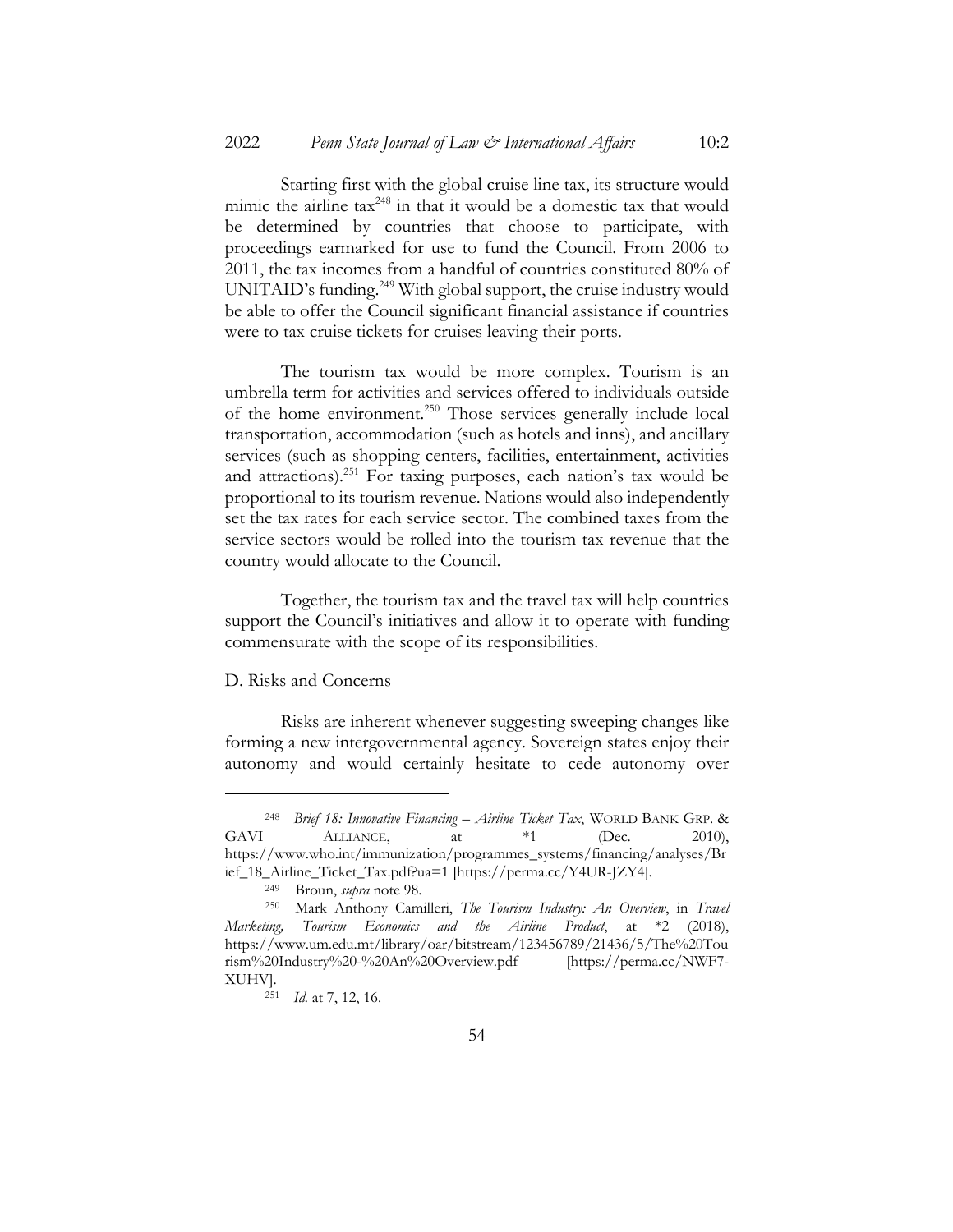property rights to an external power. While this paper is unable to address all of the risks associated with forming a new IGO, it can discuss the largest one: a lack of national support for participation in the Council's initiatives. The concern is that the citizenry would not agree to grant power to the Council even if their countries' political leaders supported it. The economic insecurity caused by COVID-19 has led to widespread distrust of political institutions and political leaders.252 The politicization of COVID-19 issues has further divided many countries' citizens and has affected their views on how their leaders are handling the pandemic.<sup>253</sup> This is problematic because even if healthcare officials see the need for the Council, political leaders who do not have their base's support and are seeking reelection would not support the initiative.

Unfortunately, there is no easy solution to this issue. It is very likely that no country would have supported forming the Council before 2020 because none would have seen the need. Since then, however, the world has had to endure lockdown after lockdown, and stifled economic growth for over two years. With new variants emerging regularly—like the Omicron variant that appeared in November 2021 and is more transmissible than any previous variant,<sup>254</sup>—there is no end in sight for COVID-19.<sup>255</sup> Although public trust in political institutions has decreased, increased education and

<sup>252</sup> *The Politics of Economic Insecurity in the COVID-19 Era*, UNITED NATIONS DEPT. OF ECON. & SOC. AFFS. (Jan. 31, 2021), https://www.un.org/development/desa/dspd/2021/01/the-politics-of-economicinsecurity-in-the-covid-19-era/ [https://perma.cc/QH86-LVEX].

<sup>253</sup> Mara Mordecai & Aidan Connaughton, *Public Opinion About Coronavirus is More Politically Divided in the U.S. Than in Other Advanced Economies*, PEW RSCH. CTR. (Oct. 28, 2020), https://www.pewresearch.org/fact-tank/2020/10/28/publicopinion-about-coronavirus-is-more-politically-divided-in-u-s-than-in-otheradvanced-economies/ [https://perma.cc/TUY6-7XVK].

<sup>254</sup> *Omicron Variant: What You Need to Know*, CTR. FOR DISEASE CONTROL & PREVENTION, https://www.cdc.gov/coronavirus/2019-ncov/variants/omicronvariant.html (last visited Dec. 20, 2021) [https://perma.cc/UFW3-FQHQ].

<sup>255</sup> At the time of printing, an Omicron subvariant called BA.2 is the dominant strain in the United States, with virtually endless potential for continuing mutation and development. *See* Sumathi Reddy, *The BA.2 Variant is Spreading. Do You Need to Worry?*, WALL ST. J., (Apr. 10, 2022), https://www.wsj.com/articles/the-ba-2-variant-is-spreading-do-you-need-to-worry-11649556811.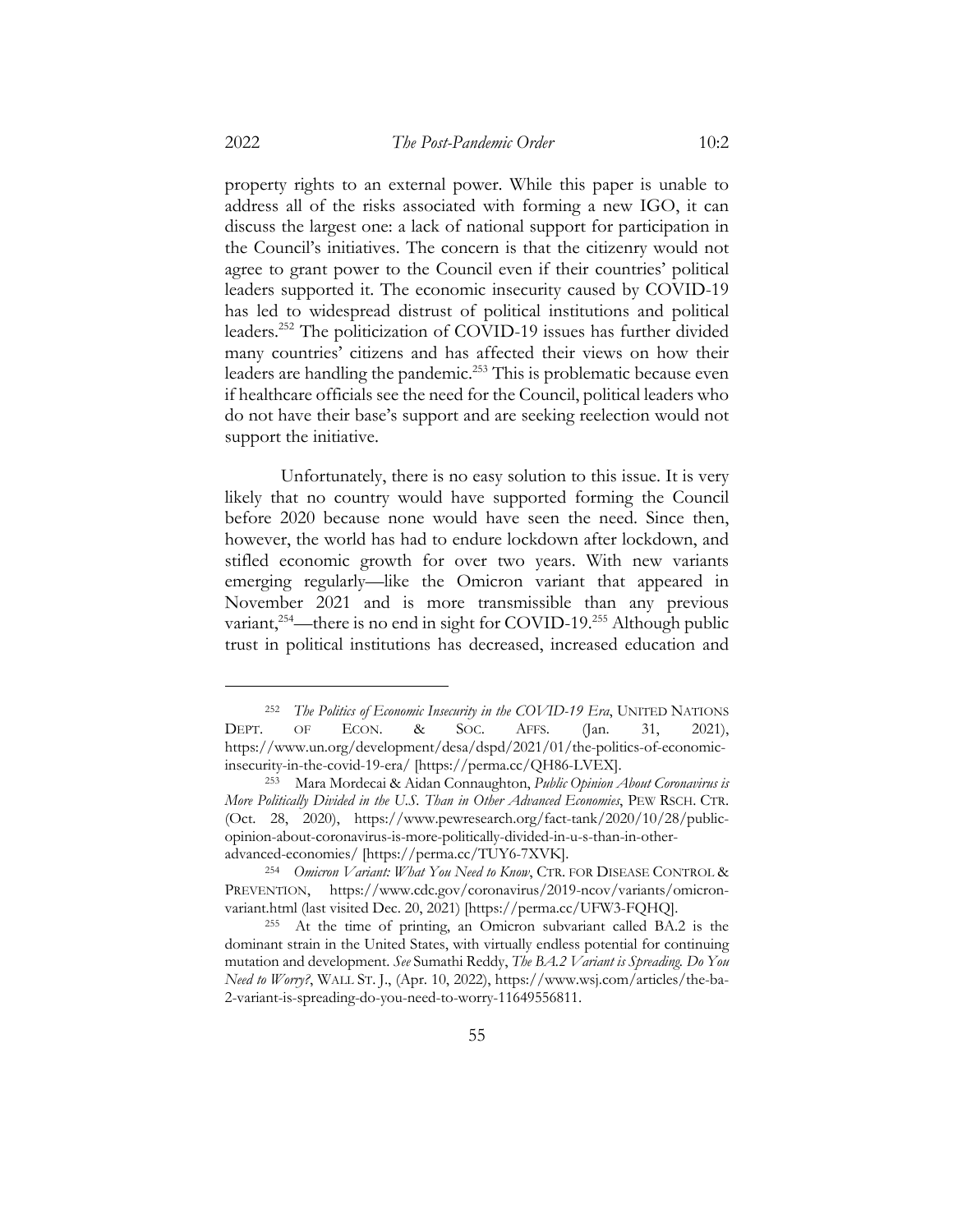pandemic exhaustion have pushed society towards cooperation in many areas that were previously not possible. Over the past year, more than seventy countries have united to call for a comprehensive pandemic treaty.256 Despite numerous delays, including lockdowns in response to the Omicron variant, the WHA officially agreed to begin the treaty drafting process.<sup>257</sup> The first two meetings of the WHA's intergovernmental negotiating body ("INB") are set for March 1, 2022, and August 1, 2022.<sup>258</sup> The INB is expected to have a completed draft ready for consideration at the 77th World Health Assembly in 2024.<sup>259</sup>

The continued push for sweeping pandemic response reform allays many concerns that the erosion of trust in political institutions will result in national governments being unwilling to act. While it is far too early to celebrate, a renewed spirit of cooperation is prevalent that bodes well for support for IGOs like the Council that can facilitate and enable a unified global pandemic response.

# V. CONCLUSION

The COVID-19 pandemic has changed everything. In its wake, any effort to restore an inadequate status quo is misguided. When it comes to pandemic prevention and response, the world cannot and should not go home again. The continuing threat of COVID-19 variants drives home the importance of creating a comprehensive global pandemic framework to address not just the emerging diseases of the future, but the continuing diseases of the present.

<sup>256</sup> Stephanie Nebehay, *WHO Nears Consensus on Future International Pact to Prevent Pandemics – Diplomat*, REUTERS (Nov. 26, 2021, 5:20 AM), https://www.reuters.com/business/healthcare-pharmaceuticals/who-nearsconsensus-future-international-pact-prevent-pandemics-diplomats-2021-11-26/ [https://perma.cc/84ZE-TBQH].

<sup>257</sup> *World Health Assembly Agrees to Launch Process to Develop Historic Global Accord on Pandemic Prevention, Preparedness and Response*, WORLD HEALTH ORG. (Dec. 1, 2021), https://www.who.int/news/item/01-12-2021-world-health-assemblyagrees-to-launch-process-to-develop-historic-global-accord-on-pandemicprevention-preparedness-and-response [https://perma.cc/RM8Y-NRVR].

<sup>258</sup> *Id.*

<sup>259</sup> *Id.*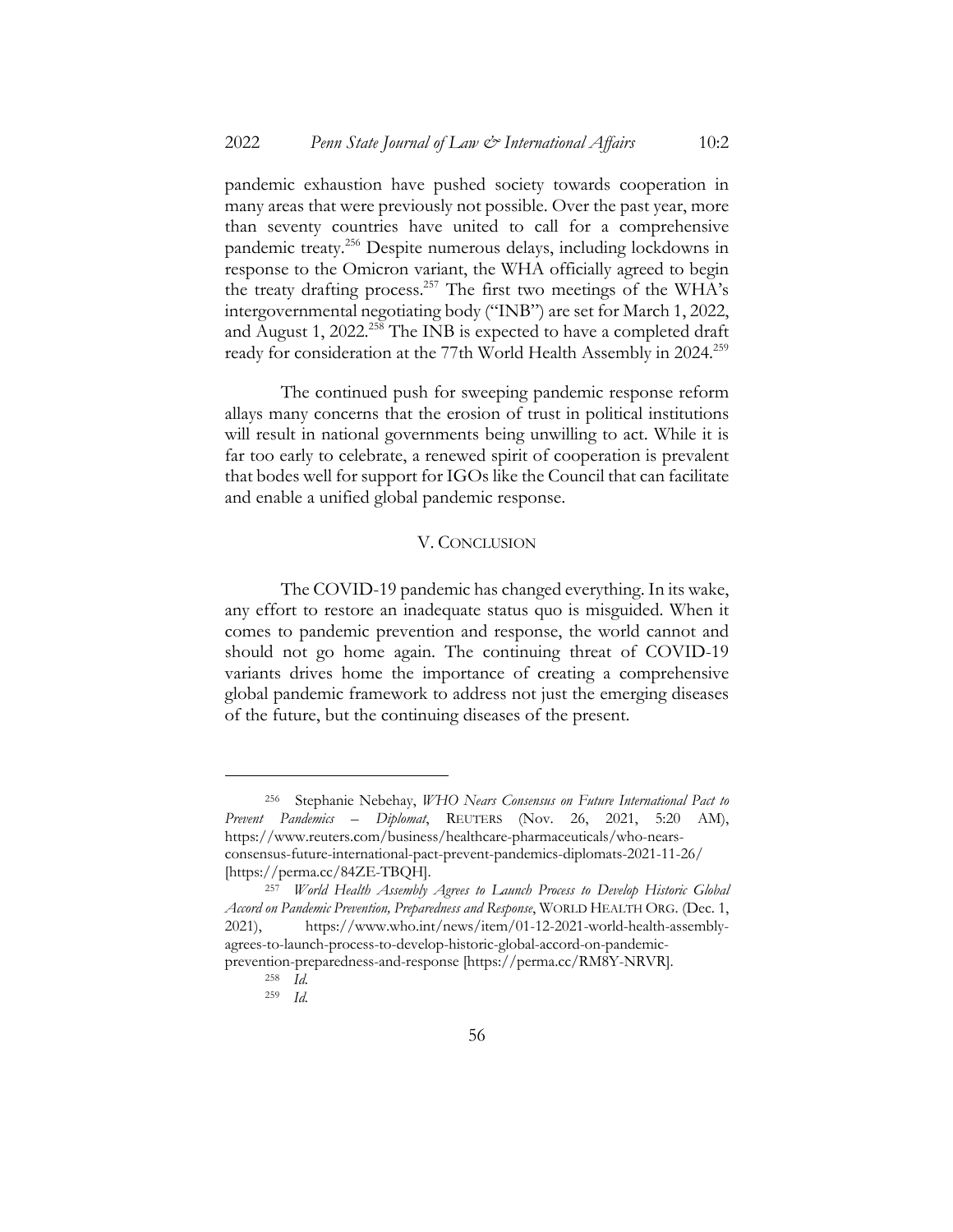Past frameworks and attempted solutions were the products of tensely-negotiated compromises between IP holders, public health organizations, and national governments, with assistance from trade and financial organizations. While many were inventive and narrowly effective, all suffered from defects such that the entire network of solutions in place in 2019 failed to predict or slow, let alone stop, the COVID-19 pandemic. Rather than slotting one more narrowlytailored solution into the expected place, leaving room for the next pandemic to surprise the world, leaders ought to cast a wider net and create a more robust program. Now is not the time to stop leaks with a finger. It is time to reimagine the entire dike.

A multilateral pandemic council offers the chance to create a robust program to neutralize future viral threats. By controlling the end-to-end process of threat investigation, technology licensing, and treatment production, the Council would be able to synchronize different processes and systems to develop a unified response. Though it may seem cumbersome to include so many IGOs, wide representation ensures that the Council's actions will be thoughtful and durable. It promotes buy-in from key stakeholders whose voices went unheard in previous frameworks. Health interests can be balanced against IP interests and financial interests. This method ensures that all voices are heard before decisions are rendered. By building a spirit of cooperation, the blueprint builds on an understanding of trust and shared growth that will ensure its longevity. It promises a more equitable, effective, and sustainable solution than what has come before.

Admittedly, there are tremendous obstacles in the way of organizing the council as it is proposed here. Building international consensus around anything, even the imperative of stopping a pandemic, is almost impossible. The IGOs proposed as members of the Council face their own challenges and headwinds that could make cooperation and consolidation at the level proposed by this blueprint difficult. Conventional wisdom dictates that any ambitious project of international governance is doomed to irrelevance, if not stillbirth. But conventional wisdom also dictated that viral pandemics were a thing of the past, that science had triumphed over disease in the western world, and that the status quo was safe. We present this blueprint not

57